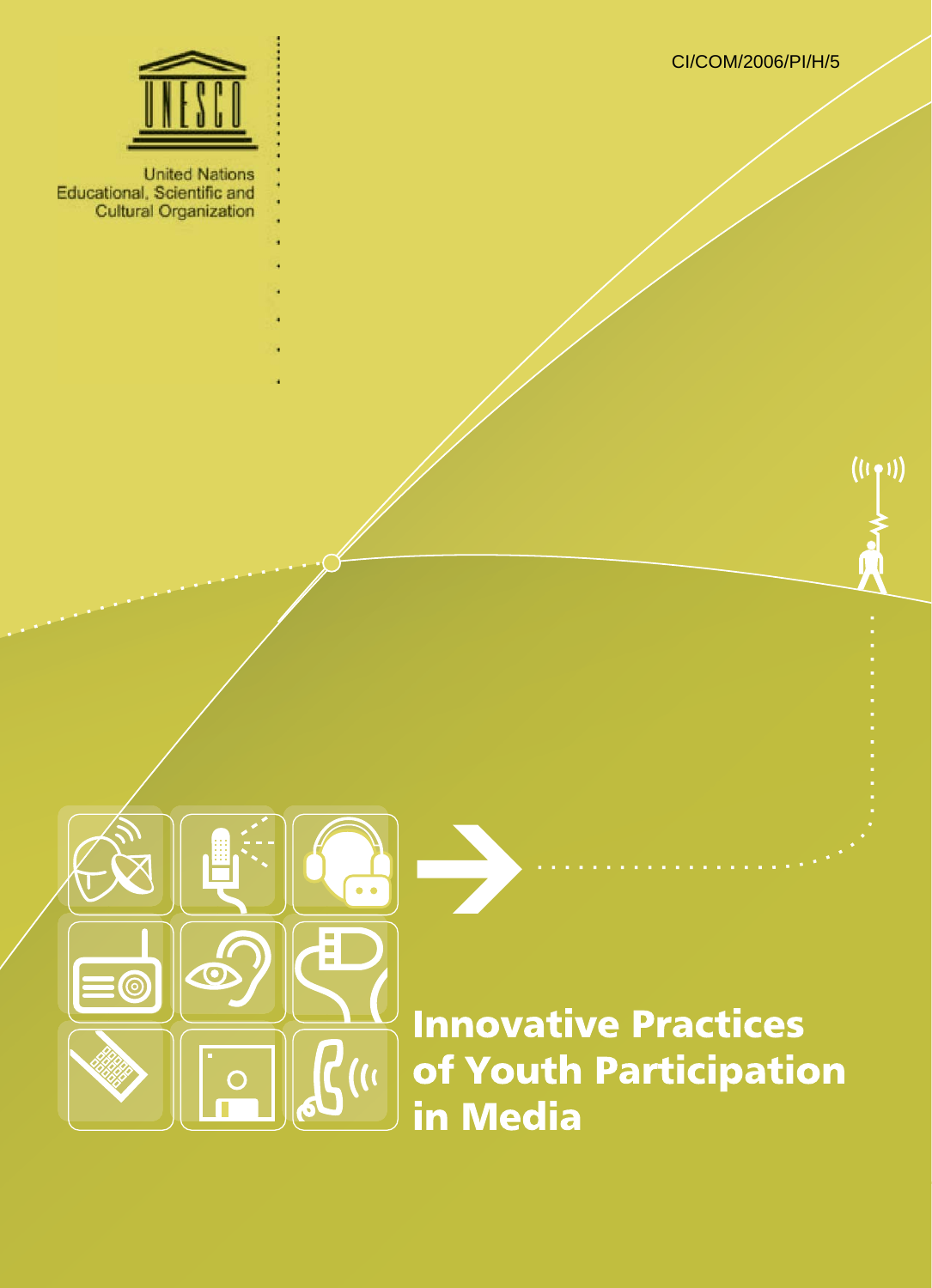

**United Nations** Educational, Scientific and Cultural Organization

Innovative Practices of Youth Participation in Media



A research study on twelve initiatives from around the developing and underdeveloped regions of the world

by Sanjay Asthana, Ph.D. Assistant Professor College of Mass Communication School of Journalism Middle Tennessee State University, USA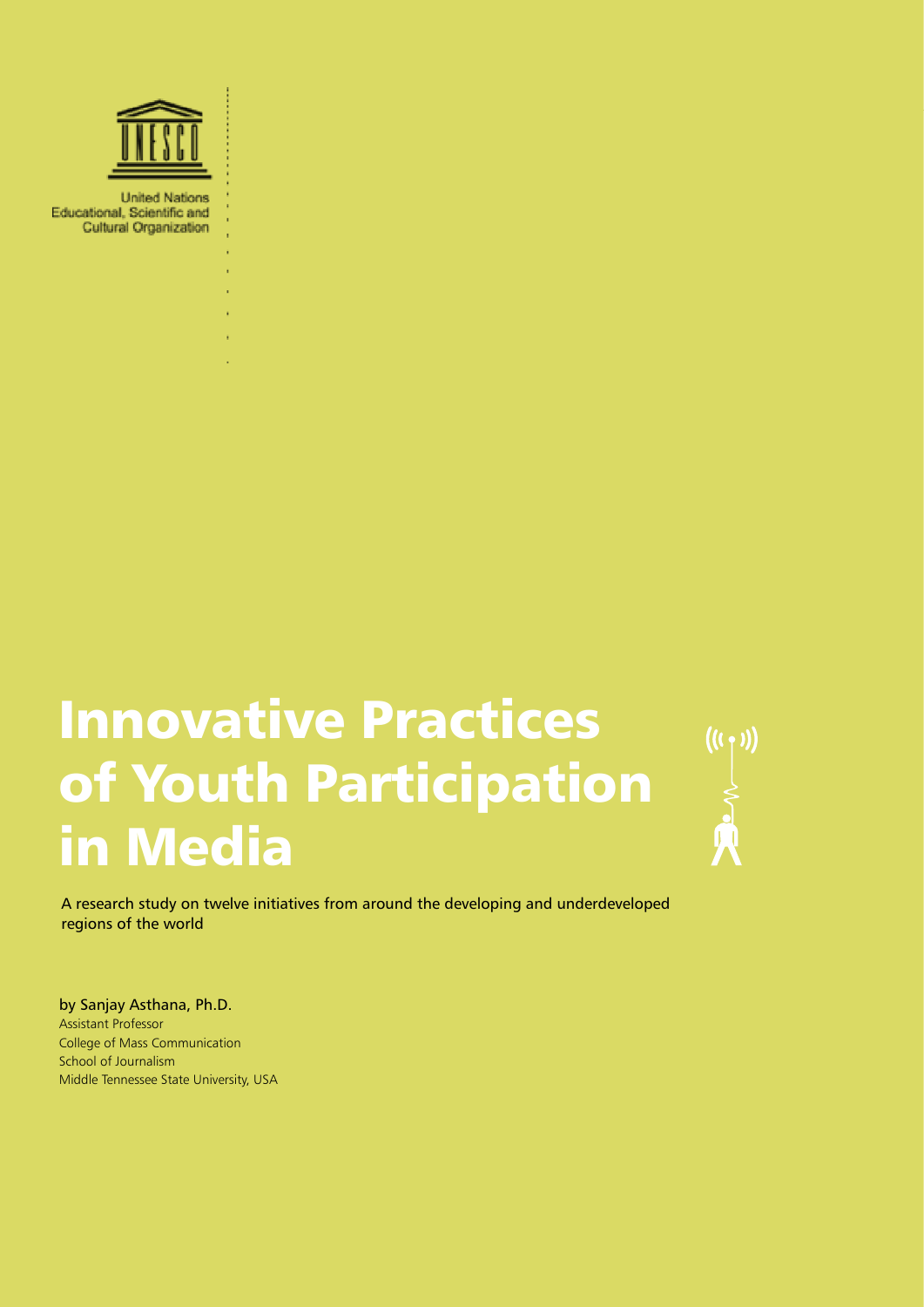© UNESCO 2006 Published by United Nations Educational, Scientific and Cultural Organization

Layout and Cover-page Design by Rachita Chowdhury (rachitachowdhury@yahoo.com)

#### Disclaimer

Æ

The designations employed and the presentation of material throughout this publication do not imply the expression of any opinion whatsoever on the part of UNESCO concerning the legal status of any country, territory, city or area, or of its authorities or concerning the delimitation of its frontiers or boundaries.

The author is responsible for the choice and the presentation of the facts contained in this book and for the opinions expressed therein, which are not necessarily those of UNESCO and do not commit the Organization.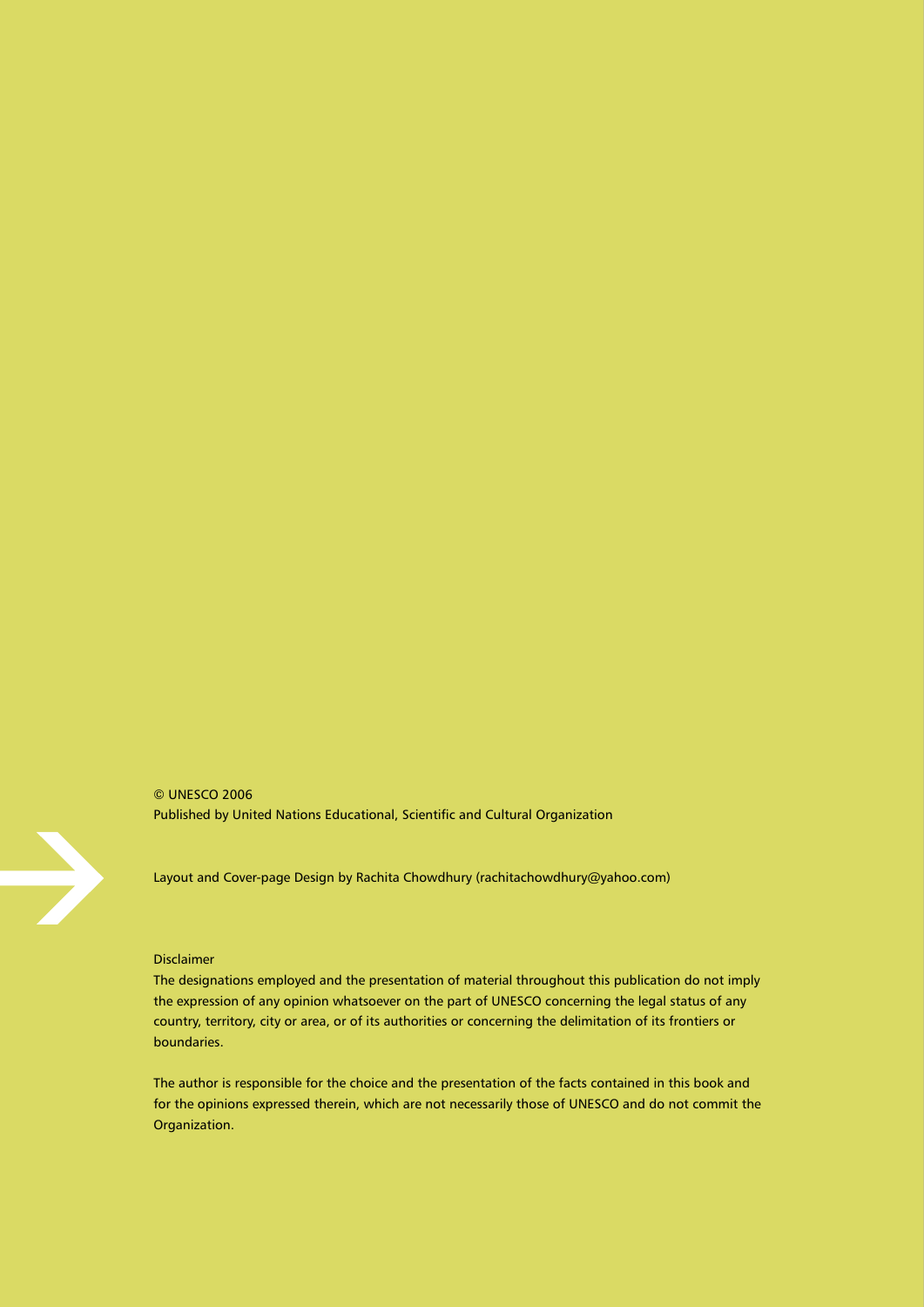## **Contents**

| Foreword                                                          | 4  |
|-------------------------------------------------------------------|----|
| Preface                                                           | 5  |
|                                                                   |    |
| <b>CHAPTER ONE</b>                                                |    |
| Youth Participation and the Media                                 | 6  |
| Approaches to Media Education: Youth, Learning, & Literacy<br>L   |    |
| II Methodological Framework: Connecting Theory and Practice       |    |
| III Chapter Outlines                                              |    |
| <b>CHAPTER TWO</b>                                                |    |
| <b>Young Journalists in Action</b>                                | 11 |
| Learning Reporting Skills, Writing News Stories                   |    |
|                                                                   |    |
| Health Environment, and Children's Rights                         |    |
| <b>CHAPTER THREE</b>                                              |    |
| Children and Youth-Led Radio Programming I                        | 18 |
| <b>Broadcasting and Civic Engagement</b>                          |    |
| Health, Crime, Gender, and Sustainable Development                |    |
|                                                                   |    |
| <b>CHAPTER FOUR</b>                                               |    |
| Children and Youth-Led Radio Programming II                       | 27 |
| Dialogue, Democracy, and Development                              |    |
| Children's Right's, Health, and Homelessness                      |    |
| <b>CHAPTER FIVE</b>                                               |    |
| Television and Video: Constructing Images of Self and Community   | 35 |
| <b>Youth as Media Makers and Producers</b>                        |    |
| Reproductive Health and Life Planning Skills                      |    |
|                                                                   |    |
| <b>CHAPTER SIX</b>                                                |    |
| New Media Explorations: Computers and Personal Digital Assistants | 45 |
| ICTs and the Learning Experience                                  |    |
| Working Class Neighbourhoods and Community Mapping                |    |
|                                                                   |    |
| <b>CHAPTER SEVEN</b>                                              |    |
| Conclusions                                                       | 54 |
| <b>CHAPTER EIGHT</b>                                              |    |
| <b>Twelve Initiatives: Brief Profiles</b>                         | 56 |
|                                                                   |    |
| <b>REFERENCES</b>                                                 |    |
|                                                                   |    |

 $\begin{picture}(120,115) \put(0,0){\line(1,0){155}} \put(15,0){\line(1,0){155}} \put(15,0){\line(1,0){155}} \put(15,0){\line(1,0){155}} \put(15,0){\line(1,0){155}} \put(15,0){\line(1,0){155}} \put(15,0){\line(1,0){155}} \put(15,0){\line(1,0){155}} \put(15,0){\line(1,0){155}} \put(15,0){\line(1,0){155}} \put(15,0){\line(1,0){155$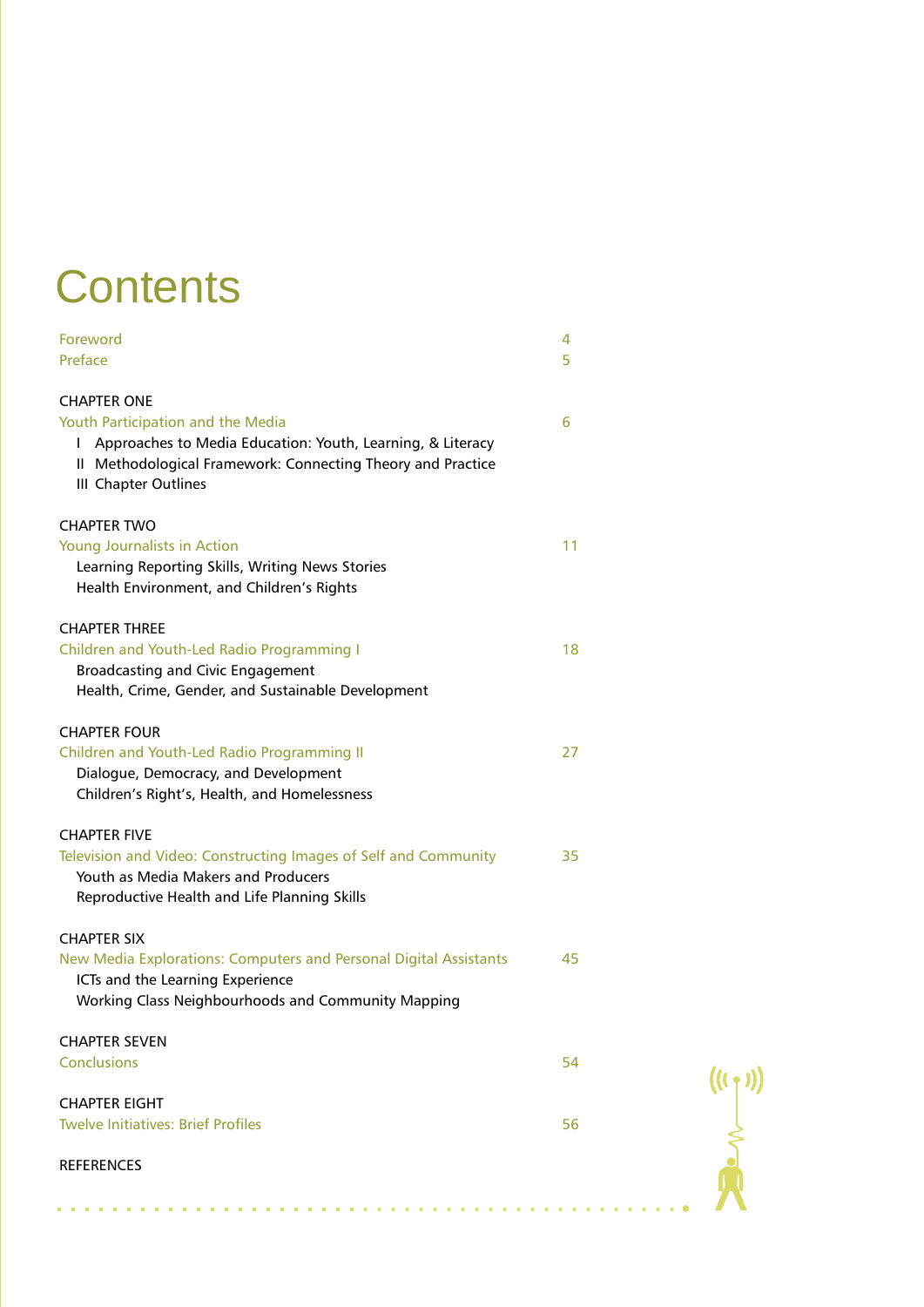### Foreword

A major goal of UNESCO pertains to media education and youth development. Over the last couple of years, numerous programmes and projects have been developed to explore youth involvement in media. Although, journalists and scholars have been talking about the emergence of youth media cultures around the world, young people are increasingly being excluded from participation in media. It is in this context, participation becomes a key notion that needs to be nurtured. UNESCO has identified youth participation in media as a key strategy that needs to be strengthened at various levels – local, regional, national, and international. These principles are articulated in the Millennium Development Goals (MDGs) and other key documents.

The several youth-led initiatives presented in this book offer some good examples of young people's involvement in the media. An assortment of media – newspaper and magazine, radio, television and video, the Internet, and personal digital assistants – are examined, especially in relation to how youth get involved with these. The study explores the various kinds of innovative uses and participation of youth in media in different cultural contexts, and demonstrates that young people, working with a range of media materials, produce innovative content through dialogue and discussions.

UNESCO understands that the role of ICTs and the notion of "media mixes" crucial in elaborating youth participation and involvement in the media that enable learning and education. This study, through detailed sketches of the various initiatives, offers some interesting perspectives on how ICTs and media mixes have become popular with youngsters both in creative engagement and content creation.

This book will be useful as a research and reference guide to community-based media centres, media education practitioners, non governmental organizations, policy-makers, planners, media professionals, social activists, researchers, etc. A direct contribution of the book are the several examples that can be adapted and/or replicated by various initiatives as they embark on building youth media programmes around the world.

I like to invite you all to read and explore the materials presented in the book and to see what young people are capable of doing as they continue their journey into adulthood.

#### Abdul Waheed Khan

*Assistant Director-General for Information and Communication, UNESCO*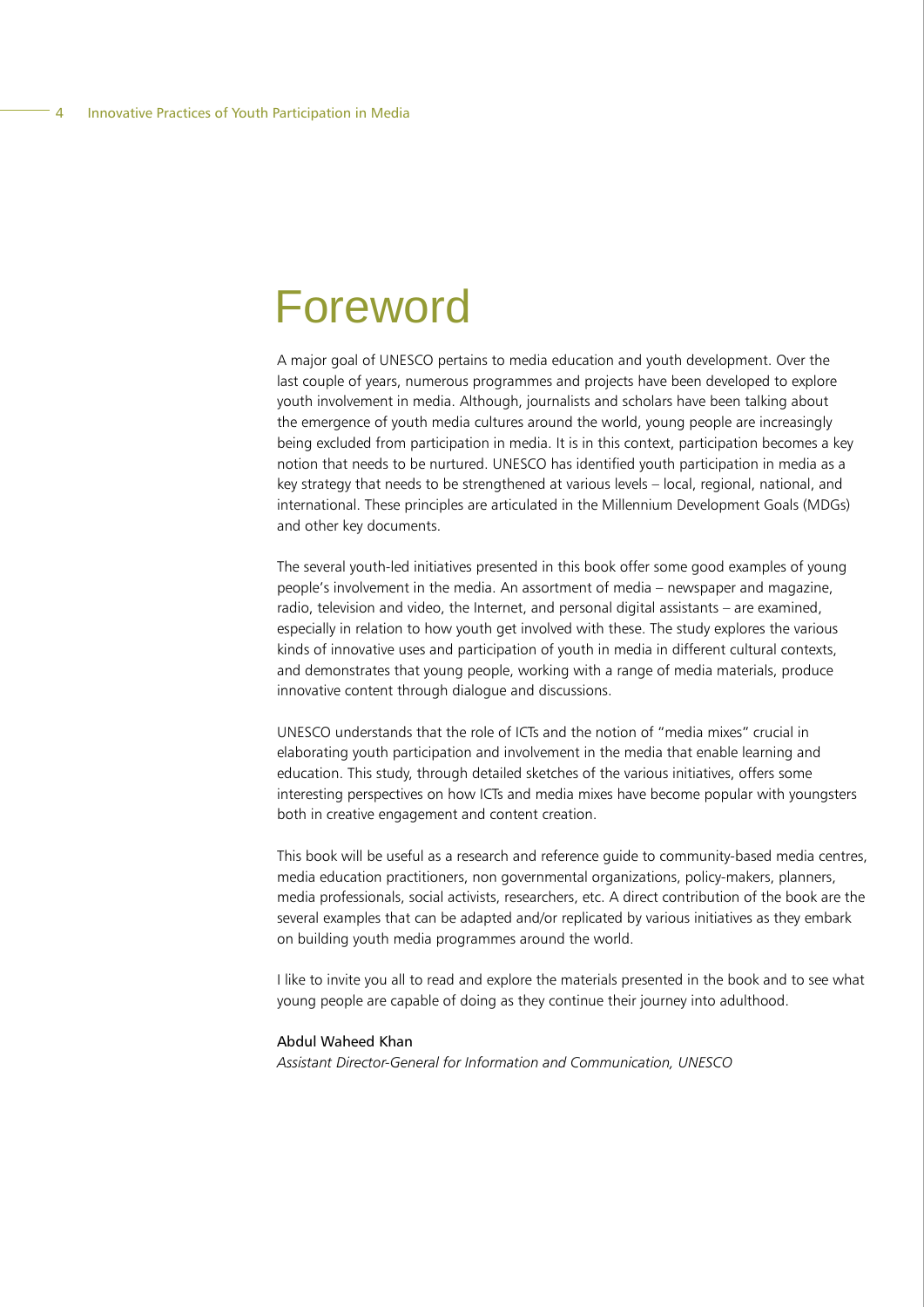## Preface

Scholarship in the field of journalism and mass communication examined youth involvement in the media from a variety of perspectives. A significant number of these studies have explored the emergence of "youth media cultures" in the western as well as non-western contexts that led to productive reformulations of concepts and categories. However, there has been an absence of research on youth experiments from around the world in the area of socially responsible journalism and media related work. Within the area of media education and media literacy, some interesting ideas are being debated and discussed that look at how youth relate and use the media in terms of learning and literacy.

The study presented here by Dr. Sanjay Asthana, on youth participation in media, offers an interesting range of examples from Ghana, Haiti, India, Kyrgyzstan, Mexico, Mozambique, Nigeria, Somalia, South Africa, Vietnam, and Zambia that best exemplify innovative approaches and strategies adopted by youth in using the media for social and personal development.

Dr. Anantha S. Babbili *Dean, College of Mass Communication Middle Tennessee State University, U.S.A*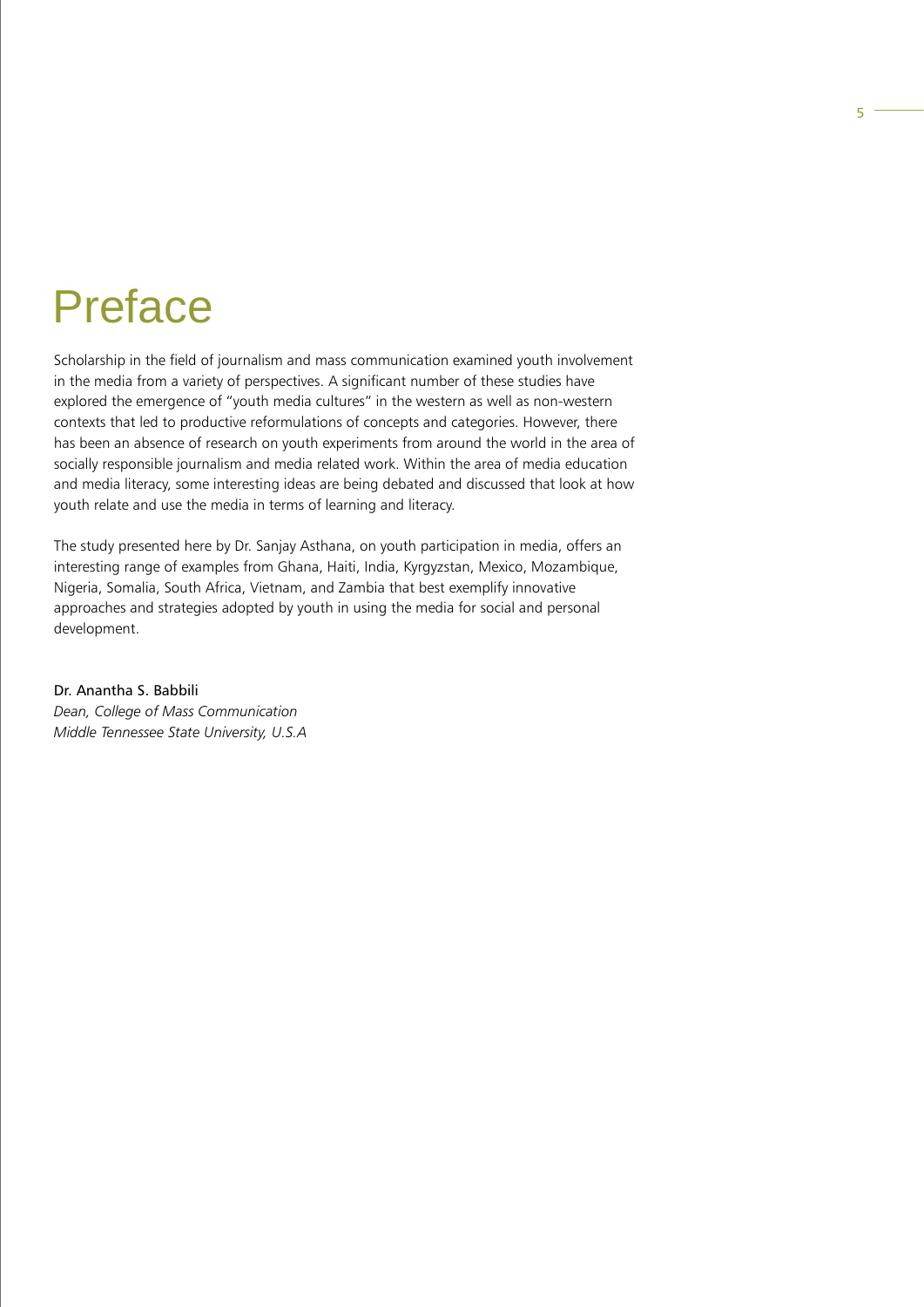## Youth **Participation** and the Media 1

#### Introduction

The present generation of young people, unlike its predecessors, lives in an increasingly globalizing world that is being transformed by a wide range of technological innovations. Despite these major developments, it is a world that still faces deep socio-economic disparities across various regions. Still, the contemporary developments may hold a promise for creating opportunities in alleviating the inequities. A number of scholars have characterized contemporary globalization in positive as well as negative terms; some argued that the "global media culture" implicates young people as passive consumers, while others pointed to the possibilities opened-up by information and communication technologies (ICTs) and new media. UNESCO considers both positions tenable<sup>1</sup>. UNESCO's main focus has been young people's involvement in the media as active participants, rather than passive consumers. To this end, it has been in the forefront of media education and youth development for the past several years<sup>2</sup>. This publication explores and examines several initiatives from developing and underdeveloped regions of the world that represent good practices of youth participation in the media.

Youth involvement in the media spans a wide range of activities – from learning technical, production, writing, and reporting skills to developing and deconstructing media content – and is closely connected to the processes of

media education and literacy. In engaging with the media, young people explore and learn about themselves and the world around them. In doing so they bring their own unique knowledge and perspectives. Several programmes as case studies were identified to explore how the praxis of media education is being carried out, especially among young adults in different regions of the world. Praxis may be understood "as a social or pedagogical process which enlists human efforts to understand the world more accurately in conjunction with a political will to transform social practices and relations" (Sholle and Denski, 1993). The author outlined some major arguments about connecting theory and practice by drawing upon writings pertaining to youth participation in the media and media literacy models. To this end, the author discussed recent work in cultural and media theory, as well as scholarship in the humanities, social sciences, and philosophy to demonstrate the emergence of new models that seek to blend theory with praxis.

#### I. Approaches to Media Education: Youth, Learning, & Literacy

The paradigm of media education, as it is generally understood and applied in several  $contexts$ , has been critiqued from a variety of theoretical and praxis-oriented angles. A considerable amount of scholarship has opened-up fresh perspectives on youth, learning, and literacy. This emerging work is

and policy related legislations.

<sup>1</sup> See UN World Youth Report: The Global Situation of Young People, 2003. pp. 311-315

<sup>2</sup> Some of this can be glimpsed in the following UNESCO publication, Global Monitoring Report: Education For All, 2005.

<sup>3</sup> The acquisition of technical, analytical and creative skills usually applied in classroom situations, curriculum development,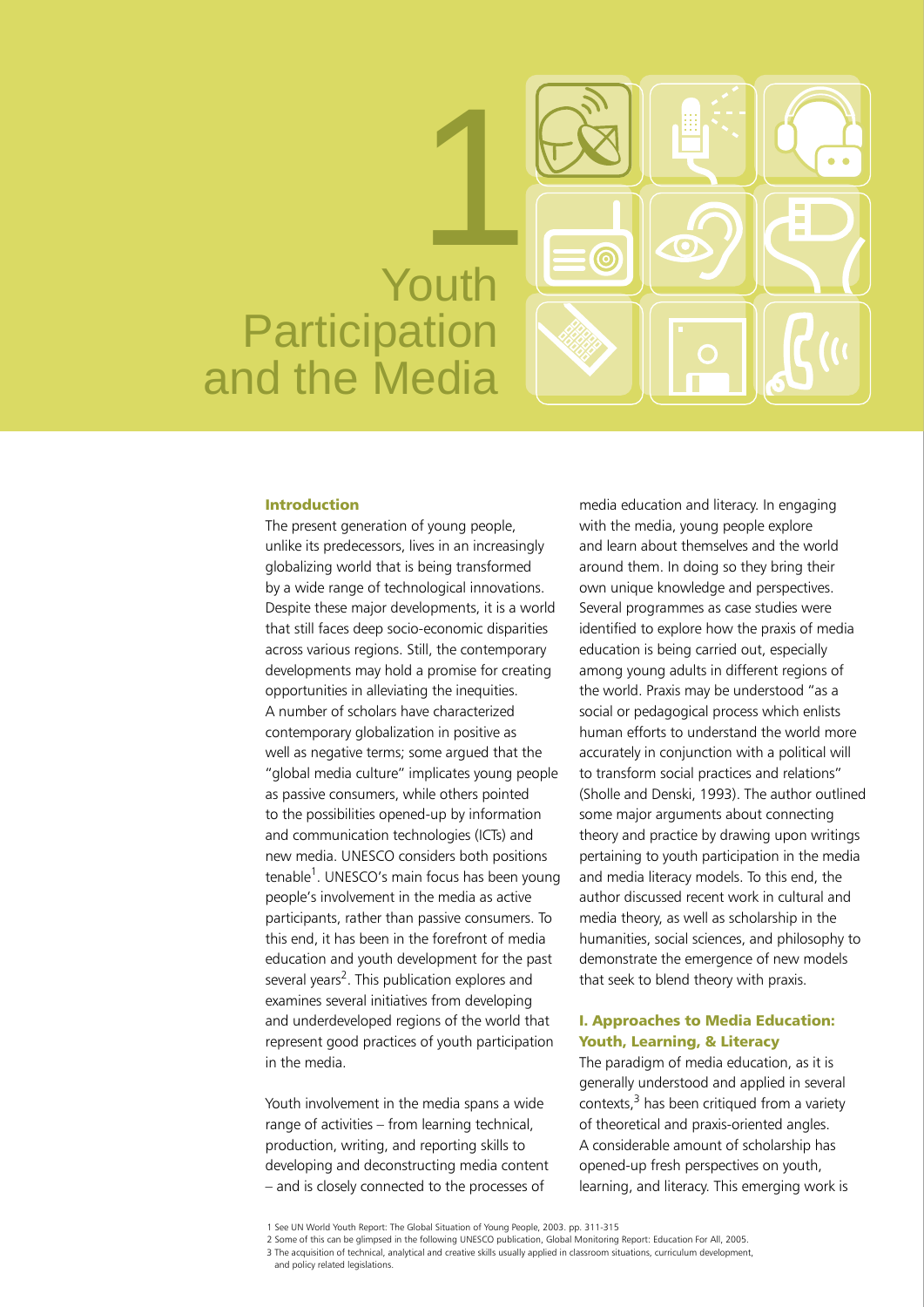7

more than a revision of the earlier paradigm. It is an attempt in redefining and reorienting categories and concepts to grasp the multiple ways of knowing in the world. For instance, as a social category, 'youth' has been trapped in a universalist definition drawn from westernbased epistemology disregarding the multiple ways in which youth actually live in different regions of the world (Besley and Peters, 2005; Soto and Swadener 2002; UN World Youth Report, 2003, and 2005). Along with this singular conceptualization, youth has been characterized as "persons-in-the-making," always in the state of "deficit", plotted along a linear and stagist model. The critiques have also pointed out that this understanding of youth has been produced in social sciences research and numerous governmental and policy-related legislations that view 'youth as a problem' with an increased emphasis on "control within education and training." Further complicating this problem has been the persistent use of terms like "teenagers", "adolescent", "youth", that have been used interchangeably.

Contemporary discussions in critical media literacy (Buckingham, 2003: Feilitzen and Carlsson, 2002: Sefton-Green, 1998: Lankshear and McLaren, 1993) are grappling with what UNESCO had very aptly outlined over two decades ago through this following statement: "We must prepare young people for living in a world of powerful images, words, and sounds" (UNESCO, 1982). With the emergence of new paradigms and models, media literacy among the young adults has become a focus of several institutions and organizations. Recent scholarship on young adults have begun to question the developmental models that view young people as "persons in the making," thereby denying agency. The emerging new paradigms consider youth as protagonists who are capable of making decisions, exercising choices, and more important, as individuals who are active agents in promoting democratic processes and civic engagement. This is an innovative approach toward inculcating a critical stance among young people about the media world – a world where powerful images, words and sounds create reality. Here youngsters are provided opportunities to learn through their experience of visual images and words. This enables a critical reflection on the media discourse visà-vis their everyday lives. Interestingly, most of these contemporary perspectives have looked back to earlier contributions of John Dewey and Paulo Freire – two original thinkers of education, democracy, and human development – to sketch models of learning and literacy. Dewey's theory of education, with its emphasis on interaction, reflection, and experience, and Freire's insights on dialogical education (Frymer, 2005) and developing consciousness has shaped contemporary discussions of media education, learning and literacy. Consequently, it becomes important to pursue this field as a broad rubric where principles and practices are interlinked in terms of a "constellation," that is dynamic and open-ended. A major influence that is driving the discussions is the impact of new information and communication technologies (ICTs) that are playing a significant role in enhancing youth participation and involvement in media. UNESCO's ongoing work, through a variety of programmes and projects, points to the relevance of ICTs in education and youth development. Indeed, the role of ICTs and the notion of "media mixes" have been crucial in elaborating youth participation and involvement in the media that enable learning and education through fun and pleasure.

#### II. Methodological Framework: Connecting Theory and Practice

This publication, then, followed contemporary critical approaches to media education, youth, learning, and literacy by considering these as conceptual constellation that remain alert to the really existing social realties and life-worlds of young people and the communities. The

Youth involvement in the media spans a wide range of activities – from learning technical, production, writing, and reporting skills to developing and deconstructing media content – and is closely connected to the processes of media education and literacy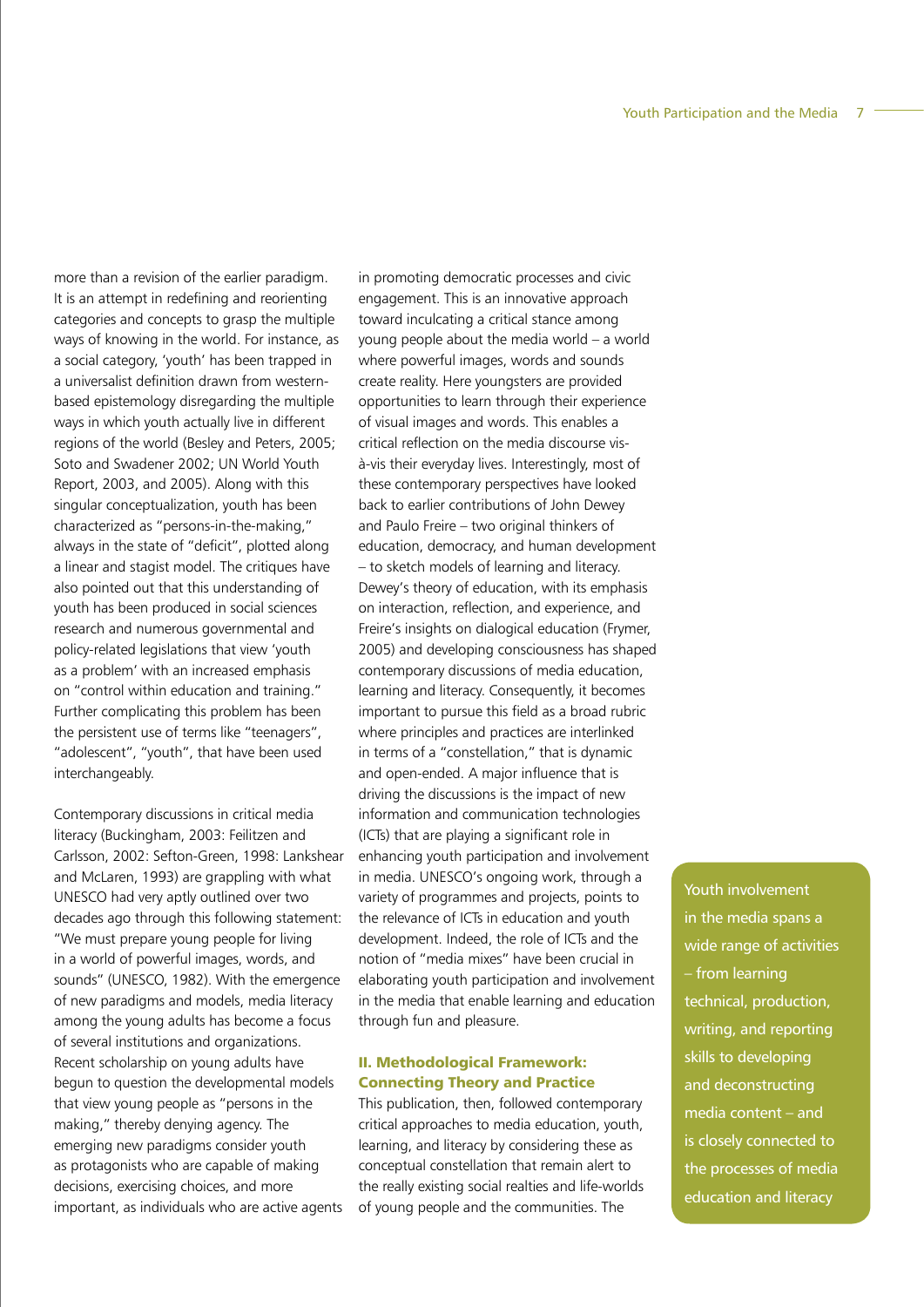A major influence that is driving the discussions is the impact of new information and communication technologies (ICTs) that are playing a significant role in enhancing youth participation and involvement in media.

twelve initiatives – studies in this publication – are exemplary instances of the mediations across theory and practice and demonstrate that it is *in practice that a theory ought to be anchored*. The wide-ranging examples of youth participation in the media and the dialogical and experiential process of learning that this entails go beyond the instrumental acquisition of skills and techniques. To explore and examine the range of youth involvement in media in the process of learning and literacy as well as the production of various media materials – newspaper and magazine articles, radio broadcasts, television and video programmes, and internet-based materials – the following questions have been outlined:

- What are the various kinds of innovative uses and participation of youth in media?
- How does media participation empower the youth?
- What does youth participation mean in different cultural contexts and settings?
- What role does technologies play in youth participation in media?

To study the various initiatives as studies, the author conducted textual analysis of documents and policy materials; open-ended focused interviews with the youth and young participants from the initiatives; interviews with the project managers; interviews with staff members from these youth media initiatives; and reviews of several youth programme materials. The studies, limited to developing, least developed, and under developed regions of the world, cover various media – newspapers, magazines, radio, television, and the new media – particularly the multiple uses of the Internet. After a series of initial discussions with the Nordic Information Centre for Media and Communication Research, Nordicom, Göteborg University and the Global Knowledge Partnership (GKP), a broad-based set of criteria were developed for selecting the twelve initiatives. A sample of forty media and

youth programs, drawn after an exhaustive survey of a range of materials<sup>4</sup>, were carefully studied to determine the good examples of innovative use and youth participation in the media. The rationale for selecting the twelve initiatives was based on the following criteria: The focus was on initiatives that considered youth as active agents, rather than "persons in the making." The various youth produced initiatives are innovative in terms of content production, media deployment, and practices. The primary focus of the initiatives centered on how young people understand and interpret their own lifeworlds and the social world that they inhabit. In analyzing the initiatives from different regions of the world, the author identified similarities and differences in the various media and geographical regions as well as social and cultural factors specific to those regions. With the awareness that youth has a complicated history, the author primarily use the cognate term "young people." This has analytic value especially when pursuing comparative study of youth participation in media.

The several youth-led initiatives presented in the following pages offer some good examples of young people's involvement in the media. This involvement is not a singular act: rather an active and collective process of learning. Within these social settings, young people create and develop their own perspectives and knowledge. Participation provided young people a context and community to explore imaginations and ideas. This process of learning, situating educational activity in the lived experience of young people, is dialogical and open-ended. The various media become more than facilitators and instruments; they enable and mediate learning and literacy. They become "social networks" of learning.

<sup>4</sup> These include journals, books, and web resources. For instance, What works in Youth Media by Sheila Kinkade (2003), published by the International Youth Foundation, A Closer Look: Case Studies in Youth Media Production edited by Kathleen Tyner (2004), numerous media education-literacy, communication technologies websites like NORDICOM, Nordic Information Centre for Media and Communication Research, MAGIC-UNICEF, TakingITGlobal, Center for Media Literacy, etc.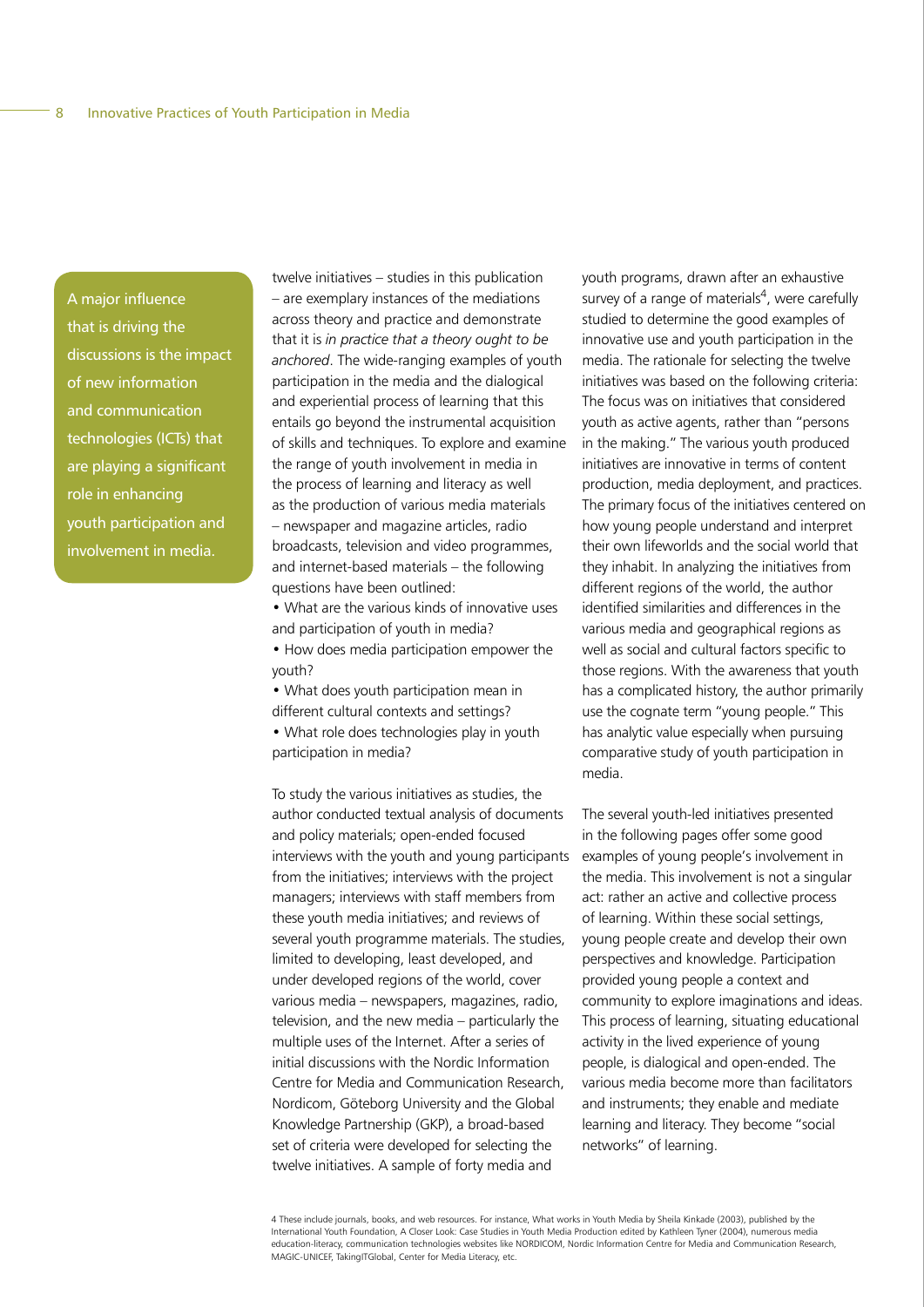#### III. Chapter Outlines

The following chapters, organised in terms of specific media, through a series of sketches and vignettes drawn from the twelve initiatives, explore key aspects of young people's participation and examine various kinds of innovative uses of media in diverse socio-cultural settings. Throughout this exploration a fine balance has been attempted between theory and practice as young people's voices – dialogue and deliberations – are articulated. UNESCO's study on the links between ICTs and poverty developed through the ictPR project (Information and Communication Technologies for Poverty Reduction) is instructive and useful to understand how media are embedded within a social context. The proposed research shall follow ictPR approach in examining the initiatives. Each chapter will study innovative uses of media in terms of how young people relate and interact with various media in the process of developing content. Young people gain access to tools of media production in a variety of ways; from training and imparting basic to advanced technical skills, using production facilities and equipment to learning about script writing, story boarding, lighting, set design, page design, layout, digital graphics, and computers. The acquisition of media-making, knowledge and skills, embedded in the lived experience of young people, offers unique perspectives, a vision and a voice that need to be examined to understand youth participation in media. The following are the chapter outlines:

#### • **Chapter Two**

Three initiatives, *Trendsetters*, Zambia, *Young Journalists Group*, Vietnam, and Timoun ak Medya, Haiti, are studied that deal with how children and young people report

and write news stories on health issues like HIV/AIDS, social and environmental themes from pollution of rivers to gender equality, and sustainable development. These young people as journalists engage in dialogue and deliberations not only among themselves but also with adults – and policy makers and governmental officers – provide some good practices of media uses and civic engagement.

#### • **Chapter Three**

Radio is a central media in enabling participatory communication and fostering community. The initiatives selected in the present chapter demonstrate that young people have furthered radio broadcasting in creative ways. *Bush Radio*, South Africa, *Youth Broadcasting*, Somalia, and *Young Journalists Group*, Vietnam are productive examples of participatory community building. The primary focus is on young people's role as radio broadcasters in self and social expression.

#### • **Chapter Four**

This chapter continues to sketch and study the radio explorations by focusing on the following initiatives: *Mundo Sem Segredos*  (World Without Secrets), Mozambique, *Curious Mind*, Ghana, and *Timoun ak Medya*, Haiti. These initiatives exemplify the ongoing debate between democracy and development through the voices of young people.

#### • **Chapter Five**

*Camara! Ahi Nos Vemos*, Mexico, *Action Health Participatory Video Project*, Nigeria, and *Children's Media Center*, Kyrgyzstan, constitute the main focus of this chapter in giving the youth opportunities to explore a wide range of topics in the areas of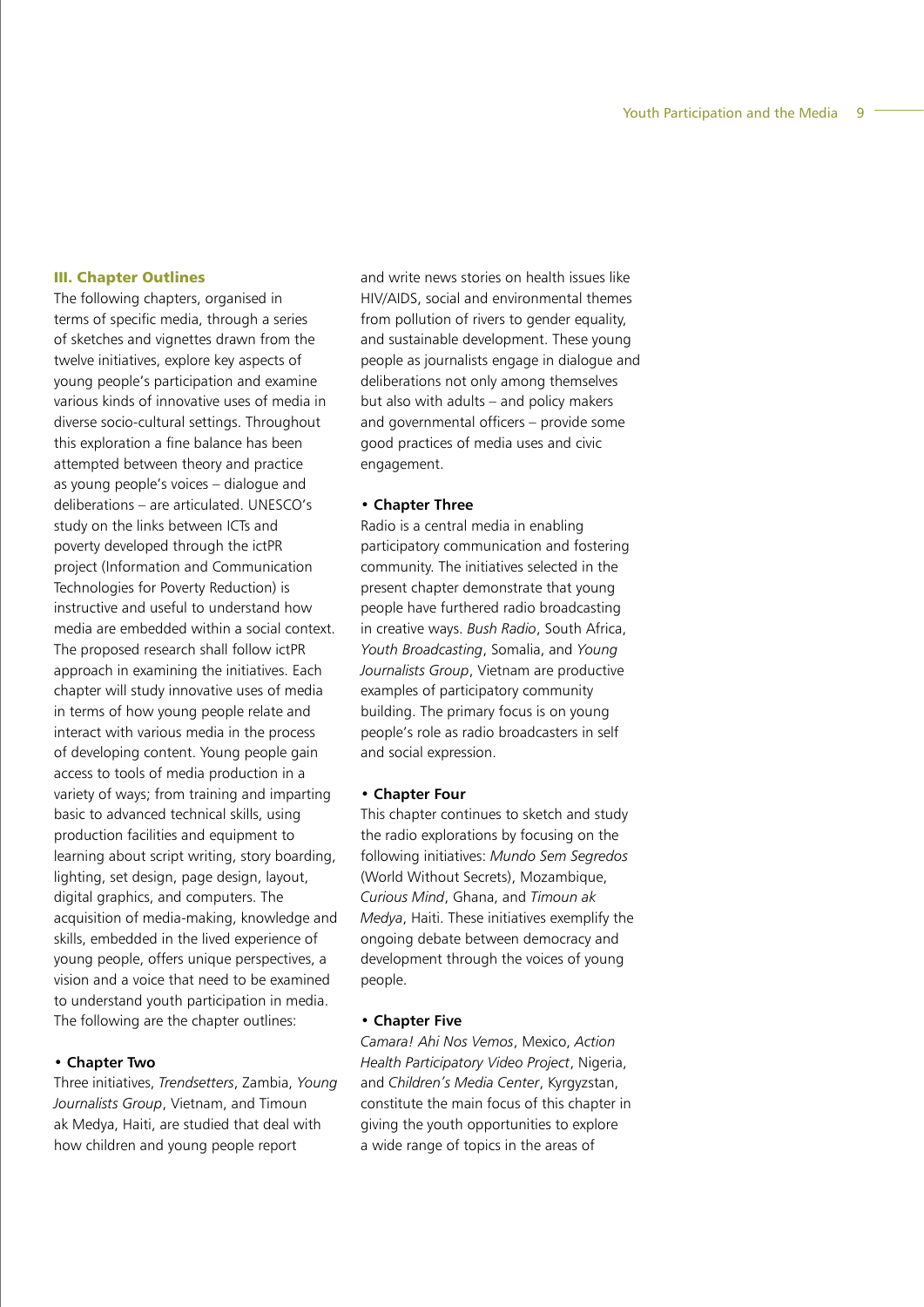The acquisition of mediamaking, knowledge and skills, embedded in the lived experience of young people, offers unique perspectives, a vision and a voice that need to be examined to understand youth participation in media.

education, homelessness, youth access to reproductive health information and life planning skills, and social development through television and video production.

#### • **Chapter Six**

Two initiatives, *Cybermohalla* and *Mapping the Neighbourhood*, India are studied in this chapter. In the *Cybermohalla* project, youngsters work with a range of digital media and produce experimental works instead digital works, computer animation, write texts using graphics and images, publish wall magazines, edit books, etc. The main aim is to give a forum where the youngsters not only explore their creativity, but also comment on the social and moral topics that impact their lives. *Mapping the Neighbourhood* is conceptualized as an alternative learning experience through the use of ICT and community maps in the learning process and is based on participatory learning and collection of relevant information of the locality.

#### • **Chapter Seven**

The concluding chapter summarizes the main findings of the research. The innovative – creative as well as critical – ways in which young people not only use the media, but also construct their own world. What does youth participation in media, exemplified through the various initiatives,

tell us about new forms of knowledge and understanding?

#### • **Chapter Eight**

This chapter presents brief profiles of the twelve initiatives along with some background information and context. The primary purpose here is to provide some reference to the ongoing activities.

The various examples of children and youth participation in the media in the chapters that follow clearly demonstrate, what the philosopher Kwame Anthony Appiah (2006) has poignantly argued regarding the urgent need for cross-cultural dialogues:

*We need to develop habits of coexistence: conversation in its older meaning, of living together, association… practices and not principles are what enable us to live together in peace. Conversations across boundaries of identity – whether national, religious, or something else – begin with the sort of imaginative engagement you get when you read a novel or watch a movie or attend to a work of art that speaks from some place other than your own*<sup>5</sup> *.*

It is the imaginative engagement of children and young people – conversations that ask us to co-participate – that we shall glimpse in the following pages of this publication.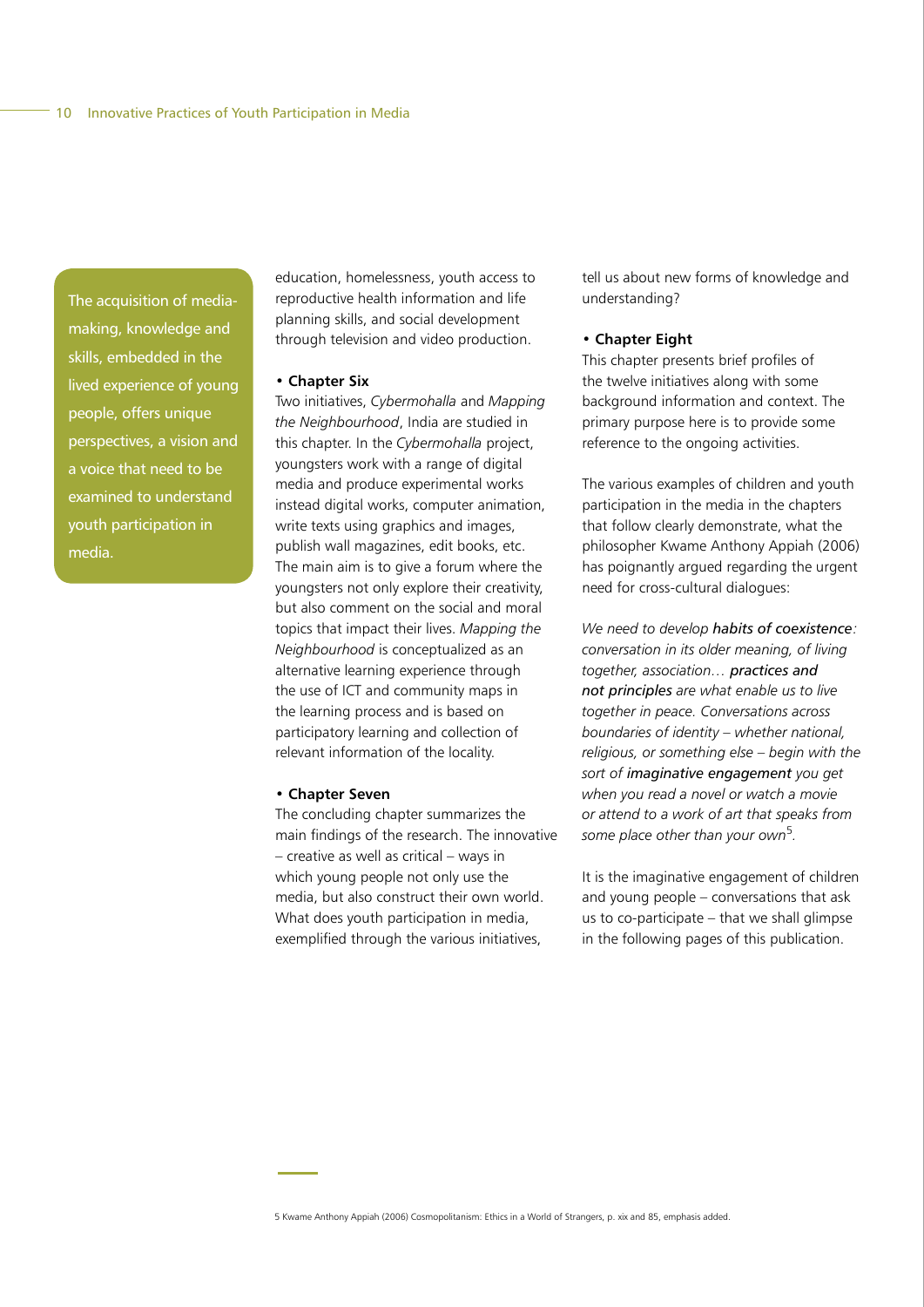

As one of the primary forms of communication, writing provides young people with a mode of self-expression that facilitates education and learning. Writing becomes more than an act or a craft of putting down ideas on paper: rather in and through writing youngsters create a sense of identity and being-in-the-world. This self-expression takes many forms – personal, public, social, and creative – and engenders dialogue and participation. To young people the process of writing about their own self and the social world around them is the beginning of a life long journey of learning. The following sections sketch several examples of young people as writers and journalists, who as a community of learners demonstrate the range of possibilities in producing newspapers and magazines. In producing these print-based media, from inception to the finished products, the youngsters perform a wide variety of roles in making numerous micro and macro decisions regarding lay-out, design, graphics, reporting, editorial, advertising, marketing, etc. that gives them a sense of ownership and responsibility. The road to becoming journalists is a process that the youngsters are more than willing to become familiar with. In this regard, the three initiatives, Trendsetters, Zambia, Young Journalists Group, Vietnam, and Timoun ak Medya, Haiti serve as good examples of innovative media use by young people.

#### Learning Reporting Skills, Writing News Stories

Although writing and reporting are fundamental to journalism, broader skills and training are required to successfully produce and distribute a newspaper or a magazine. The youngsters are trained in the skills of writing, reporting, and editing through numerous seminars conducted by professional journalists. More importantly, the older youth, involved in producing a newspaper and magazine at the initiatives, serve as trainers to younger participants. From their older peers, the youngsters not only learn the day-to-day operations of running a newspaper and/or magazine, but also know to report, edit, and write news stories. An important development in print-based journalism, the increasing presence and use of new media – computers and the internet – have led to changes in how a newspaper and magazine is conceptualised and produced. This combination of different media commonly referred to as "mixed media" has generated excitement among youngsters at the various initiatives. Apart from simplifying the mundane procedures and tasks and enabling quicker learning of skills, the mixed media offers unique innovative possibilities for the youngsters as journalists. Studies have indicated that media mixes not only "nurture the innovative, adventurous and pleasurable ways in which participants can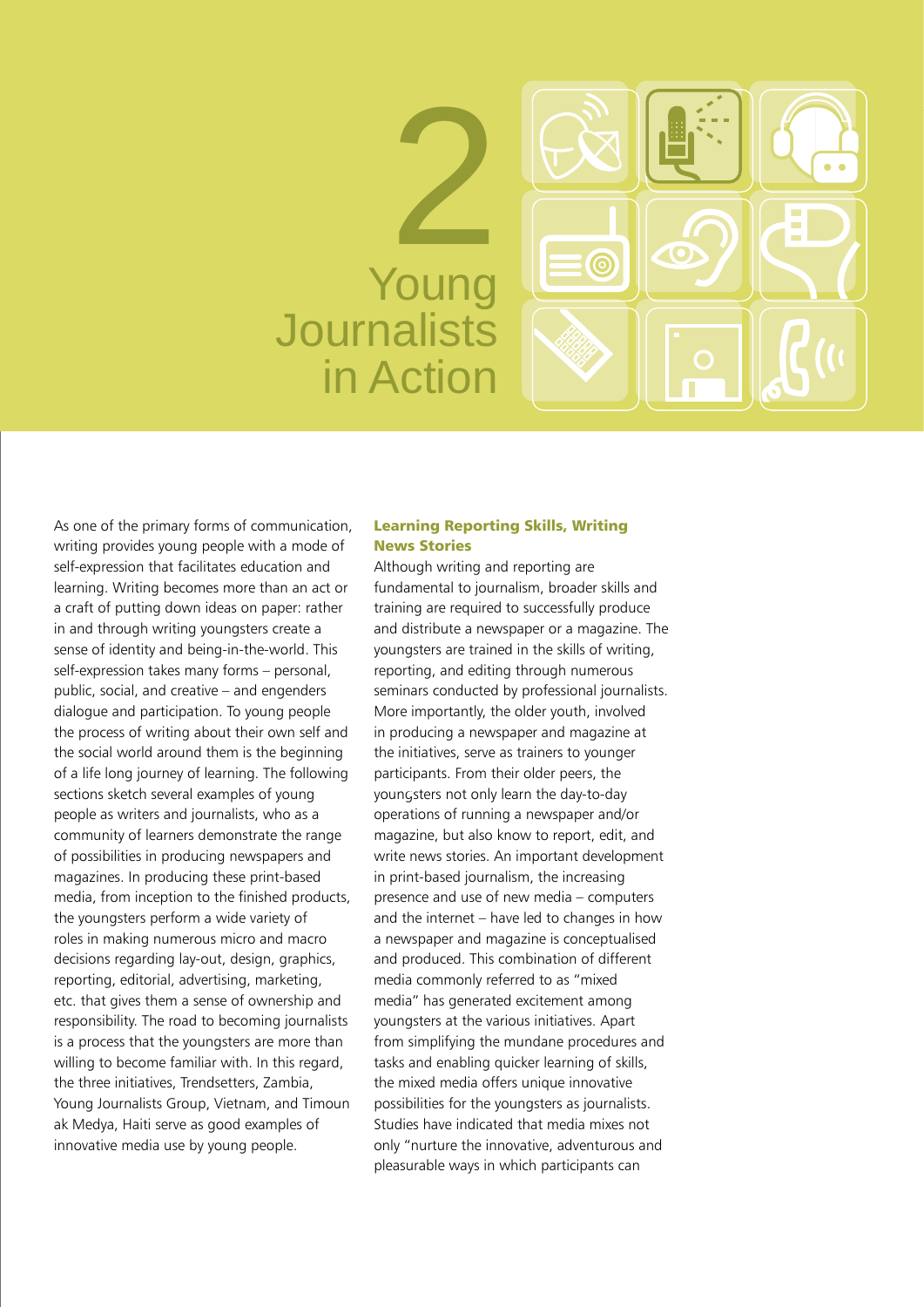explore the possibilities of media,"<sup>1</sup> both in content creation as well as bringing together local and indigenous knowledge in dialogue with international and global ones. Some of the topics and themes explored by the young participants – health, environment, and children's rights – are good examples of this.

 The young members of Trendsetters learn valuable journalism training from a variety of sources ranging from professional adult journalists from Zambia to UNICEF's regular training workshops. According to Mary Phiri-Tembo, one of the founding members of Trendsetters, young members acquire basic skills from in writing and reporting along with graphics and page layout from their peers while in the process of producing the newspaper. Young members consolidate what they learnt at workshops by doing it. Trendsetters follows professional guidelines and other journalistic code of ethics like other commercial or public service oriented media. The day-today operations of the newspaper and regular management and editorial meetings inculcate a sense of involvement and participation among all members. Phiri-Tembo asserts that as a youth-led newspaper, Trendsetters provided a unique opportunity for young Zambians in becoming journalists. As a public forum for young members and a credible newspaper, Trendsetters soon began to get noticed by governmental officials and journalistic community in Zambia. With its particular focus on health, especially HIV/AIDS that ravaged Zambian society, Trendsetters gained respect from international community as well. For its journalistic reporting on HIV/AIDS, it was awarded the 1997 "best team reporting" Global Media Award from the Population Institute in the United States.

Although Trendsetters seeks to emulate other professional media organizations to maintain high standards, it distinguished itself from these adult-led and adult-run newspapers in terms of writing style and overall content creation. The writing and reporting is informal, vibrant and direct, frequently employing lively metaphors to connect with young people. According to Phiri-Tembo the adult-run newspapers, alienate youngsters with their didactic, top-down writing, and have boring and dull news reports. These newspapers, Phiri-Tembo opines, write and report on HIV/AIDS in terms of a 'youth problem,' and a scourge that needs to be eradicated. "This is all fine, but it is the tone that matters," Phiri-Tembo adds. Each issue of the newspaper has a couple of themes that are drawn from current popular discussions among the youth in Zambian society. To keep up and be relevant to the present day youngsters, new graphic styles are incorporated.

Young Journalists Group in Vietnam has over a hundred members who come from various regions of Vietnam. About 40-50 primary members participated in the UNICEF sponsored journalism training workshops and also learn journalism training from adult professional journalists before writing and contributing to various mainstream newspapers and magazines. These members, popularly called the "Junior Reporter's Group," later visited eight provinces of Hanoi city and other rural areas to train and mentor other youngsters as journalists. For instance, members have trained other youngsters how to write and develop their own story ideas. A monthly newsletter titled, "Voices of the Youth," and a children's book, "Children's Aspirations" have been published. Besides, members contributed hundreds of stories to numerous Vietnamese print publications. The self-expressions of the members of Young Journalists Group through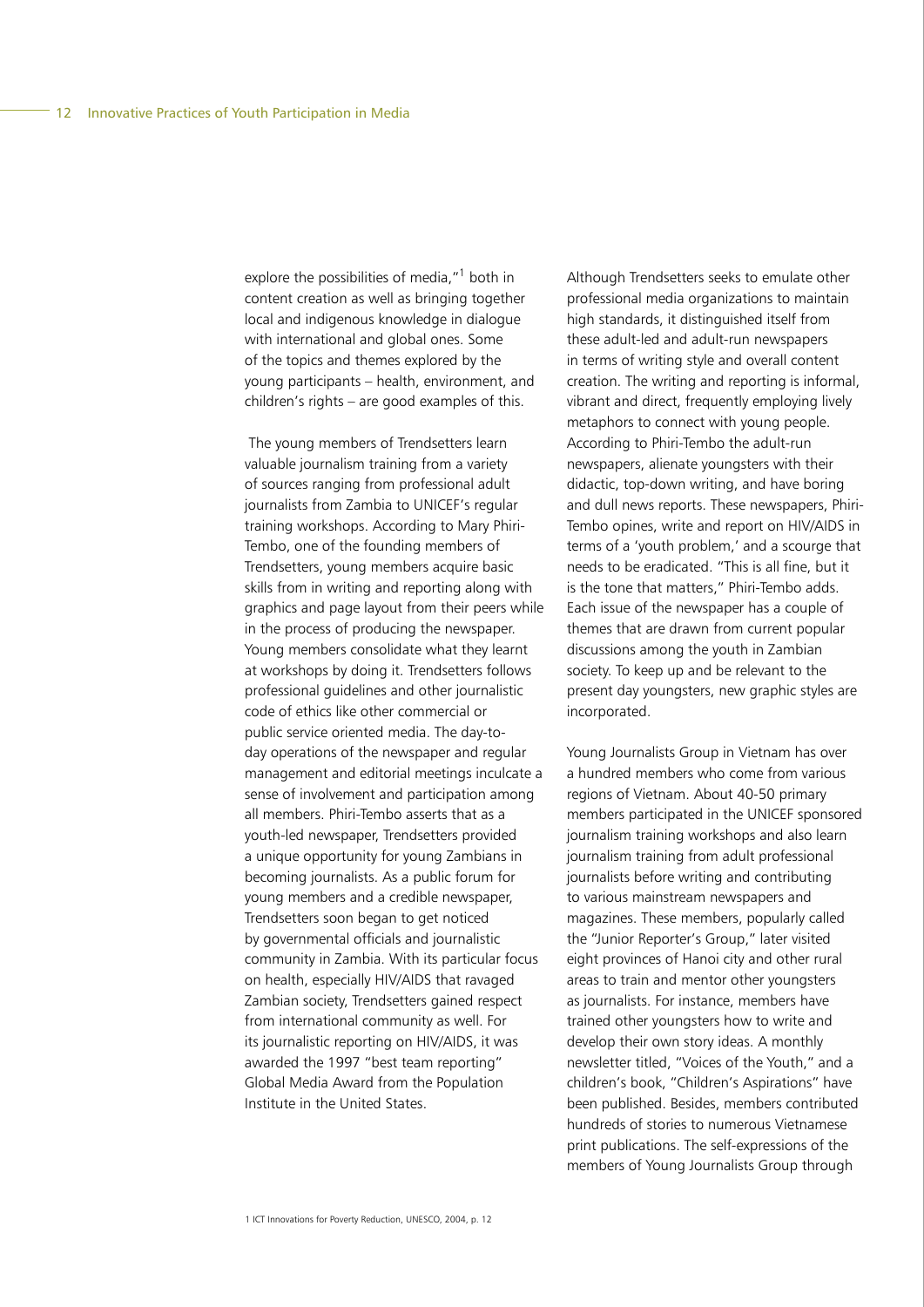their own publications as well as in adult-based newspapers provide some unique perspectives on a variety of topics that are personal, political and social. According to Lan Anh, founder of Young Journalists Group, persuading adult newspapers to accept their stories was difficult in the beginning. With their persistence and the gradual recognition in and around Hanoi, Young Journalists Group found newspaper publishers willing to provide space for their writings. It was the ability of Young Journalists Group to demand a forum for self-expression that the professional mainstream news media had to grudgingly accede to. The group had also made its presence felt among local and national Vietnamese government forums.

Timoun ak Medya from Haiti has been engaged in training children so as to build a network of child journalists who articulate basic children's rights to self-expression, education and equal participation. Two sponsors, Plan Haiti and the Panos Institute offer writing and reporting skills to children. These children, writing in Creole, English, French, and Spanish, produce comic books, posters, drawings, news stories, poetry, etc. It is important to note that UNICEF and UNESCO under the broader guidelines of United Nations<sup>1</sup> have been promoting children's rights (that ought to be guaranteed as fundamental rights) by involving the world community, national governments, bureaucracies, non-governmental agencies, and other social actors. The work being carried out at Timoun ak Medya represents a fine model of the kind of involvement UNICEF and UNESCO have been espousing. Here children do not just receive journalism training, but learn from each other as well. Jean-Claude Louis, Director of Panos Haiti says that children go on excursions to gain practical knowledge of reporting in terms of gathering information through interaction with various contacts and sources. The excursion trips also provide



*Journalists Group at a UNICEF sponsored journalism workshop.*

*Two confident girls from the Young* 

children opportunities in developing story ideas. For the past several years, Haiti has been going through civil unrest. The child journalists from Timoun ak Medya have written about the political issues in Haiti outlining their views on resolving the political impasse.

#### Health, Environment, and Children's **Rights**

Young participants at Trendsetters, Zambia, Young Journalists Group, Vietnam, and Timoun ak Medya, Haiti dialogue, debate, and discuss news stories on health, environmental, and children's rights. Although topics covered seemed specific, the writing and reporting explored deeper underlying social and political causes and relations. For instance, at Trendsetters HIV/AIDS is discussed in terms of poverty as well as lack of knowledge about safe-sex practices. At Young Journalists Group, environment is debated vis-à-vis pollution, sustainable development, and civic responsibility. Children's rights are explored at Timoun ak Medya in relation to equal participation, media responsibility, and programming on children's issues.

In producing these print-based media, from inception to the finished products, the youngsters perform a wide variety of roles in making numerous micro and macro decisions lay-out, design, graphics, reporting, editorial, advertising, marketing, etc. – that gives them a sense of ownership and responsibility.

<sup>1</sup> The UN Convention on the Rights of the Child in 1999 outlines in articles 12, 13, and 17 refer to Children's Right to free expression, Children's Right to the access of media, and protection against incriminating media materials that exploits children in various ways. Haiti signed the convention in 1990.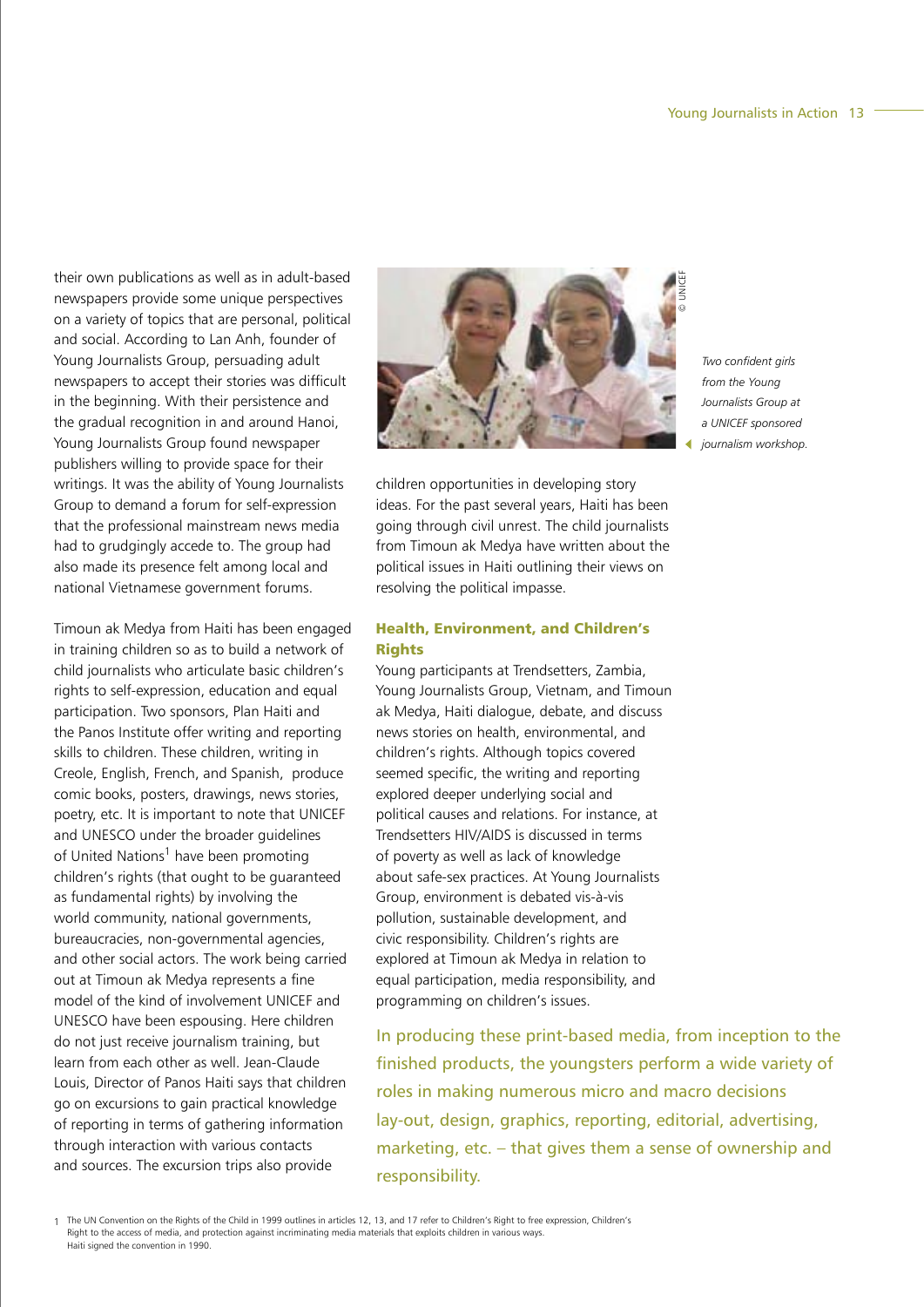

*Zambian youth members of Trendsetters.*

> At Trendsetters, some of the health related issues touch a deep chord in Zambian society. For example, abortion is a sensitive subject among the majority Christian population The Trendsetters newspaper pages directly discussed abortion in one of its issues that generated controversy in Zambia, but was beneficial to the sales of the newspaper. More importantly, it was the ability of the young writers to probe and examine a sensitive topic like abortion not only among the youngsters, but also among parents, church leaders, and governmental officials. Phiri-Tembo suggests that the gradual relaxation of abortion laws under growing pressure of public opinion has been a significant achievement. Trendsetters has also been able to discuss and demand a better reproductive health services for the Zambian youth. Through an interesting approach in conveying serious information via informal and fun-filled writing style, one with which young people directly connect, Trendsetters started a dialogue about sexually transmitted diseases,

young women's sexual rights, sex education, in terms of safe sex, sexual abstinence, use of contraceptives, etc. Another interesting feature of Trendsetters is in bringing international HIV/ AIDS related ideas and information in dialogue with local and traditional knowledge about health. Thus, Trendsetters has been successful, in a large measure, to intervene in the debate in bringing about policy changes, not to mention the more crucial consciousness-raising among Zambian youth.

A particularly striking aspect about Trendsetters, apart from the fact that young members not only write stories, and are involved in the production, marketing, and distribution of the newspaper, are the discussions of HIV/AIDS, and sexual and reproductive health-related topics that are sketched in terms of their social contexts. While keeping the stories anchored to their underlying social issues, young members develop entertaining formats: combining serious news reportage with a human interest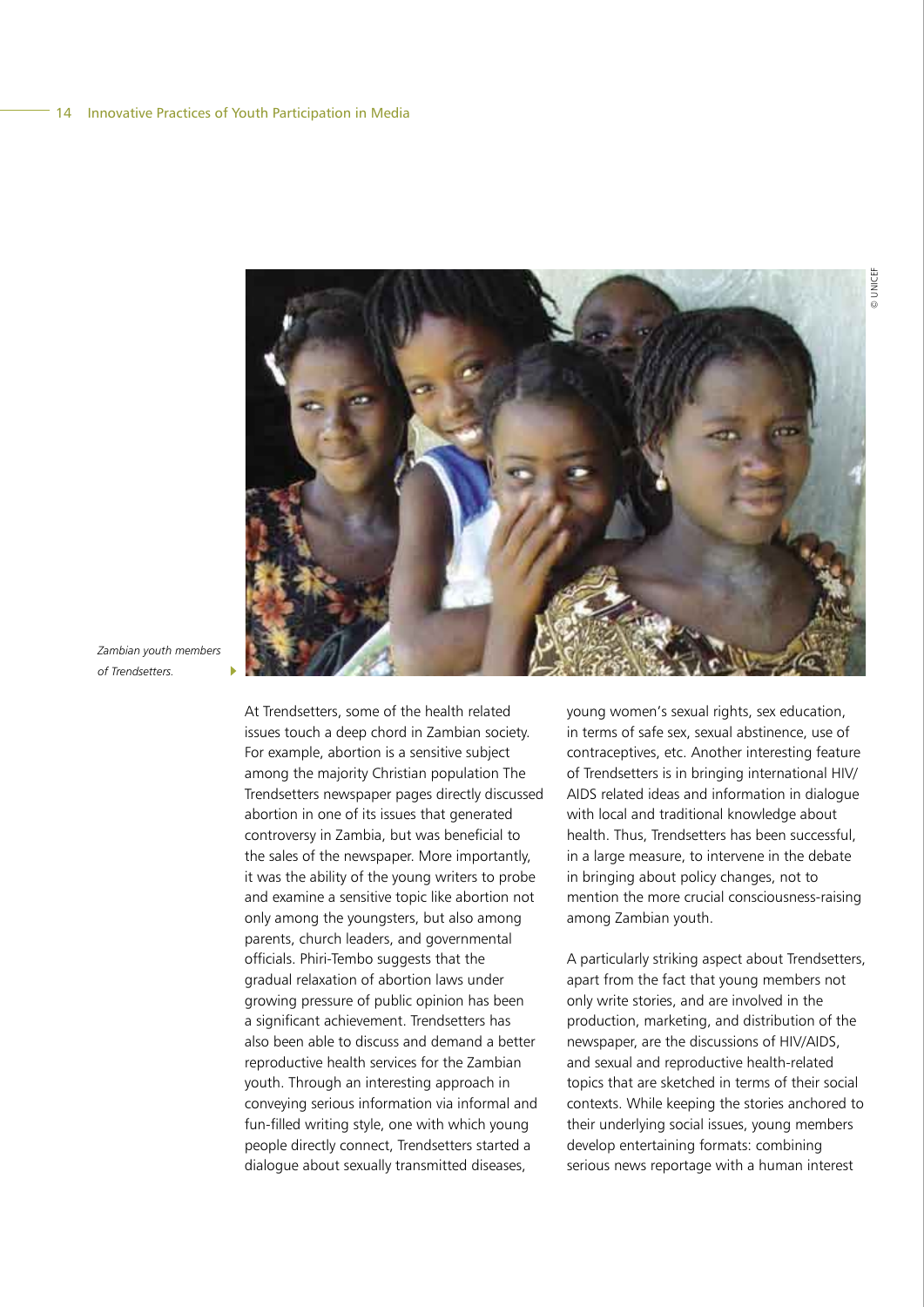The newspapers produced by the youngsters from Trendsetters offer some unique insights into how a serious topic is covered in an informal way unlike most adult newspapers.



© Johns Hopkins University, Centre for Communications Program

angle, and mixing a lively, entertaining style of presentation. Namonje Nakayika, involved with Trendsetters since its inception, displays maturity and sensitivity towards the social issues confronting children and youngsters alike from Zambia. She asserts that writing stories for the newspaper has been her passion, and points out that what youngsters like to read are stories involving true-life experiences. "Every time we put the true-life experience on the front page, we get letters saying 'oh, that was so nice because I went through it too and my friend was going through a similar problem' or something like that… They don't want to hear HIV/AIDS if you give it to them straight, they won't listen," Nakayika asserts.<sup>2</sup>

Several other members of Trendsetters, like Nakayika, bring interesting backgrounds and a high level of commitment. Limpo Nicolette Chinika joined Trendsetters in 2001. In addition to writing news stories, she serves as an editorial assistant on the Trendsetters

School edition of the newspaper. She explains that youngsters "have the right to express themselves in any way and they also have the right to information, and since I have the opportunity, I'd like to do that, I'd really like to take the message across if not through my writings then through the figure of speech."<sup>3</sup> Both Nakayika and Chinika offer a glimpse into Trendsetters' overall commitment to children's rights to free expression, and the role of journalism and media in education and learning.

Although environment is the broad theme that is discussed, debated and written by the members of Young Journalists Group, there are other issues that are tackled as well. The members cover topics not only in their own roles as journalists, but also as social activists adds Lan Anh. She asserts that "… we want to be more than youth journalists. We see ourselves as youth activists and youth innovators." In this context, some of the

*Front pages of the Trendsetters newspaper*

- 2 http://www.africaalive.org/interviews/interview3.htm
- 3 http://www.unicef.org/voy/explore/media/explore\_899.html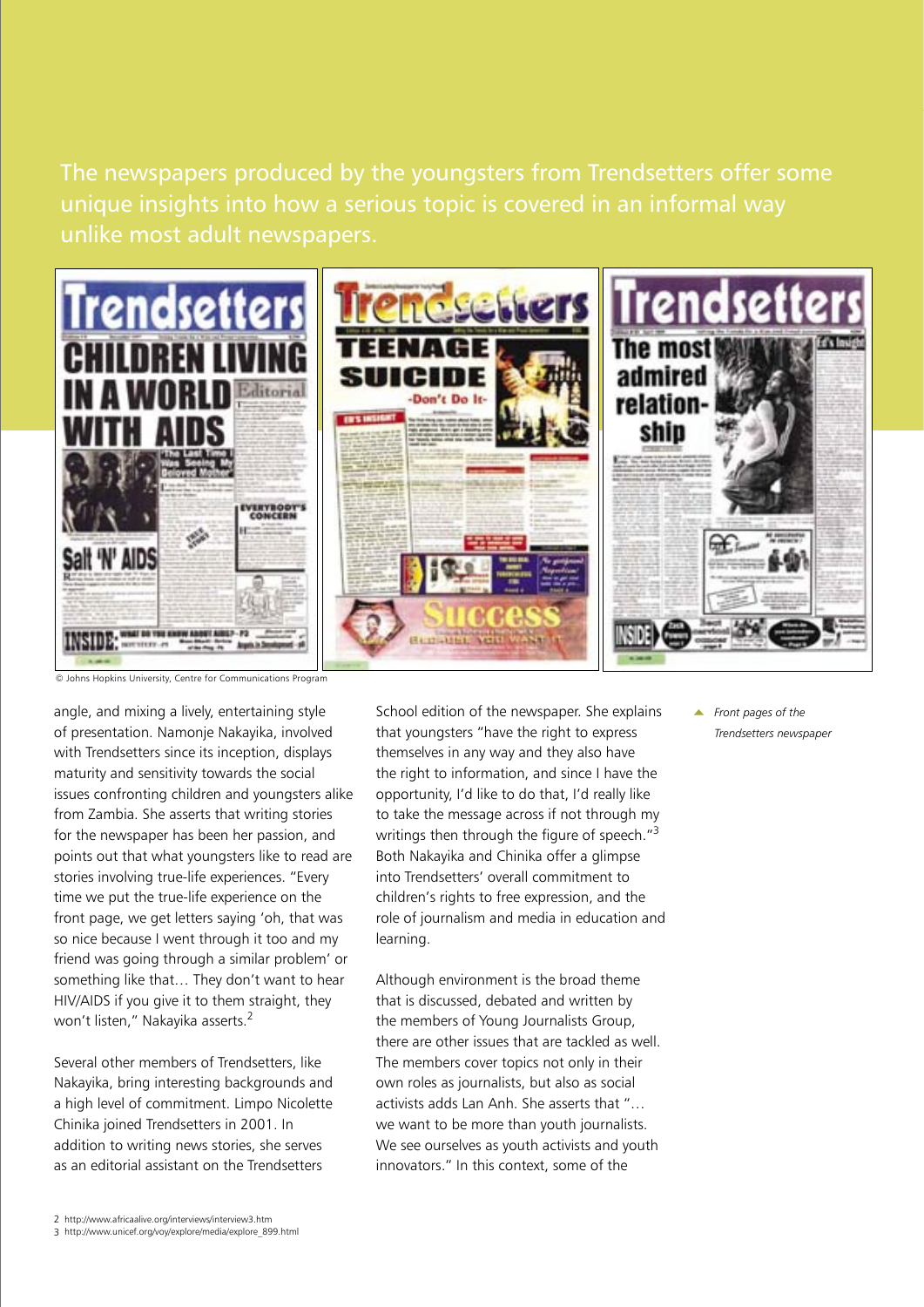significant achievements have been several articles on major flooding in Vietnam and pollution in and around Hanoi rivers that caught the attention of governmental officials and prompted action. These articles by the members also led to a wider involvement in community affairs that resulted in raising donations for rebuilding flood ravaged areas and prodded the government to become environmentally conscious. Young Journalists Group's focus on environment has opened-up numerous opportunities in the form of civic engagement and participation involving local officials, governmental leaders, and social workers. In recognition of her leadership abilities and Young Journalists Group's contributions, the founder Lan Anh was invited to the UN General Assembly's Special Session on Children in New York in 2002.

As a national organisation, Young Journalists Group has extended the vision of its founding member Lan Anh by expanding its work into a wide variety of community-based initiatives. Although the several hundred members are mainly engaged in writing news stories and essays for publication to various local and regional media outlets, they are also, at the same time, involved in pursuing developmental projects among local communities. These young members bring their journalistic skills in promoting youth involvement in community affairs. Several hundred children and youngsters have been mobilised from rural areas around Hanoi as co-participants in the

Young Journalists Group's focus on environment has openedup numerous opportunities in the form of civic engagement and participation involving local officials, governmental leaders, and social workers... the members of the group offer an interesting participatory development model not only for other children and youngsters, but also for the adult-world.

developmental activities initiated by the Young Journalists Group. Thus, the Young Journalists Organisation's work has frequently taken its members to community-based activities like training street children in writing articles developing radio stories to actively participating in raising money and support from the general population toward children affected by chemical poisons as a result of the Vietnam war and conflict in 1960s. The members articulate their views on these topics through news articles and argue for urgent social action. Some of these articles have been collected and published in a book form titled, "Children's Aspirations," which presents a glimpse of Young Journalists Organisation's work.

An interesting point to note is that print and radio interventions have been complementary. Children and young participants have drawn on the strengths of each media wherever necessary, and combined the two in producing some sort of a dialogue between the two. Newspaper and magazine articles have been taken-up for radio dialogue and discussions and vice versa. Further, conversations among the young newspaper reporters and radio broadcasters on community-related topics generated a greater sense of participation. In bringing media education and community development in dialogue and by providing concrete and innovative proposals for social change, the members of the group offer an interesting participatory development model not only for other children and youngsters, but also for the adult-world.

Timoun ak Medya's overall strategy is to offer journalistic training and skills to its members with the writing and reporting process as a key aspect of the training. As written forms of expression that combine both creative and social dimensions, writing becomes the main avocation of these youngsters. Along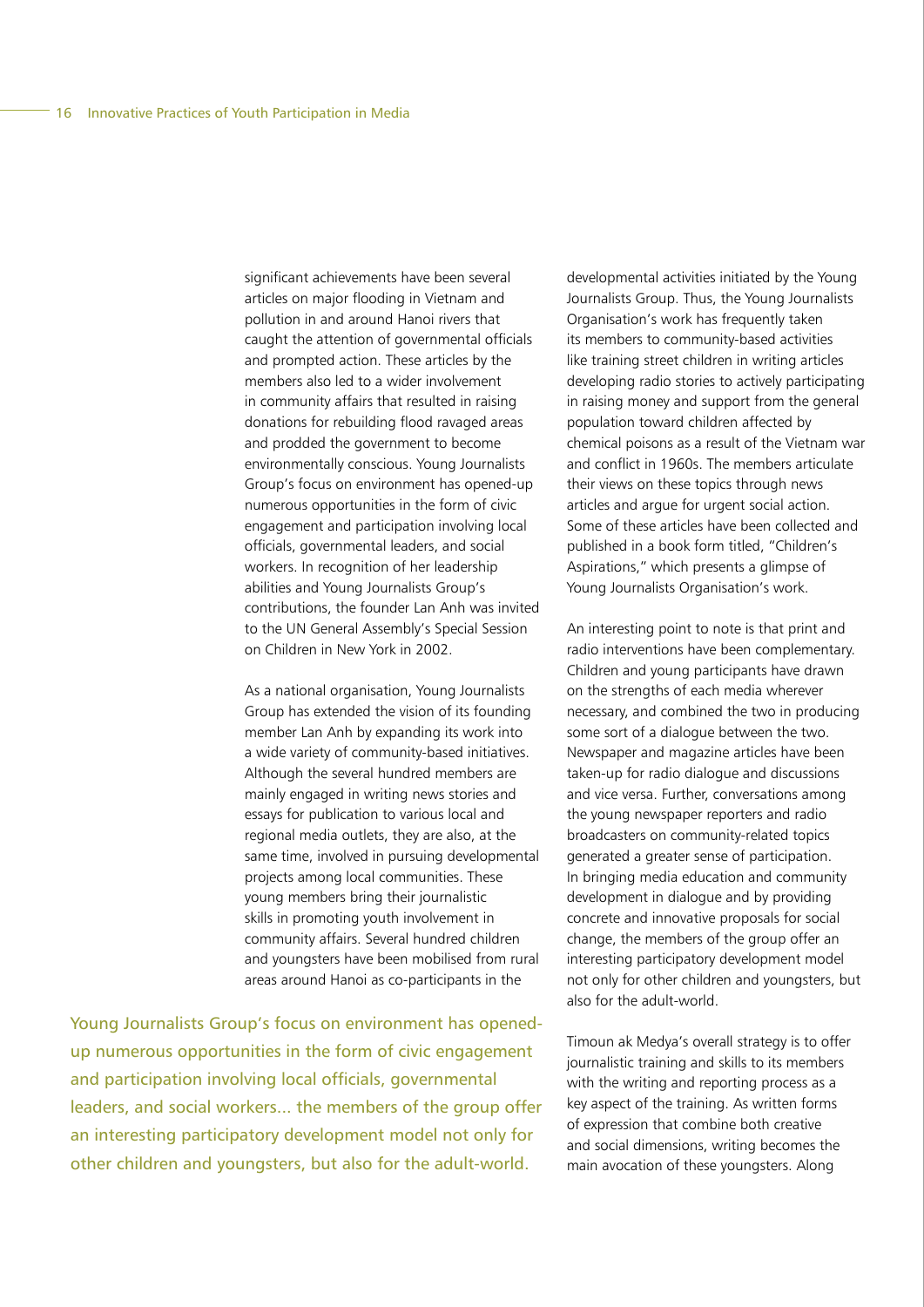with the elaboration of children's right to expression, and to media access, series of topics are covered. These topics emerge from the conversations between the young participants. The child journalists organise themselves in various groups – based on their mutual interests and the regions they belong to. These groups are then assigned to their respective local centres. Although adult supervision in terms of mentoring is needed, particular care is taken to involve the young members in deliberations and discussions. In order to generate co-participation and dialogue among the young members without any direct "intrusion" of the adults, a web site has been created that not only provides a "forum for the international exchange of ideas, experiences, comments and information among child journalists and interested children's group," but also numerous resources that might be needed. An important feature of this website has been the possibility of "collaboration and partnerships in story production among child journalists across borders" [within the various provinces of Haiti as well as other Caribbean islands]. The availability of computers and the Internet access in Haiti is severely restricted due to widespread poverty. The various local centres of Timoun have computers and the Internet access that young members can use.

An interesting feature of the activities involves regular excursions that young members undertake to different regions of Haiti that offer some practical reporting opportunities. Several hundred news stories and short articles have emerged from these regular excursions trips. These trips offer an element of adventure, challenge, and excitement for the children. More importantly, it builds their self-confidence as they interact and talk with other children

and adults from the local communities. The following quote rightly points out the philosophy of Timoun ak Medya, as the programme "demonstrates the benefits of turning children from objects to subjects in the media"… because children "have a different perspective from adults. Some issues (such as education, play, child abuse) affect children more than they affect adults, so their opinions and experiences are vital."<sup>4</sup>

The initiatives explored in this chapter pointed out to several innovative features with regard to media content creation – from writing news stories with informality and seriousness to developing creative newspaper and magazine graphics design and layout. Although newspaper and magazine journalism offered the children and youngsters several opportunities and possibilities, it was the creative and transformative role played by these youngsters that is innovative and unique.

By combining several media forms into "media mixes" the young people utilized the opportunities provided by media technologies. This generated and sustained excitement among youngsters at the various initiatives. Through their engagement with the media the young members are bringing together local and indigenous knowledge in dialogue with international and global ones. This is visible in the topics and themes explored by the young participants – health, environment, and children's rights. The newspaper and magazine stories that were discussed above reveal some interesting facets of this cross-cultural dialogue. This is a unique instance of extending the notion of participation from their immediate surroundings to far-away places and regions.

<sup>4</sup> http://www.vwatimounyo.org/eng/rationale.php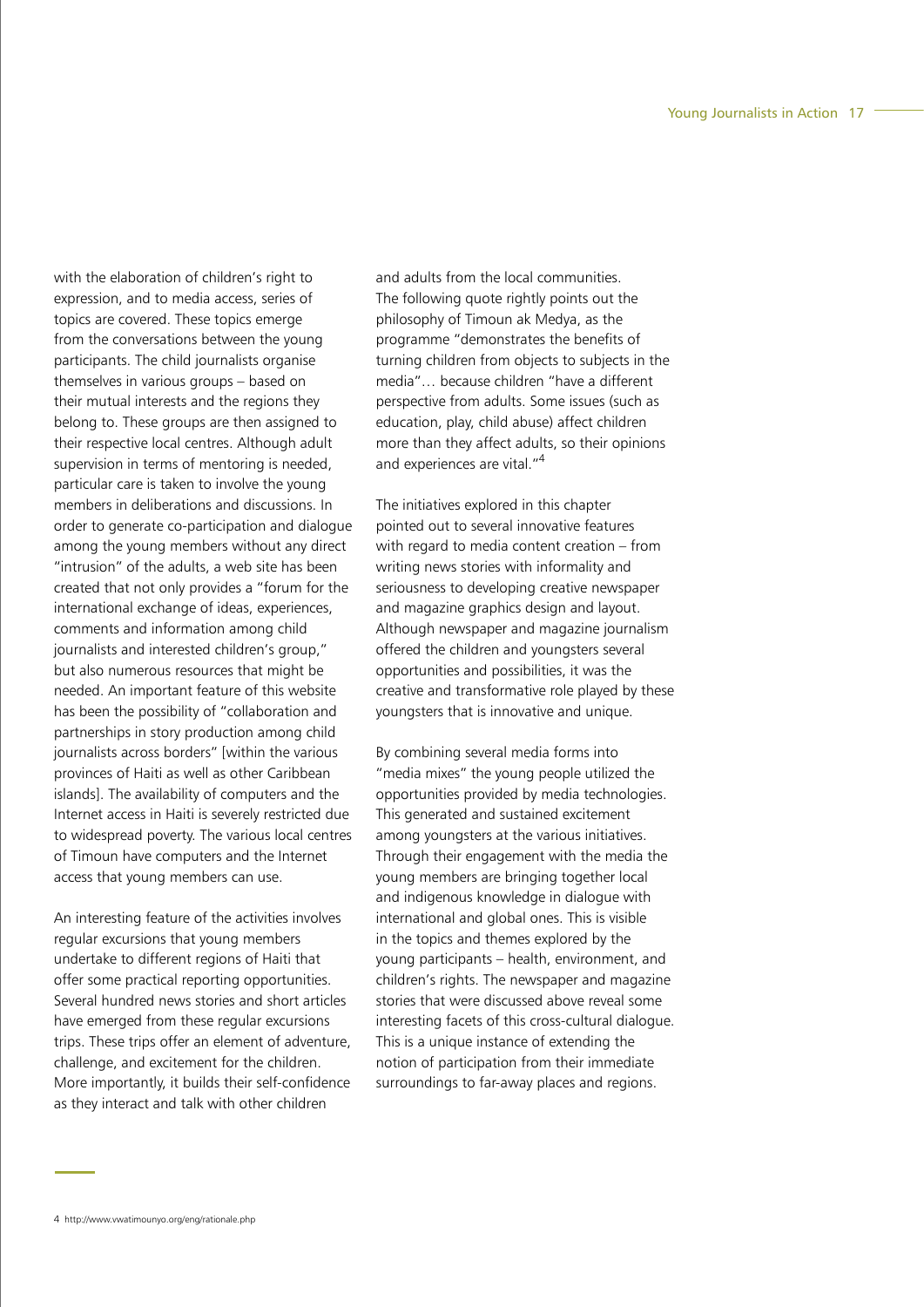# Children and Youth-Led Radio Programming I 3

The year 2004 marked fifty years of the transistor radio. Although the anniversary was celebrated by various institutions and organisations involved in social change, the mainstream, commercially dominant media took little notice of the event. Unquestionably, radio has had a powerful symbolic value in the everyday lives of the poor and labouring communities in the underdeveloped and developing regions of the world. As a broadcast media, radio has inherent advantages over print and visualbased media forms. Radio is best suited to enable participation and provide opportunities for an equal exchange of ideas, information and knowledge sharing. More importantly, radio is cost-effective, easily accessible and portable, which makes it a very popular media. As someone aptly remarked, "radios… do not rely on electricity or literacy. They can be used by anyone anywhere, unlike other communications media such as telephones, the internet, television and printed media."<sup>1</sup> This assertion regarding other communications media is indeed correct, as there exists deep disparities and questions of access to the ICTs, particularly among the poor and working classes. If these issues can be addressed, radio can indeed become a medium that is not only available via the internet on computers, but can join people and communities from different nations into cross-cultural dialogues.

This is something unique about radio to be local and global simultaneously. One important aspect of this can be glimpsed from the many community radio initiatives in several regions of the world. The concept of the "community radio," popularized by UNESCO's efforts in several low-income regions of the world during the 1960s, has been successful in tackling poverty, ill health, malnutrition and a number of social issues. UNESCO's community radio experiments demonstrated that by involving people and local communities and creating a sense of belonging and participation could effect social change. Historically, radio as a broadcast medium, embedded as part of the state-controlled network in several underdeveloped and developing countries of the world, has been effective in a range of developmental activities like agricultural and farm practices, health and hygiene related programmes, not to mention the enormous role as an entertainment medium.

Within the larger body of media studies, the role of radio in social change has not been theorized: rather, a grudging acknowledgement at best. Although there has been a recent increase in community radio initiatives, scholarship has not kept up with it. It is important to note that radio exemplifies connections between theory and practice and could illuminate what philosophers like Bertolt

1 http://www.planinternational.org/action/participation/radio/lifeline, Radio: A Voice for Children.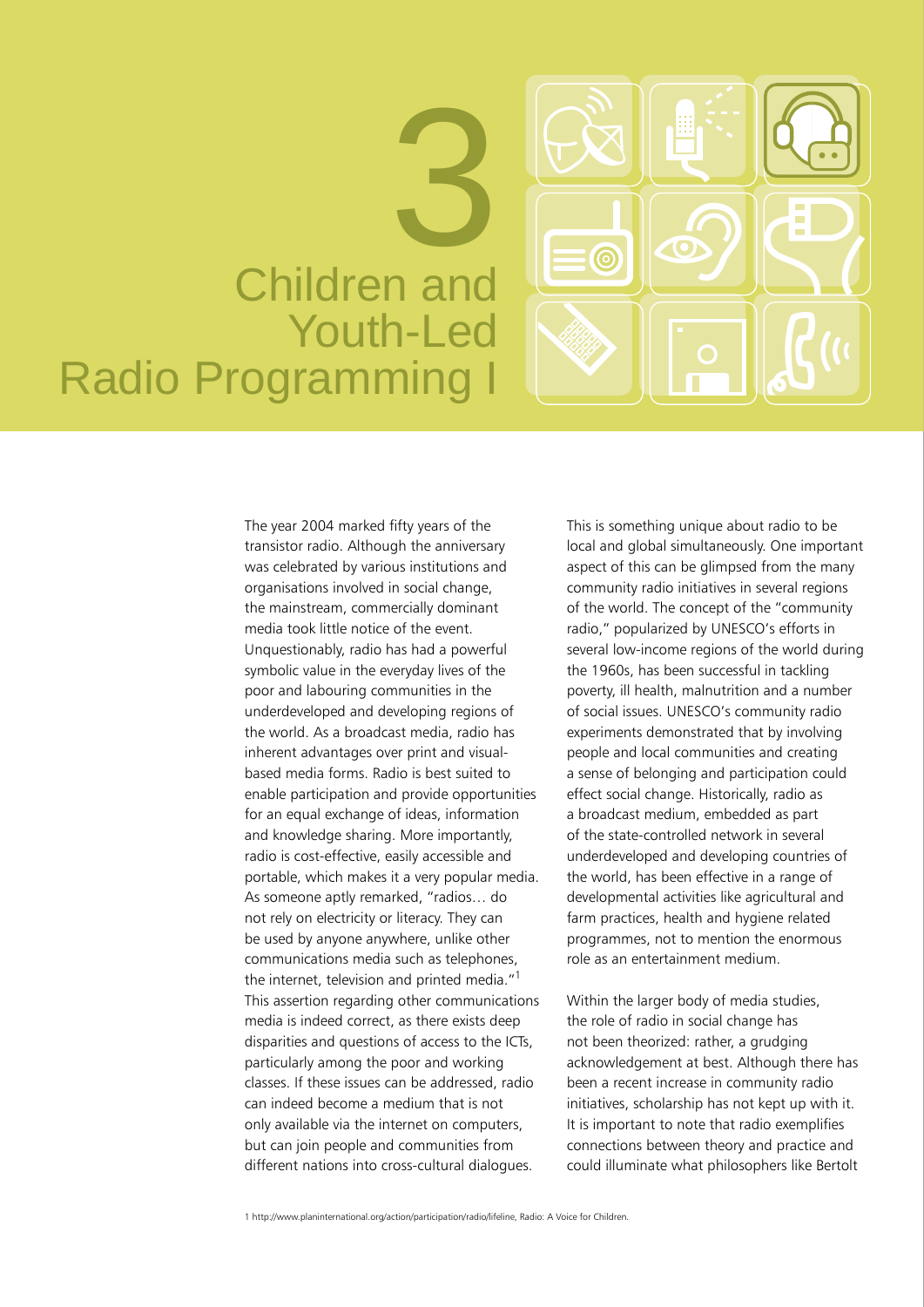Brecht and Walter Benjamin believed radio as a participatory media was capable of doing. Reminding us about some of the failures of radio, Benjamin points out to the possibilities:

*The crucial failing of this institution [radio] has been to perpetuate the fundamental separation between practitioners and the public, a separation that is at odds with its technological basis. A child can see that it is in the spirit of radio to put as many people as possible in front of a microphone on every possible occasion (Benjamin, 1999).*

The various radio initiatives taken up for study in this and the following chapter are good examples of what UNESCO and Benjamin have outlined as the social responsibility of the radio toward children and young people. Indeed the three initiatives explored here, Bush Radio, South Africa, Youth Broadcasting, Somalia, and Young Journalists Group, Vietnam, share a common thematic: rights of children and young people to broadcast and use radio, and its important role in education, learning, and literacy.

#### Broadcasting and Civic Engagement

Bush radio has been at the forefront of community radio movement not only in Cape Town in South Africa, but in several regions of the world where it provided a forum for the exchange of ideas and knowledge in building effective partnerships. An important contribution here has been in sketching a radio manifesto $2 - a$  declaration of children's right to free expression, through the annual convention, popularly known as Radio Kidocracy – by children from various parts of the world. Through a series of discussions, spread over three years involving hundreds of children and young people from all over the world, a radio manifesto was drafted. It is an articulation of basic rights of children and



young people in expressing ideas via media, call to professional broadcasters and media to integrate children's and youth perspectives in their programming, and more importantly, radio as the central medium for the expression of children's voices.

Central to Bush radio's philosophy is the notion that children and young people ought to be equal partners in building a better world through radio. An important idea is to enable and empower children and young people by providing them opportunities for self-expression and freedom to imagine the world in their own ways. Bush radio's overall philosophy is articulated through the radio's structure: institutional, policy related, programme production, and distribution. The beginnings of Bush Radio is one of struggle against all odds: from fighting for the basic rights to set-up a community radio network to the broader legacy of decades of apartheid

*Young broadcasters from Bush Radio, South Africa.*

2 The radio manifesto has become a central document for many radio experiments around the world and can be accessed at: www.worldradioforum.org/manifesto/RadioManifesto.pdf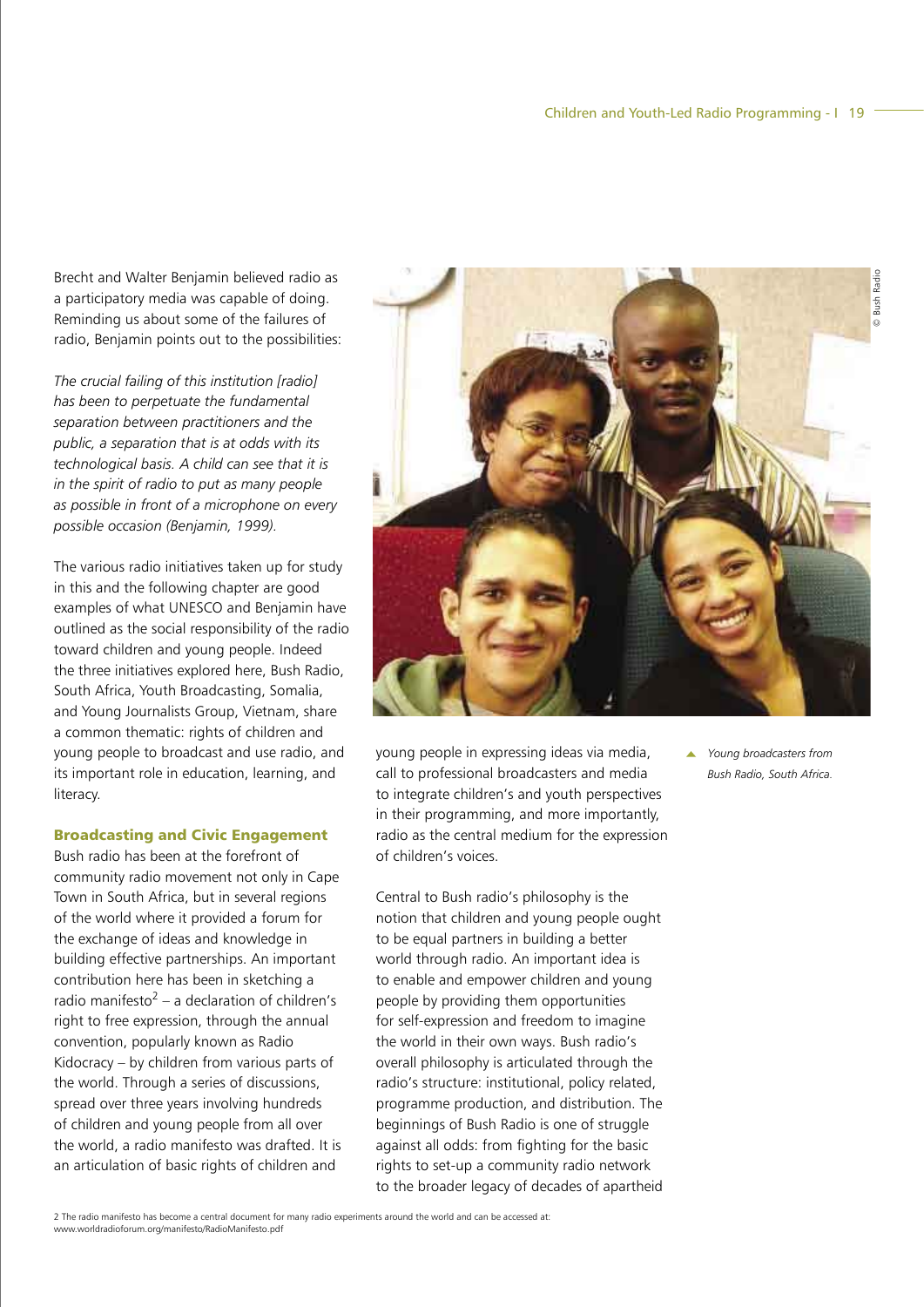

## © UNICEF

*A young Somali girl member of the Youth broadcasting initiative*

*Bush Radio reporter at work*

and poverty and other forms of injustices have given Bush Radio an urgency that Zane Ibrahim, the founder of Bush Radio argues needed to be confronted. The civic nature and democratic participation that is encouraged can be glimpsed from the mission statement of Bush Radio, where anyone living in the areas of broadcast coverage – mainly the Western Cape region, a historic black neighbourhood of poor people – can become members. Bush radio argues that "… communities who have been denied access to resources, take part in producing ethical, creative and responsible



radio that encourages them to communicate with each other, to take part in decisions that effect their lives, and to celebrate their own cultures" (from http://www.bushradio.co.za/ about/about.htm).

 The community-based strategies developed by UNICEF and other local partners in Somalia under the Youth Broadcasting Initiative, like Bush radio in South Africa, strives to provide children free access to radio. To this end, training in radio production is made available to children and young Somalis. Local youth media groups that are organised periodically to impart basic radio skills. These youth groups are recruited by UNICEF and constitute the core members of the initiative. Through a series of interactive workshop, UNICEF works with the young people in the various aspects of radio broadcasting – developing story ideas, writing scripts, reporting, and technical radio skills. The Hargeisa broadcasting pilot project of 2002 has been successful. It has since been replicated in several other areas of Somalia. Around 20 youth groups have been trained in radio broadcasting. Robert Kihara, Communications officer, UNICEF Somalia indicated that young Somalis develop the radio content. The main task is to enable participation of these youngsters in various developmental topics that they want to pursue via radio. The process is entirely driven by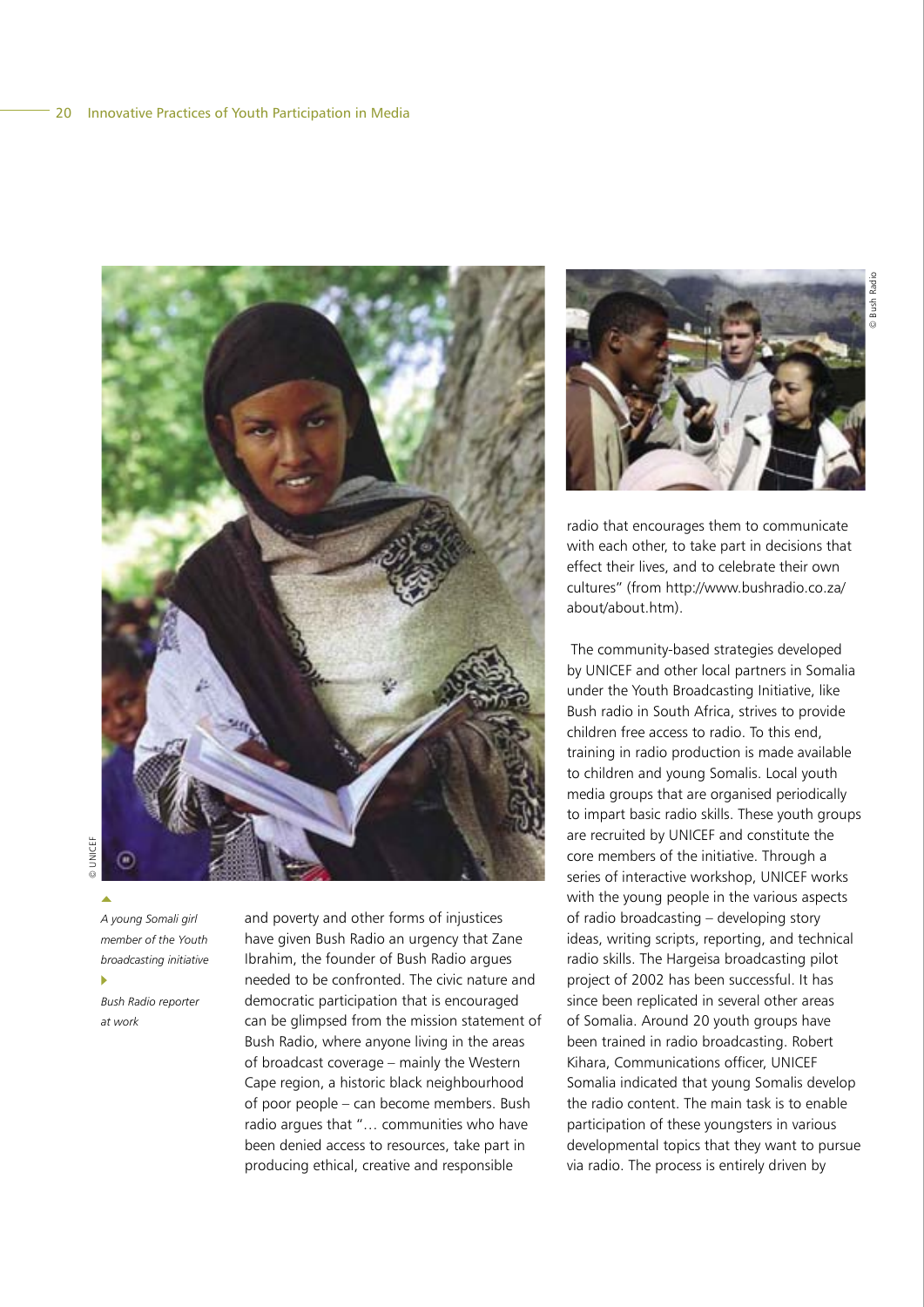

young people with some outside professional advice and support. As a broadcast media, radio is an important and widely popular among Somalis, and is particularly well suited to the oral-based forms of expressions. The UNICEF background report explains, "Somalia remains a strongly oral culture so the importance of mass media as a conduit of the spoken word by radio or video is fundamental. Drama, debate, traditional songs and poetry are still a means of entertainment that Somali people enjoy at community events, weddings and during a night out" (p. 2, UNICEF Somalia Youth Broadcasting Initiative). Tapping into the everyday modes of communication, UNICEF argues, is central to building community-based projects. Somalia has been ravaged by wars and has had long-term effects on children growing up in violent conditions. The lack of civic and political institutions, including a well develop media, has been a debilitating influence on developmental activities. Youth Broadcasting Initiative is structured to address these larger social and political issues as well as to bring about a change in attitudes and behaviours on various health issues through radio programming to rural and urban areas of Somalia. These are some exemplary instances of young people's quest for changing the conditions of their lives via democratic and civic participation. The Youth Broadcasting Initiative covers numerous regions of Somalia



*Bush participants discussing programming strategies.*

Unquestionably, radio has had a powerful symbolic value in the everyday lives of the poor and labouring communities in the underdeveloped and developing regions of the world. As a broadcast media, radio has inherent advantages over print and visual-based media forms. Radio is best suited to enable participation and provide opportunities for an equal exchange of ideas, information and knowledge sharing.

– Hargeisa, Marka, Kismayo, Galkayo, Bossaso, and Mogadishu – in building local radio networks with the active involvement of youngsters from these regions. With support from Somaliland ministry of Information, UNICEF has been able to build local radio production centres across these regions. In addition several local children and youth-led organisations are involved in deliberating larger social topics. By bringing these youngsters as equal partners in the discussions, and in offering them opportunities in producing radio programmes, Youth Broadcasting Initiative has been serving as a viable model of communitybased radio that could be emulated by other regions in Africa and elsewhere.

The Young Journalist Group of Vietnam has been producing youth-led radio programmes, popularly called, "Children's Aspirations," on the "Voice of Vietnam,' state-run radio network for the past several years. It has

2 The radio manifesto has become a central document for many radio experiments around the world and can be accessed at: www.worldradioforum.org/manifesto/RadioManifesto.pdf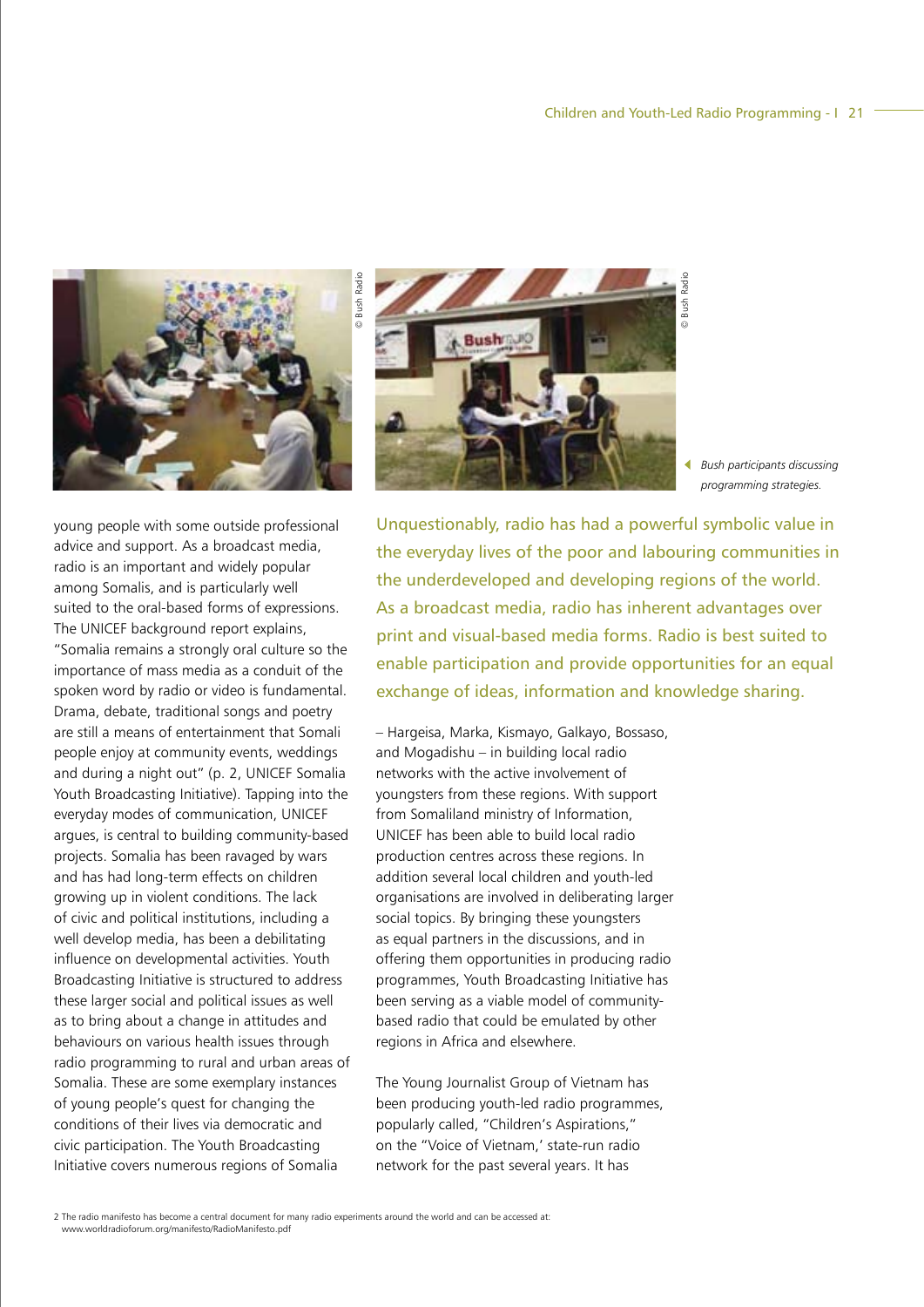Young people from Somalia demonstrated remarkable courage in building coalitions among themselves and the larger community and to participate in developmental activities through an involvement with media.



© UNICEF

*Youth broadcasting initiative youngsters in a cheerful mood*

already produced over 500 radio programmes. The formation of the group has interesting radio beginnings when journalists from local Vietnamese government's radio network visited a school to enlist students to read stories on the radio. A young student Lan Anh was selected to read the stories. After a brief stint, Lan Anh became aware that children's own stories had to be told rather than reading out adult produced radio materials for children. Lan Anh's singular determination led to the formation of Young Journalists Group that now involved hundreds of Vietnamese children

producing and presenting radio programmes in a wide variety of topics that directly relate to their lives. The members of the group receive training from a variety of institutions: UNICEF's regular workshops, professional radio broadcasters, and non-governmental organisations.

 The motivation to become radio broadcasters points out that children seek to go beyond merely using media to voice their opinions. Rather, the abiding interest in radio has led to numerous children going out to pursue professional careers as civic broadcast journalists. The ability to speak and write, free expression of their ideas in an adult-centred world brings about a major transformation. This passion for pursuing journalism as career – from childhood to adulthood – is a lifechanging experience for the members of Young Journalists Group.

#### Health, Crime, Gender, and Sustainable Development

Some of the projects of Bush radio include: Children's Radio Education Workshop (CREW), Annual Radio Kidocracy Conference, Schools AIDS Education Project (SAEP), Township Heroes, and the HIV Hop Project. CREW is involved in training radio presentation and production skills to children – writing scripts, interviewing skills, and learning about technical radio equipment. Programmes are broadcast in local languages Xhosa, Afrikaans, and English. The CREW project broadcasts radio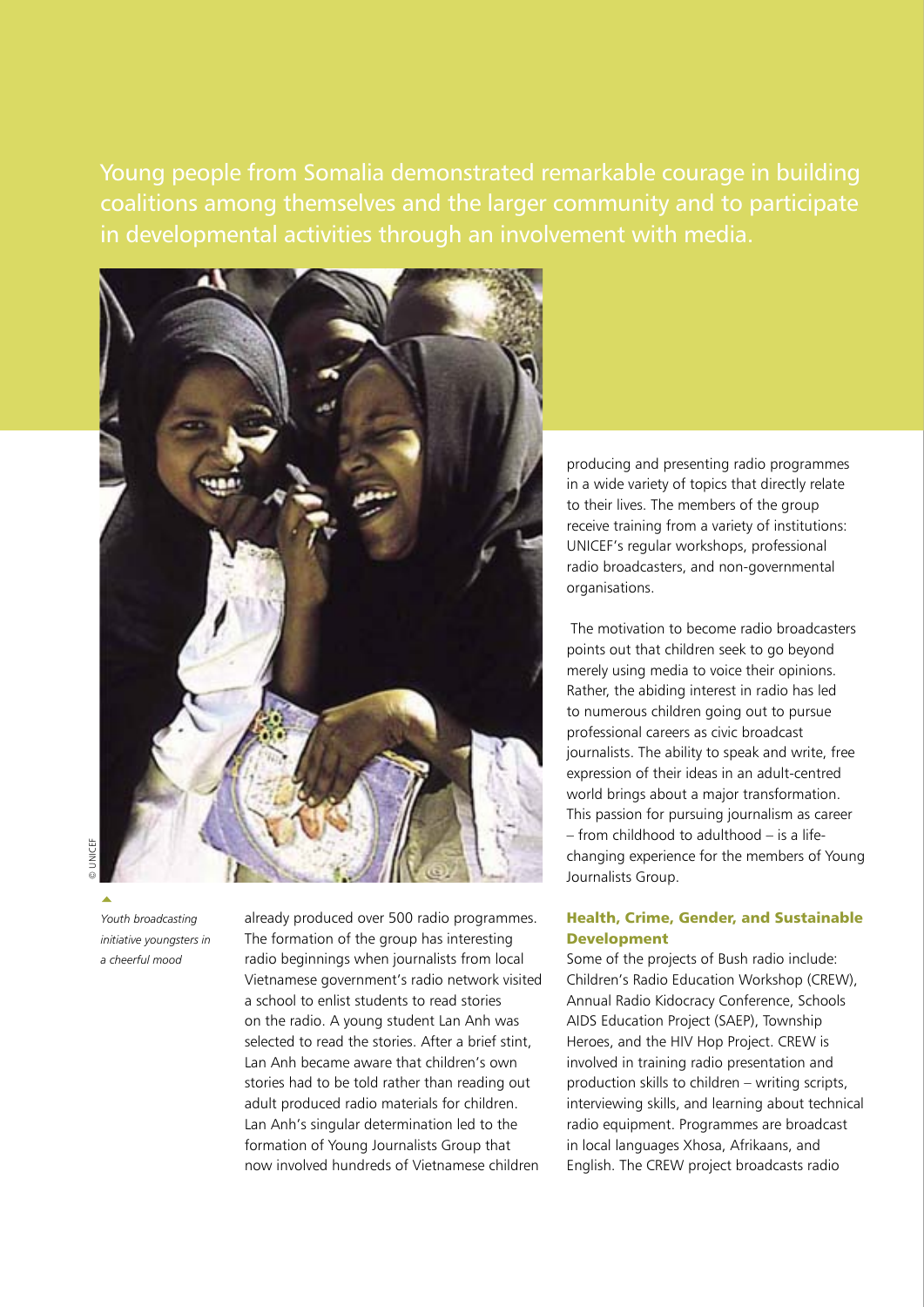programmes in the following segments that have been very popular with different age groups: BushTots, for ages 6 to 9, BushKidz, for ages 10 to 12, and BusTeens, for ages 13 to 18 years. This is an innovative programming strategy that encourages children of different age groups to produce and present programmes on their own. To curb and reduce crime and to build opportunities for young people involved in criminal activities, Bush radio developed a unique programme called, "Township Heroes." This is a multi-pronged approach and involves several social actors. Rather than attacking young people who are prone to get involved in crime for a variety of reasons, Bush radio, through Township Heroes seeks to bring the youngsters into dialogue with each other and the larger community. It is a socially responsible strategy in not only in tackling crime, but discussing the underlying causes that lead to it in the first place. A young person from the local townships of Cape Flats, a neighbourhood in Western Cape, is selected as a hero. This youngster talks to young people through several radio discussions and open phone line conversations about his own life. The programming is open-ended and participatory and does not stigmatise young people prone to crime. Township Heroes also sensitizes listeners – youngsters as well as adults – to the complicated nature of the issue. The dialogues between young people and also some elder listeners from the community who participate in the phone-in conversations leads to a recognition of different points of view and understanding of the issue. Township Heroes enables young people to take charge of their own lives and the media.

The Youth Against Aids (YAA 2000) project began to involve young people from several regions of Cape Town. The idea was to allow young people take ownership of the issue and talk about it in ways they deem suitable and

convenient. This made YAA 2000 go beyond generating awareness, but toward making social change. The Youth Against Aids led to the evolution of the HIV Hop project.

The HIV Hop project, called HIV Hop onair campaign, is a creative and innovative approach that utilizes rap music as a medium to communicate and connect with youngsters in providing HIV/AIDS related education. Although, radio is an integral part of this project, there are several other media forms like print, movies, music videos, and video games, and the Internet through which the campaign is carried out. This combination of various "media mixes" ensures that the message can be effectively communicated. More importantly, Bush radio is aware that young people are now becoming familiar with multiple media and the best way to reach them is to involve these media forms. Madunia, an independent social communication organization in close discussions with Bush radio, developed the HIV Hop project. Rap music is popular with youngsters. Rap lyrics have a special effect on young minds. It was decided to build social communication messages via rap music. After discussions with a number of health professionals a series of HIV/AIDS messages were crafted that were then provided to several local rap artists to write lyrics and develop songs on the topic. A wide variety of expressions – rap, poetry, graffiti, slang humour – were used to involve

The recognition of children's rights through radio use has a deep impact for both the participants and larger community. These can be construed as best examples of creative and socially responsible radio journalism. The young members showed that radio could indeed become a powerful dialogic apparatus for communicating messages and building solidarity among members of the community at the local level.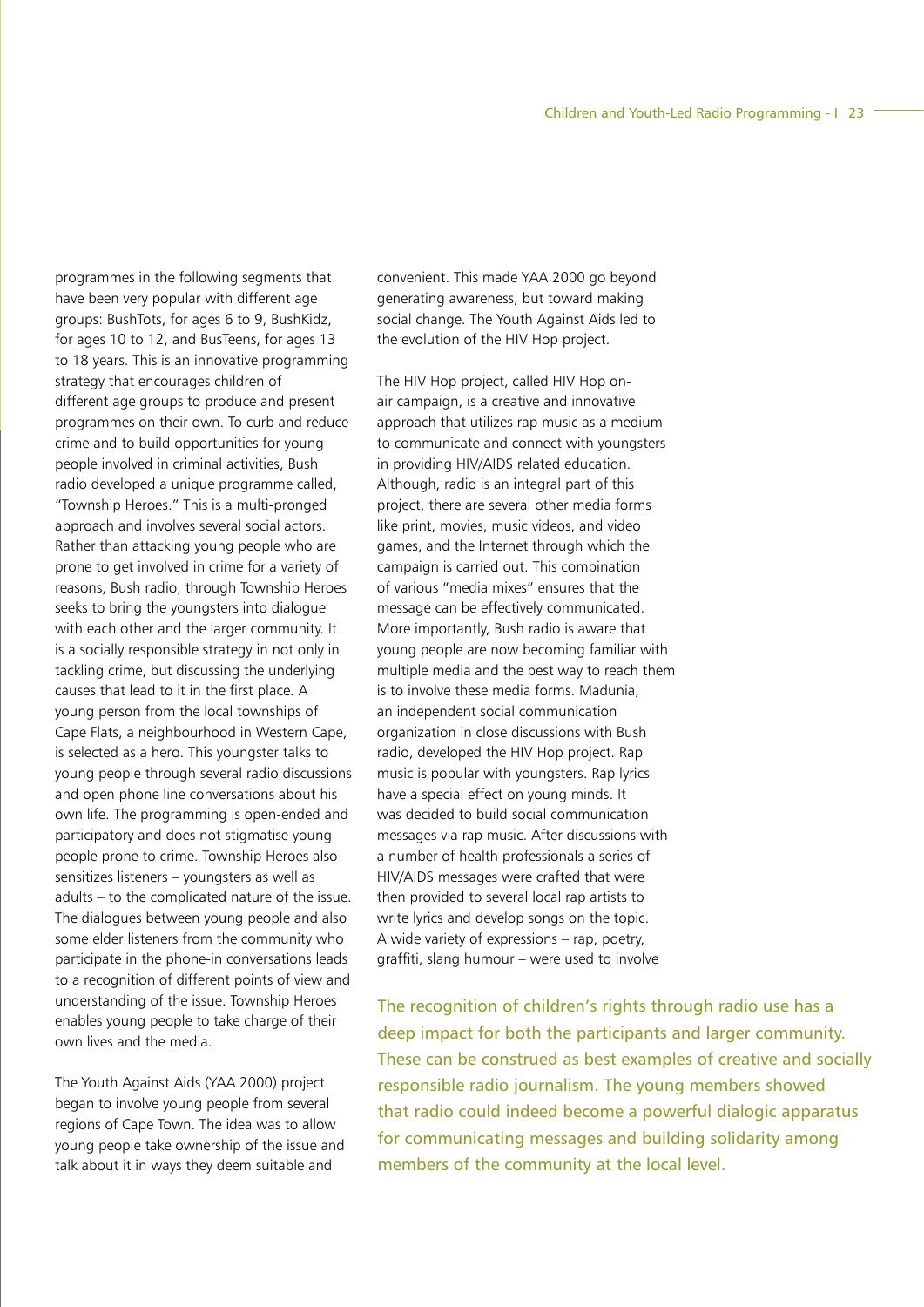young people as partners. For Bush radio, HIV Hop is more than broadcasting of AIDS related messages, it is about placing the topic in a broader social context to which young people can relate. Bush radio states that:

*We cannot look at the lack of education and not examine the complex social hierarchy that existed during apartheid and now post apartheid South Africa. With HIV Hop project Bush radio is trying to alert young people to some of the larger issues of culture, tradition, existing socio-economic trends and conditions – and the socialisation of men and women in South African society in an effort to encourage the employment of critical thought when analyzing issues such as HIV and AIDS and contextualizing it (from http://www.bushradio.co.za)*

Instead of a patronizing tone, HIV Hop seeks to engage young people through entertainment. In 2004 rappers from Cape Town and Amsterdam participated in a HIV Hop concert that generated excitement among young people in both countries. Defending the use of popular entertainment for social causes, Zane Ibrahim, founder and director of Bush radio asserts that, "there's no way you can keep out the entertainment completely, because the record companies are just blasting it out, but the spoonful of sugar makes the medicine go down – we let them play their music, but there's got to be a message in there. If it's not educational or informative, we don't want it on

The programmes of Bush radio can be heard online via the Internet. In order to create a sense of participation among the young producers of the various programme genres – and the "cross pollination of creative and critical ideas" - the Bush website serves as an online facilitator for the dialogues and discussions.

Bush Radio. But if that music is going top be informative or educational, great!" (Michaud, 2003).

In terms of community radio programming, Bush radio has been successful in creating and sustaining several innovative programme formats. Other formats like Community Law, Taxi Talk, Prison Radio are permeated with innovative strategies. Bush radio structured its programming around community concerns that are local and particular to the region of South Africa it serves. On closer examination, these local causes, it turns out, are indeed global as well.

Some interesting developments in Bush radio include the utilization of various ICT's in its structures of programming. The programmes of Bush radio can be heard online via the Internet. In order to create a sense of participation among the young producers of the various programme genres – and the "cross pollination of creative and critical ideas" – the Bush website serves as an online facilitator for the dialogues and discussions. A more recent addition includes the Bush radio "blogs"<sup>3</sup> that are becoming increasingly popular not only with its primary members, but also with the larger community. The Bush radio news "blogspot" offers a range of diverse perspectives and voices on topics from the local to the global. These "blogs," unlike the many commercial "blogs" can be viewed as some sort of an emerging "community blog media" that are integrated with radio, and also extend radio's potential and scope in imaginative ways. For instance, one feature of the "blog" is to provide visibility to the newsroom, the programming, and the radio hosts. This interactive communication with other "bloggers" opens-up the "spaces of dialogue" hitherto restricted on the radio medium. Another important feature of the "blogs" is its

3 'Blogs' or 'Weblogs' are personal and public websites consisting of regularly updated entries displayed in reverse chronological order. They read like a diary or journal, but with the most recent entry at the top. See the Bush Radio Blogspot at: http://www.bushradionews.blogspot.com/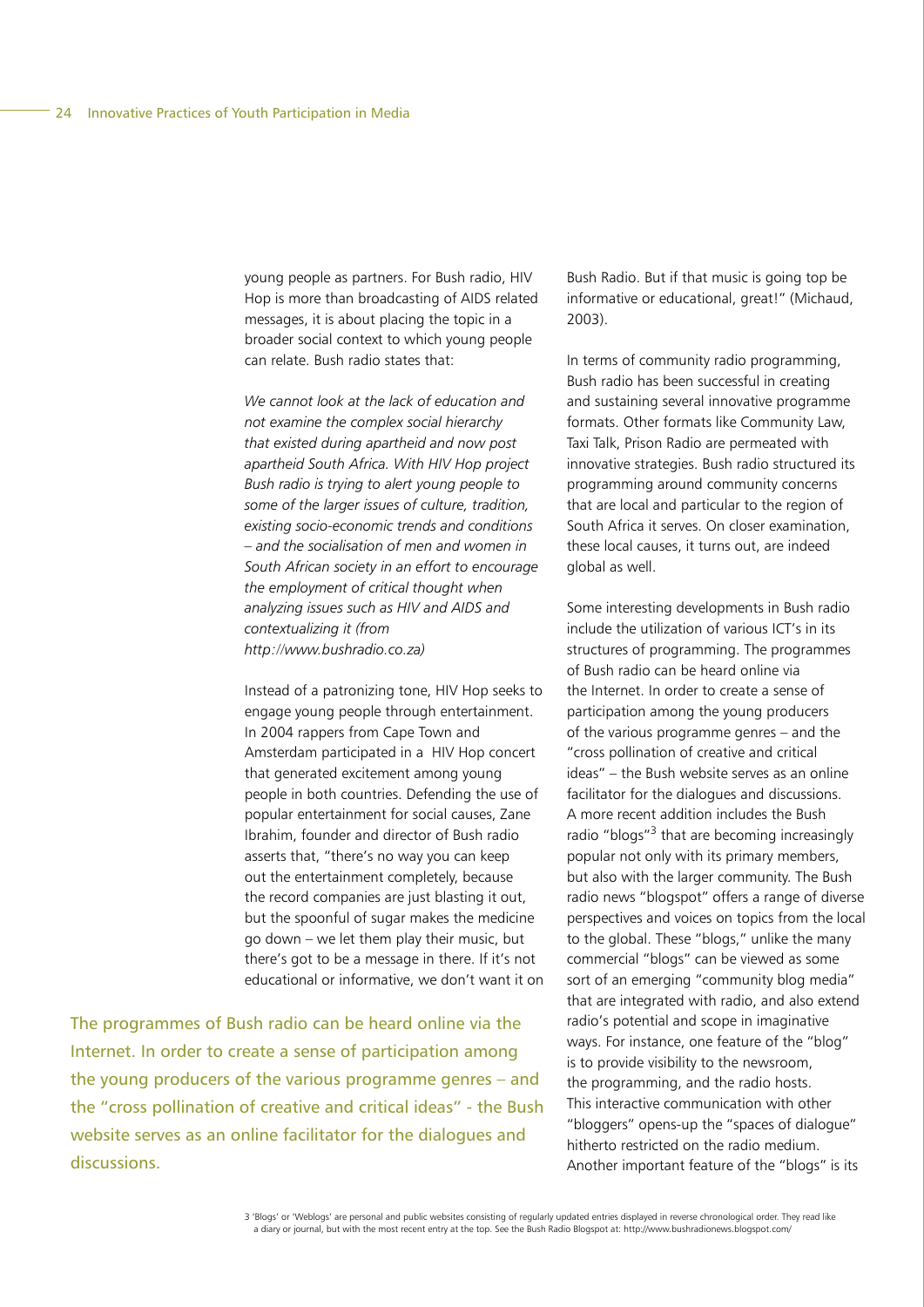ability to extend the "life" of radio programmes – whether a critical documentary concerning the environment, health, or poverty – via the Internet. A cursory glance at the Bush radio blogspot exemplifies this quite well. A "blog" discussion of HIV/AIDS and environmental pollution indicates an interesting "co-presence" of both radio and the "blog" – that is, as interesting instances of "media mixes."

Radio programmes of the Youth Broadcasting Initiative in Somalia are typically produced by local youth. The localised nature of broadcasting and the creation of content – from the incipient ideas to finished programmes – by young people ensure that their voices get articulated. A sensitive dialogue on politics with rebel leaders in Burundi to debates on female genital mutilation and HIV/AIDS in Hargeisa and Mogadishu point out that young people are not only involved in consciousness-raising via radio, but seeking social change as well. The topics are approached through specific themes and broken down into several programmes. For instance, a program on female genital mutilation will discuss it in terms of women's rights and violence against women, but is also sensitive to the ritualized nature of the social practice that is ingrained in local customs and traditions. Arguing about female genital mutilation from a western perspective could be counter productive, hence the programmes strive to bring differences into dialogue. UNICEF's Somalia Communication officer, Robert Kihara considers that the programmes produced through the Youth Broadcasting Initiative are successful in carrying the dialogue forward by young Somalis.

In a situation where radio has been a monopoly of the government, and its development hampered due to an extended civil strife for the past several decades, the media landscape

in Somalia can be described as woefully underdeveloped. But still, radio remains the singular media resource for most Somalis. In recent years, however, Somalia has witnessed a proliferation of video centres around major urban centres of Mogadishu and elsewhere. UNICEF and other partners involved with the Youth broadcasting initiative have begun to take notice of these developments. The important task, however, is to strengthen the radio roots all around the various regions. The main strategy has been to promote localised radio broadcasting. The young members from various locations have successfully produced programmes on topics of immediate attention. For instance, UNICEF's own work in Somalia is integrated with the radio programming. Thus, "the synergistic relationship between youth productions and UNICEF programming ensures that programmes are relevant to the Somali communities where they are broadcast. During the season where malaria is a greater threat the youth broadcast programmes about prevention measures… However, the youth determine the plans for programmes, the person's they will interview and the questions they will ask."4 UNICEF's approaches to problems confronting Somalia have provided critical help and support. By involving the youngsters in local communities in programming production, UNICEF has moved away from the standard "developmental models" of most non-western societies that perceived people as objects of development. Through their radio work, the youngsters engage with a range of social and political issues: access to education, violence and abuse as a consequence of the civil war,

A sensitive dialogue on politics with rebel leaders in Burundi to debates on female genital mutilation and HIV/AIDS in Hargeisa and Mogadishu point out that young people are not only involved in consciousness-raising via radio, but seeking social change as well.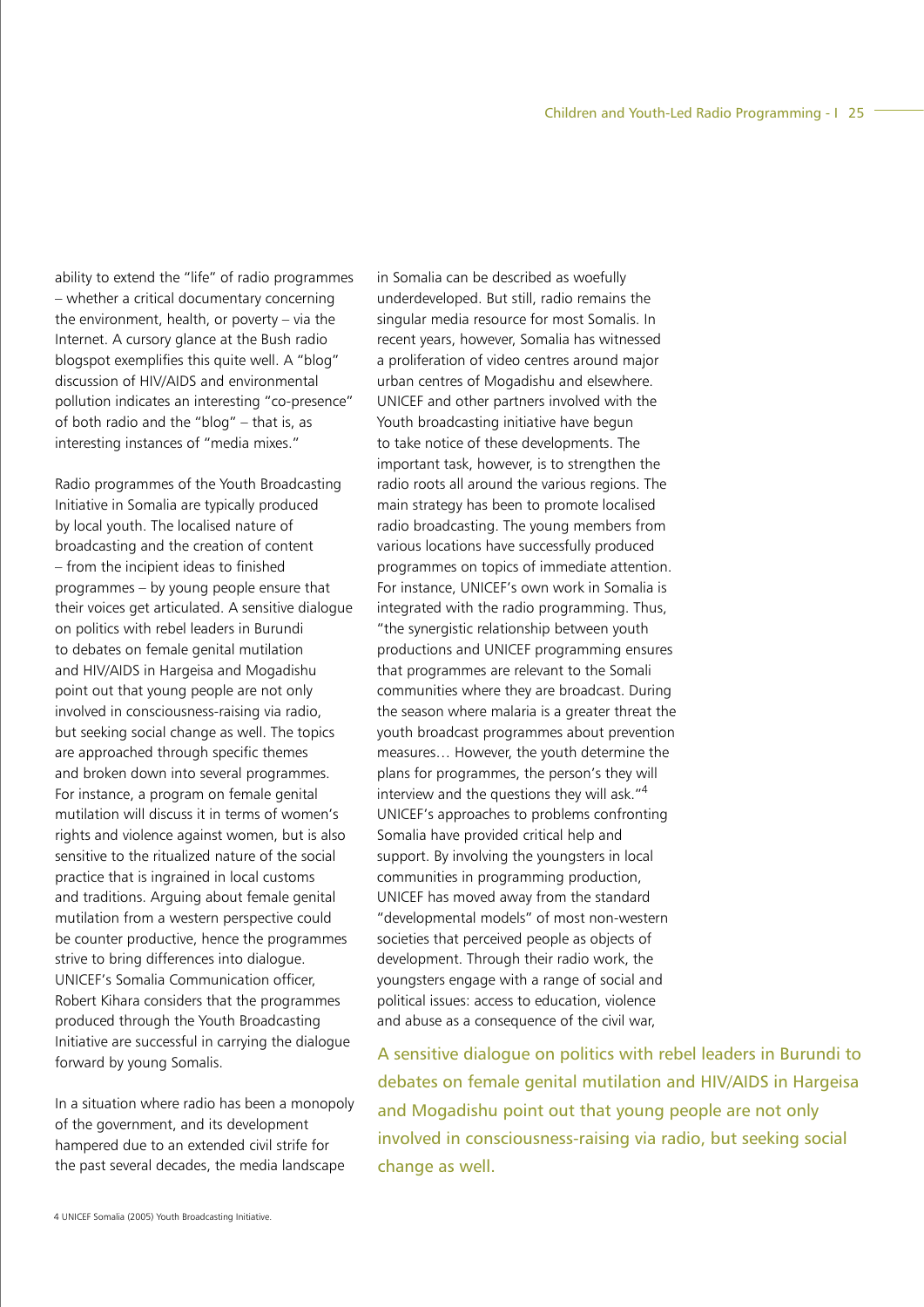poor access to health care, and widespread poverty. The youth broadcasting programmes have not only created the initial awareness of these issues among the large populace, but also led to some level of discussion of the problems confronting the local regions of Somalia. It is hoped that these discussions will lead to a greater participation and mobilisation among the people – young and old – in addressing the issues.

The Young Journalists Group from Vietnam are involved in two weekly radio broadcasts from the state-owned Voice of Vietnam network. The programmes broadcast to over 30 million listeners feature two presenters who discuss a specific theme per week. Some of the topics that were featured included environmental and developmental issues and the rights of the child. Discussions on pollution in Hanoi rivers to gender equity have generated popularity with the audiences. The radio programmes were made with sensitivity and understanding

that brought recognition from the United Nations and Vietnamese government. Some of the programmes on environment have prompted the Vietnamese government to initiate new set of policies. The ability of the young members to shape public policy on matters pertaining to sustainable development through radio broadcasting points to two things: one innovatively produced programmes can bring attention to topics that went unheeded in the past, and two, children's and young people's voices have tremendous impact in the public domain.

As the studies in this chapter demonstrate the struggle for the recognition of children's rights through radio use has a deep impact for both the participants and larger community. These can be construed as good examples of creative and socially responsible radio journalism. The young members showed that radio could indeed become a powerful dialogic apparatus for communicating messages and building solidarity among members of the community at the local level.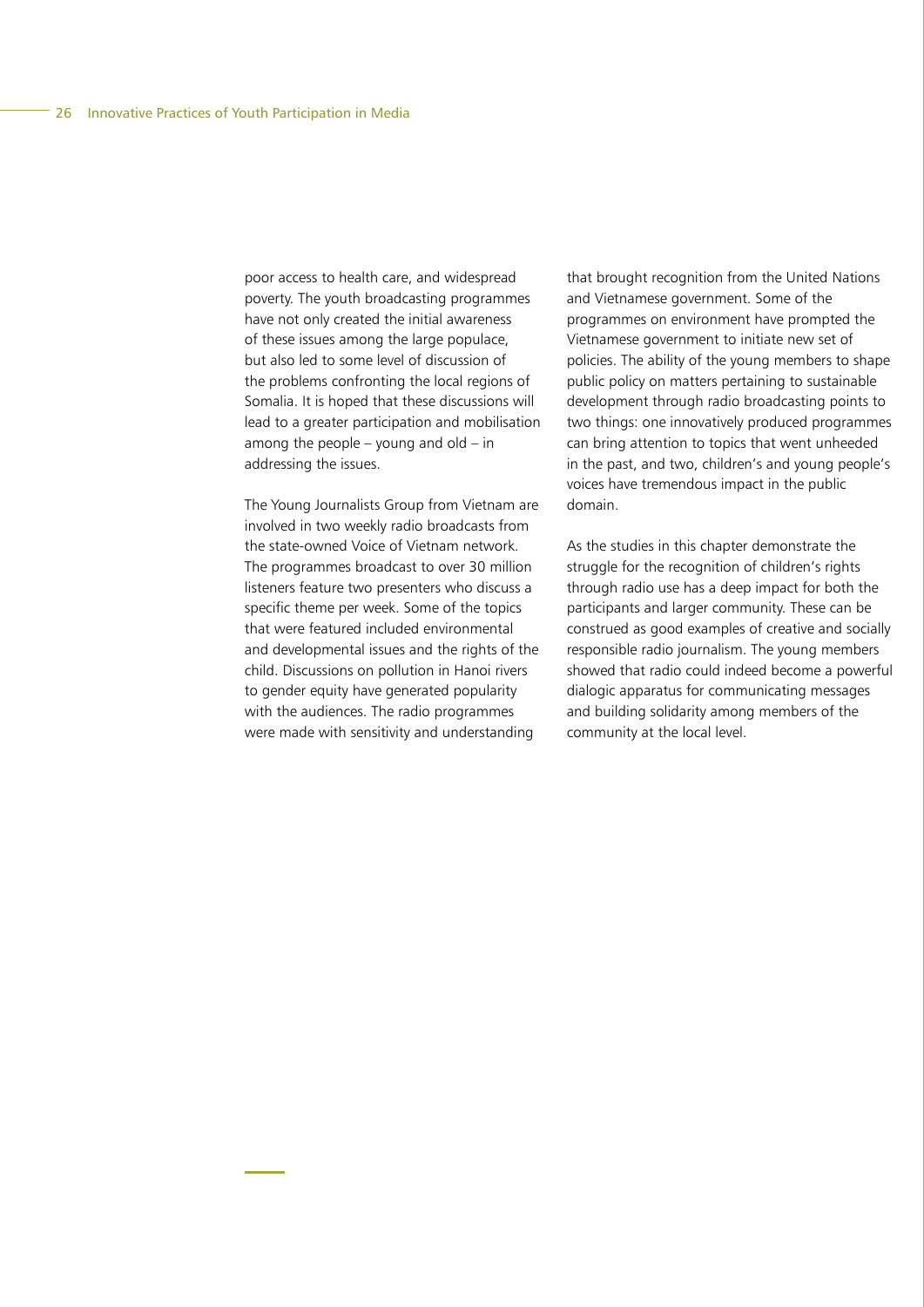# Children and Youth-Led Radio Programming II 4

In chapter three, the community-based radio experiments of South Africa, Somalia and Vietnam demonstrated how links could be forged between democratic participation and youth development. In the pursuit of a better life, both individual and collective, dialogue, democracy, and development have become key practices of human societies, whether organised at the local, regional, national, or international level, that have the potential to take us out of social and historical quagmires. As we saw in the preceding chapters, children and young people are central to the articulation of democracy and development. Drawing upon radio's dialogic potential, their unique voices and perspectives have started a conversation about peaceful co-existence between communities and cultures. This chapter carries forward the discussions from the preceding chapter by exploring innovative and participatory uses of radio by children and youngsters from Mozambique, Ghana, and Haiti.

#### Dialogue, Democracy, and Development

Mundo Sem Segredos (World Without Secrets) from Mozambique is a weekly radio broadcast produced in a wide variety of programme formats like interviews, live reporting, testimonials, dramatic elements, and musical features conceived by children. The broadcasts

are spread across three regions of Mozambique: Zambezia, Tete, and Cabo Delgado. Children in the ages between 10 and 15 years are recruited and trained in all aspects of radio journalism. An initial workshop for children is conducted to identify those who display interest and keenness in radio broadcasting. After the initial recruiting various organisations get involved and provide mentoring and ongoing training on various facets of radio journalism along with information and background on HIV/AIDS and other health topics. Children are grouped as teams of radio journalists who independently develop and produce radio programmes. Salvatore Fiorito of the non-governmental organisation, Media Support Partnership, as the project manager of Mundo Sem Segredos, who leads a dedicated team of social communicators and professional broadcasters from Radio Mozambique, argues that Mundo Sem Segredos is uniquely positioned to tackle health and educational issues facing teenagers in Mozambique today. Fiorito suggests that quite early in the training, children display great sensitivity toward collective informal conversations on how to develop programming ideas. Evidence of children's ability to understand and develop media content can be glimpsed from the manner in which an important and serious topic like HIV/AIDS is discussed. All these result in weekly 30-minute radio broadcasts, produced by children's radio teams in Portuguese, and the local popular languages of respective provinces,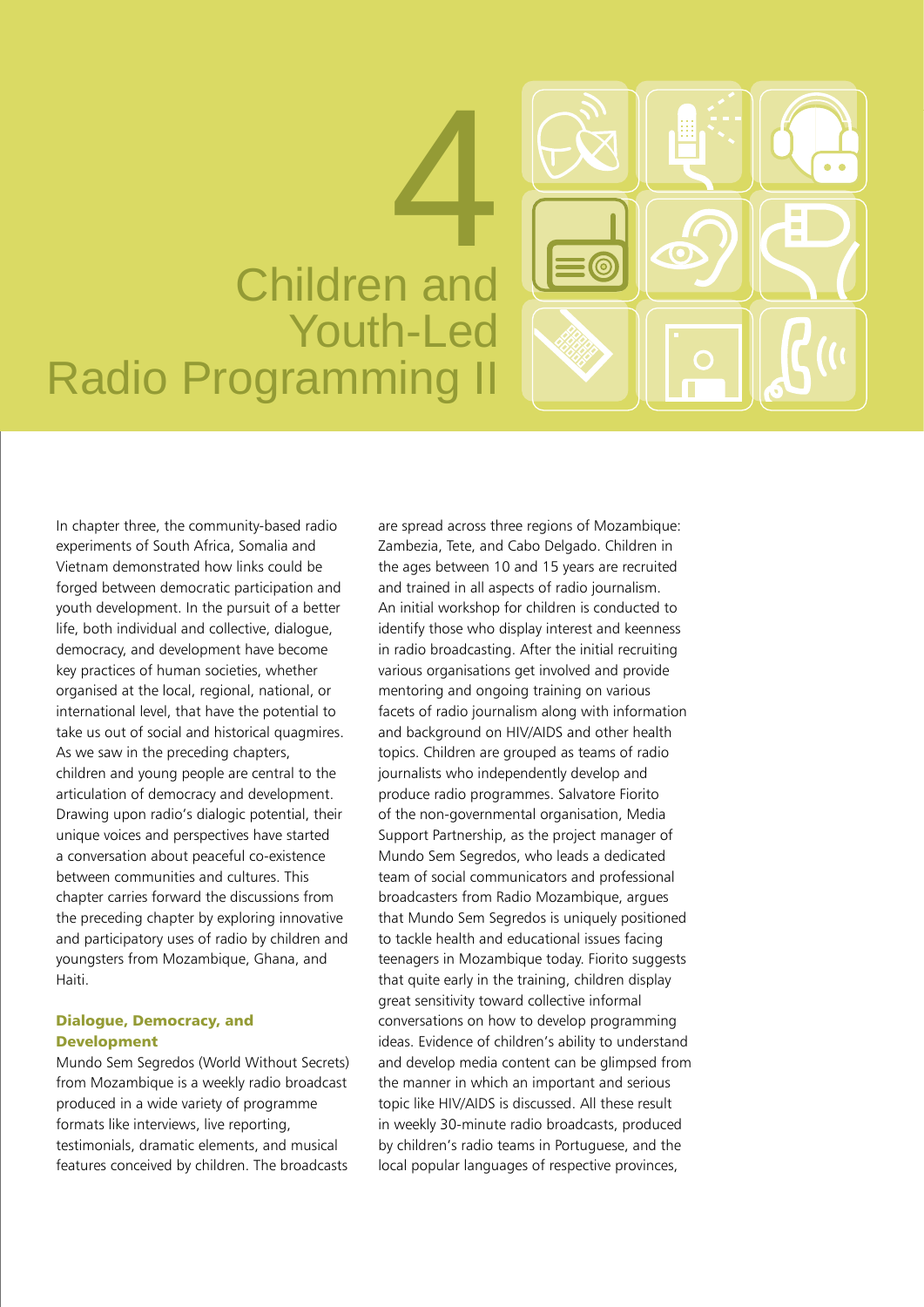Chaubo and Macua. In addition to the radio programmes, the government of Mozambique and the Media Support Partnership produce information on various aspects of HIV/AIDS in the form of a basic kit for teachers to integrate in school curriculum. What is important about Mundo Sem Segredos is its ability to deploy radio in fostering a sense of participation among children and young people, whether they are members or the listeners. The young members are engaged in building alliances and networks across the various regions of Mozambique through the radio broadcasts.

Curious Minds, name of the children's and youth radio programme, on Ghana's national radio is about children's rights. With this focus, the radio programmes explore a variety of educational and developmental topics pertaining to children. Curious Minds has provided young members a rare opportunity to gain self-confidence and assertiveness while participating on the radio programmes. Here is a young girl's experience:

*I feared a little when I was asked to join the group. I thought it would never happen for my voice to be on radio. I won't even see a studio, let alone be on air. Yet I started after the training as a presenter sometimes feeling the butterflies in the pit of my belly. Now it is all gone.<sup>1</sup>*

What this indicates is that young members, like the girl quoted above, become not only successful in expressing their own ideas, but becoming full participants in the community activities. Radio plays a central role in their lives. The various programmes of Curious Minds, broadcast in English and the local language Ga, span several regions of Ghana. Children and young members of Curious Minds participate in a variety of community activities: visiting rural areas to talk about

the importance of education and health, and discussions with local adult community leaders and governmental officials on the importance of including children's voices in developmental activities. Kingsley Obeng-Kyereh, producer of Curious Minds states that children not only manage and run the day-to-day affairs of radio, but generate new ideas as well. Curious Minds started as a half-hour recorded programme, but later went live on air. As the children took control of the programming, they developed the content independently without any help from adult broadcasters. In a couple of years the children, Kyereh points out, even extended the broadcast time to one hour and began collaborating with other local radio networks. Kyereh asserts, "those [children] who took the lead in the group were now acting trainers to younger members who joined. The programmes was finally extended to one hour and the group had a new programme on OBONU FM a community station that used a local language. Collectively, we chose the name of the new programme. It was called "Momlikoo" (Let's Partner)." This involvement and expansion of Curious Minds also received adequate support from UNICEF. An interesting and innovative live programme that was presented by the children drew upon the UN Convention on the Rights of the Child to persuade Ghana's adults on the need to implement policies that promote children's rights and interests. Kyereh suggests that the children who participated in the radio programme were like little legal experts and made an innovative use of radio in advocating their rights.

Like Curious Minds, the young members of Timoun ak Medya from Haiti through the radio programme, "Our Own Voice," have been involved in promoting children's rights against the backdrop of some stark statistics, which indicate that more than 40 percent

1 Quoted in Kingsley Obeng-Kyereh, Young People on Radio: The Joy, Challenges and Possibilities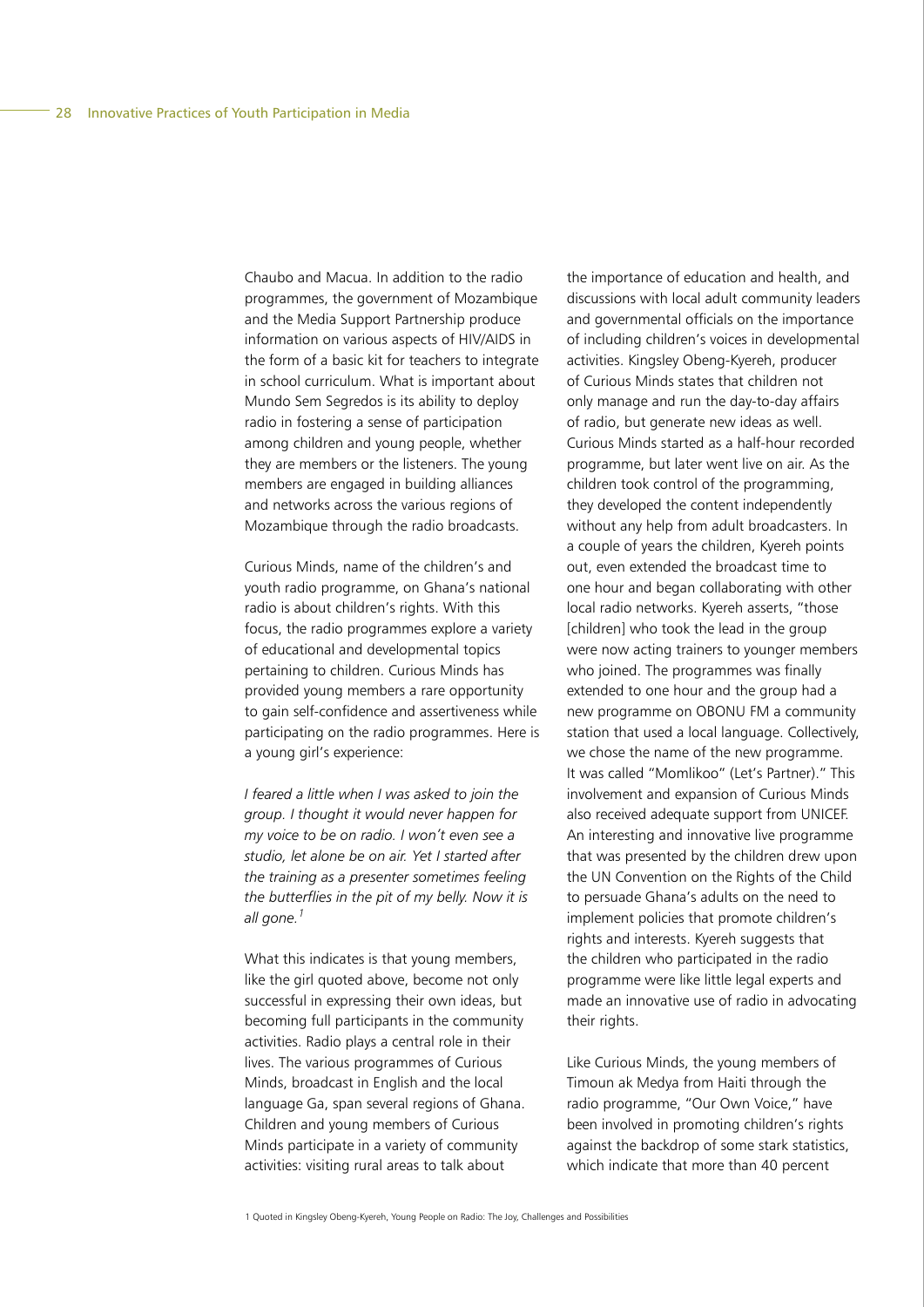

*A Mundo Sem Segredos presenter getting ready for a programme*

of population is under 15 years, and around 250,000 children live on the streets in Haiti. The Timoun ak Medya statement explains:

*Our Own Voice encourages children's involvement and even their control over some media. It provides children with skills and means to voice their issues… Through this programme, groups of child journalists in various local communities produce regular radio magazines, which are being broadcast through local radio.*

Timoun ak Medya, sponsored by Plan Haiti and Radio Nederland Training Centre, and the Panos Institute, is in the forefront of advancing children's right through radio. Upon receiving training in radio reporting from the sponsors, children form several radio groups and tour across various regions of Haiti to develop story ideas. The young radio journalists develop the radio programmes broadcast twice every week over the local radio network, Radio Gamma.

Taking up these issues in the conflict-ridden country with a weakly developed civil society makes it difficult, but all the more urgent. It is within this nebulous space that children and young broadcasters can play a major role. According to Jean-Claude Louis of Panos Institute, and director of Programme Haiti, Timoun ak Medya, "children, based on their own experience are the ones who can speak more convincingly and persuasively about how their rights are being fulfilled or not, communicate these to the other children and adults, and propose and demand solutions." Apart from promoting their own rights, children and young people have been involved in discussing the virtues of democratic participation in resolving deep-seated differences. Besides, radio programmes like "Our Own Voice" have been instrumental in changing attitudes of adults towards children.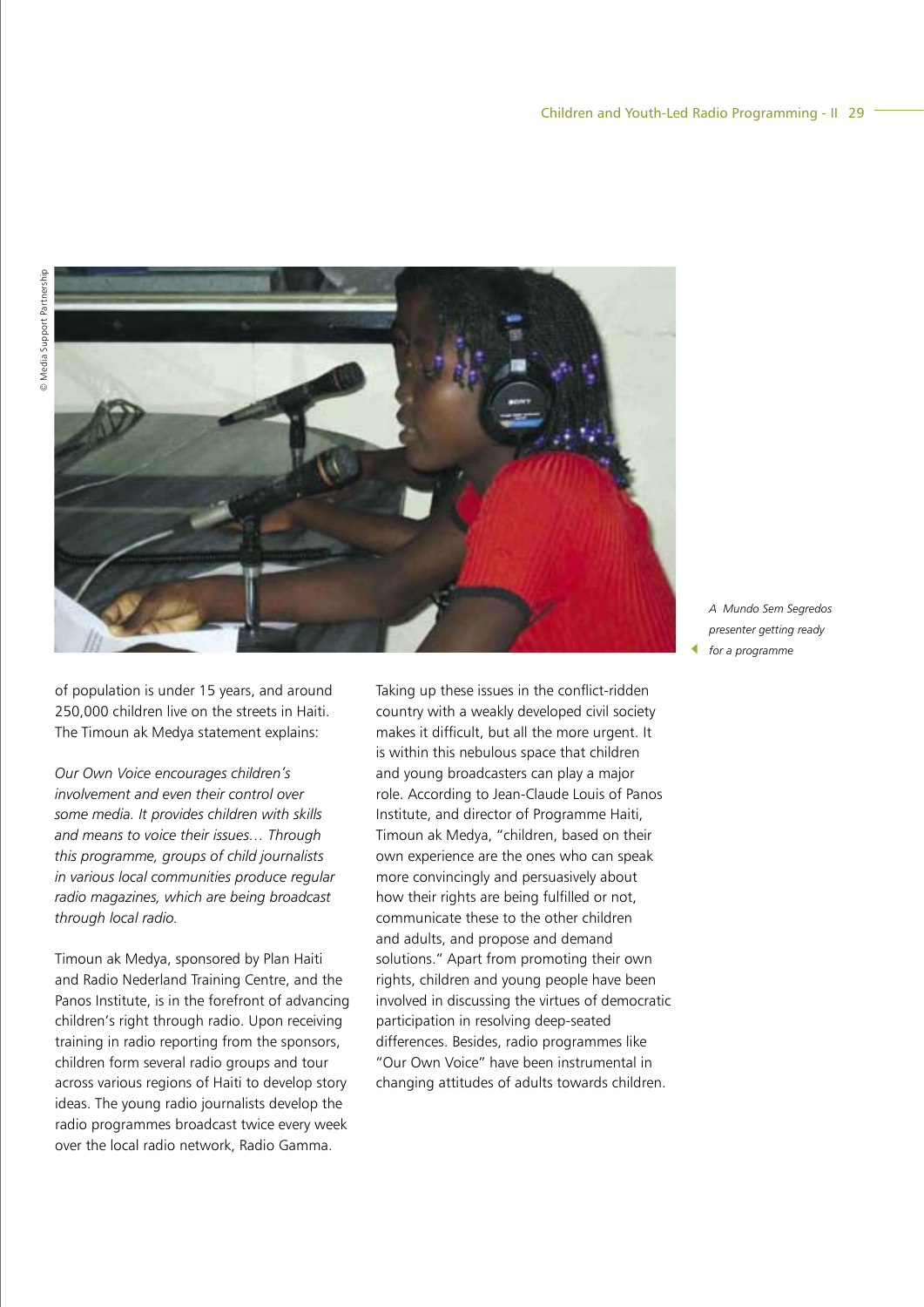

*Young members of Mundo Sem Segredos*

#### Children's Rights, Health, and Homelessness

The Mundo Sem Segredos radio programmes on HIV/AIDS are informal, amusing, and playful without being judgmental. The young members are aware that HIV/AIDS is a serious subject matter and give it the utmost attention and are sensitive while incorporating information and entertainment. The magazine formats of the radio broadcasts employ a range of innovative strategies in conceptualizing and delivering the serious messages. Live reports and interviews are combined with testimonials, mini-drama, poetry, music, etc. For instance, the widely popular animal character Pangolim, featured in a programme titled, "Cresca Com Pangolim," is the lovable ant-eating animal. This animal character Pangolim involves all kinds of listeners – children, youth, and adults – in a conversation around HIV/AIDS. Serious topics are raised in a playful banter. Although, this strategy has been used before in devising social messages, what is interesting is the active involvement of children and young

people in producing the programme. Mundo Sem Segredos has become popular in the three provinces where it is broadcast. The Media Support Partnership report explained that programming would be expanded to other rural and urban provinces of Mozambique in 2006.

*The potential of this form of participatory radio to channel life-saving HIV/AIDS information to young Mozambicans is just starting to be realised as the programmes grow in popularity…the magazine format used has proven to be a flexible and entertaining format for message delivery.* 

While the magazine format of radio enables the possibility of using different creative elements, it also is a useful strategy in diversifying the programme content. Frequently, child broadcasters employ musical spots, songs and lyrics to communicate with the audiences. A signature tune has been created that is played at the beginning and end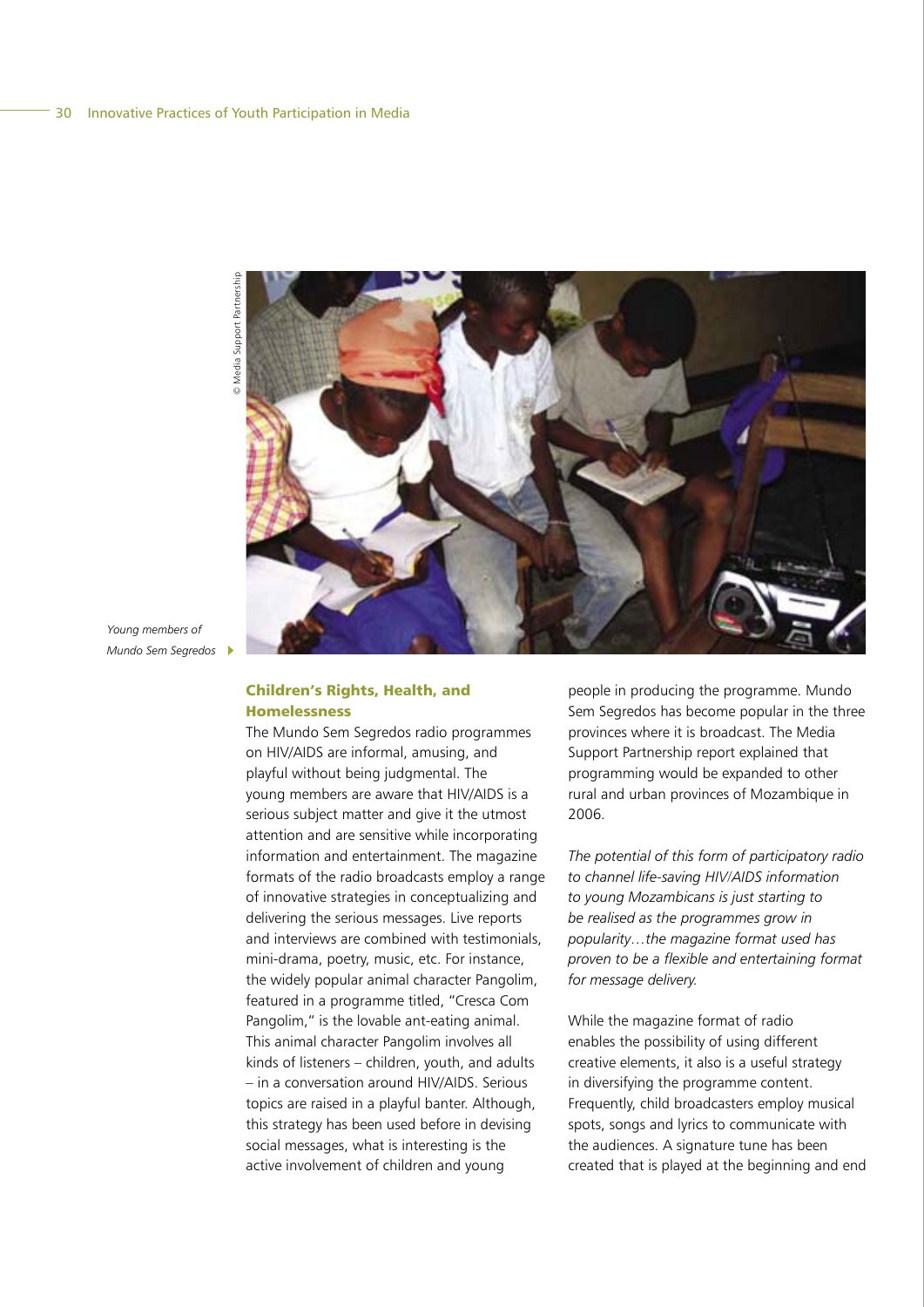At Curious Minds, young participants become familiar and learn the various aspects of radio production from each other. Programmes are conceptualised, scripted, and produced in active collaboration and dialogue.



*Broadcasters working at the Mundo Sem Segredos studio* 

of each programme and has become popular with listeners. In an engaging and informal manner the young radio broadcasters explore various aspects of radio medium to express their creativity. This leads to innovative content creation and builds the confidence of children and young people in pursuing professional media careers if they so desire. The involvement and participation in radio becomes a lifechanging experience for many young people.

The "participatory" radio programmes, as they are commonly referred to, draw upon the elements of popular culture in their programme materials that hold an appeal with the youngsters in Mozambique. The well-known Mozambican musician Fernando Luis has recorded some songs with interesting lyrics – combining entertainment with social information – for a series of programmes on HIV/AIDS. A Fernando Luis composition is also being used as a signature tune for the programmes broadcast in three provinces. Mundo Sem Segredos has begun a second

phase of the project this year that seeks to engage with and reach out to the rural areas of Mozambique. These rural areas offer unique challenges unlike the urban regions. A combination of strategies, with radio as a focus, has been developed that seek to build partnerships with other local community radio stations.

The radio broadcasts of Curious Minds are divided into several segments. Each of the segment has a specific programme format. A pilot programme called "Yen Adwen," (Our Opinion) became popular. This led to others like the "Letters to the One Who Cares," and "Facts Corner." Curious Minds produced a sixpart radio series called "Digital Diaries," where

Children and young people are central to the articulation of democracy and development. Drawing upon radio's dialogic potential, their unique voices and perspectives have started a conversation about peaceful co-existence between communities and cultures.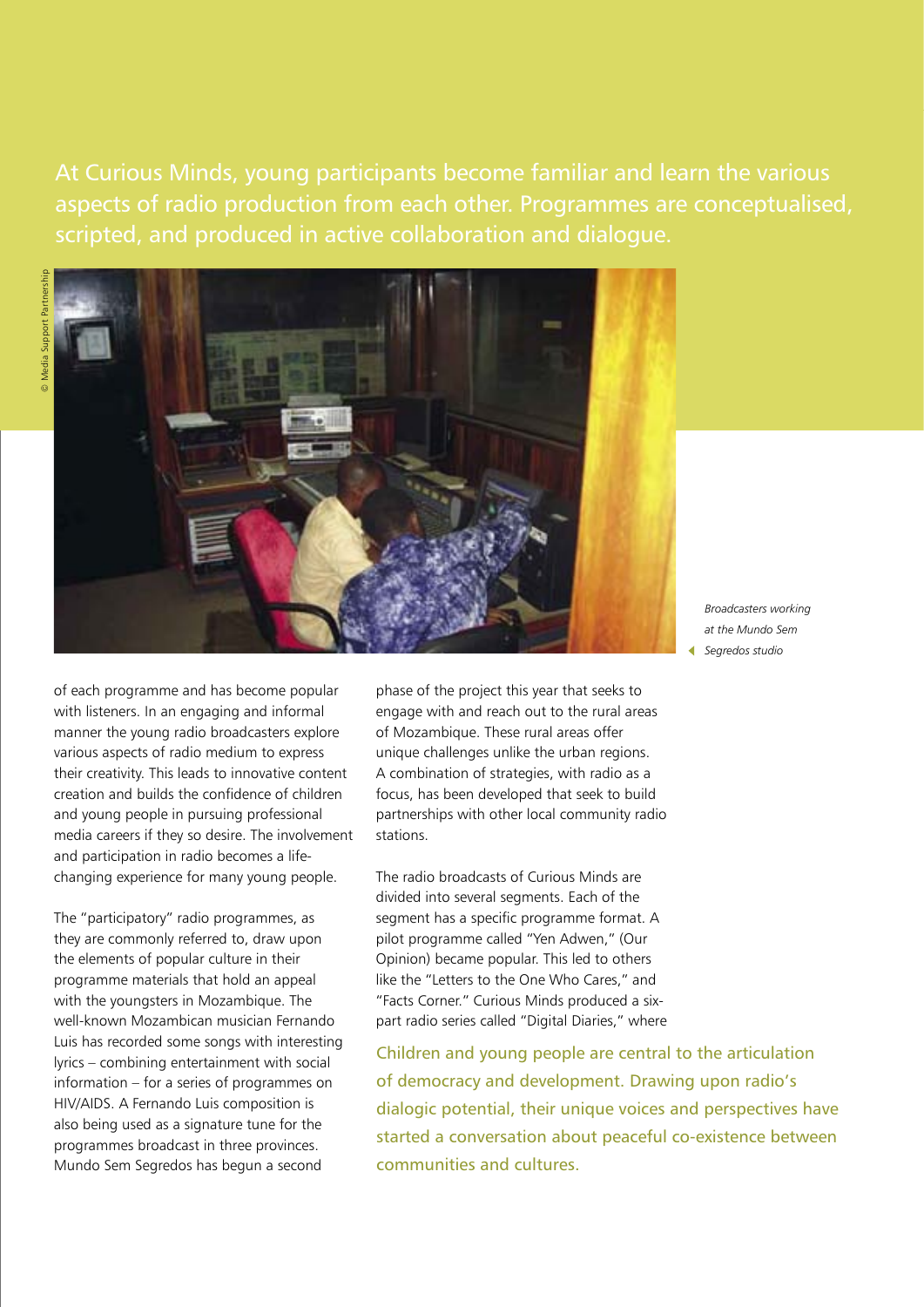

*Participants attending a radio training workshop organised by Curious Minds*

> young people talk about their own lives in the context of rights. Berenice, a young member talked about how the advocacy of children's rights left an indelible impression on her mind and made her a confident youngster. For many audiences, listening to Berenice's story on "Digital Diaries," provides hope and inspiration. Having grown-up as a member of Curious Minds, Berenice has become not only become conscious of her rights, but an advocate and activist as well.

*Her concern about issues of poverty, child labour, regional violence, and gender discrimination comes through clearly as she takes us through the intimate workings of the day: to the local market, to the offices of Curious Minds, and eventually to her first weeks at the University of Ghana in Accra.*

In one episode of "Digital Diaries," Jovia, a 15-year old from a small village from North East Ghana talked about how his day begins and ends: working from early morning, doing household chores to trekking miles to attend school. While another member, Samuel, a 16 year-old presenter of programmes on Curious Minds says that raising awareness about child rights is the first step in building consciousness. For him radio is a crucial medium of creating and sustaining the awareness. These are powerful examples of how radio can be effectively harnessed by children and young people in changing their lives and creating a better world. The dialogues that children and young people create within their own selves and others around them via radio are exemplary instances of learning and nonformal education. Kingsley Obeng-Kyreh points out that in Ghana radio is not only an effective and popular media, but can be integrated with other ICTs:

*Personally, it was my argument that those who say the ICT era and the convergence criteria have made radio obsolete did not have a firm*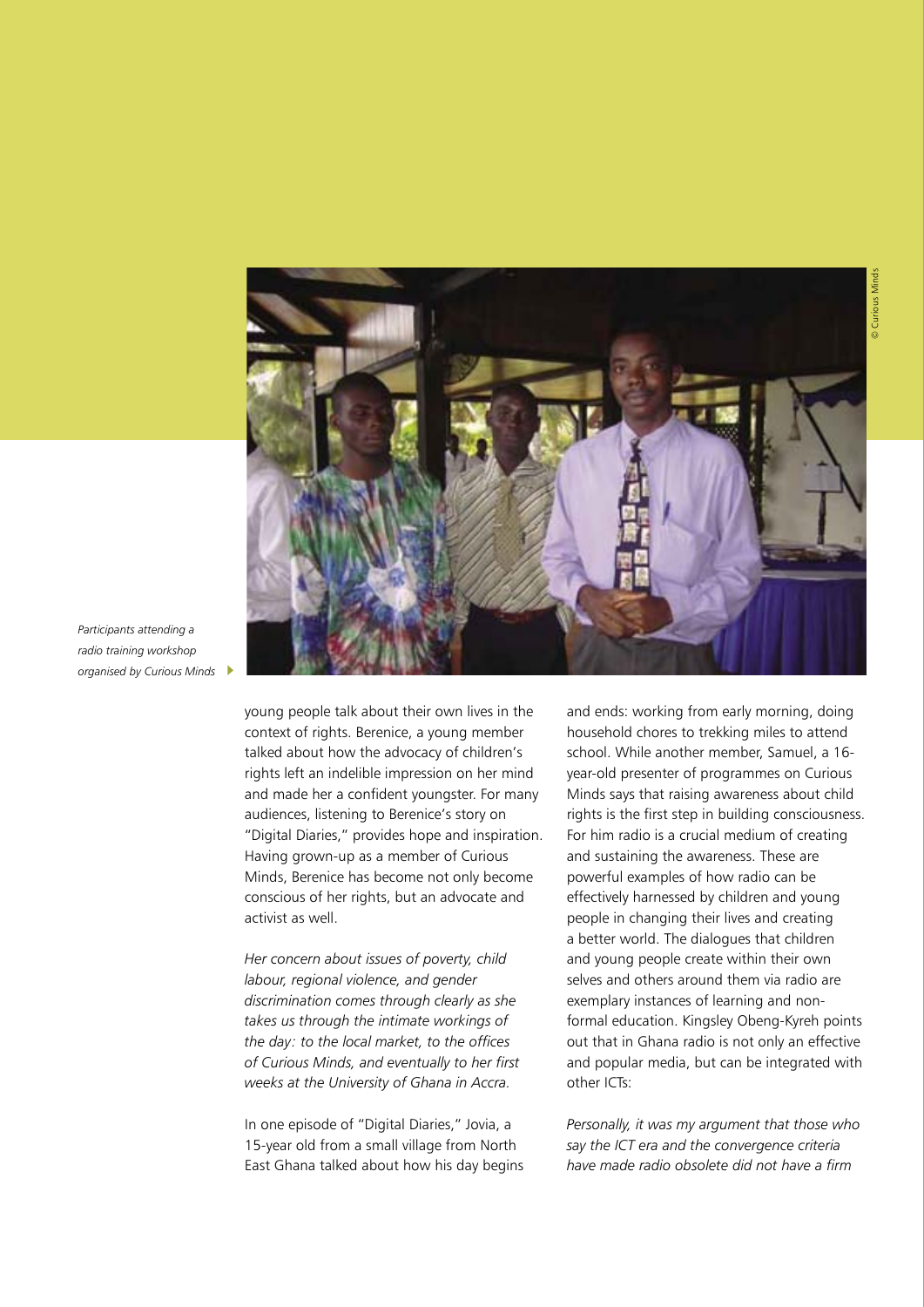

*Yougsters from the Timoun ak Medya radio broadcast*

*grasp of the situation in developing countries. Thankfully, we are having this summit in a developing country that shares the ICT and convergence aspirations but still knows the developmental value of radio. Radio for developing countries still serves as a point of mobilization for development. Apart from serving its well-known purpose of educating, informing and also entertaining its audience, radio also inspires a large segment of the populace to hold firmly to their developmental aspirations. It is not surprising in my country to still see people crowded around radio sets listening to some programmes.*

*Curious Minds has steadily grown during the past ten years in terms of its members as well as the number of radio stations – with more than 200 children as active members and eight radio stations spread across Ghana. Among the several initiatives being discussed in this publication, Curious Minds is one of the oldest in existence, but its growth has been staggered. In a rather upbeat mood, Obeng-Kyereh asserts "it has been ten years of giving children a chance to experience real participation, but we are just getting ready to roll our sleeves to reach more children with the message about their rights… Curious Minds will still be the place where child rights receive the best of attention, for the children who matter are directly involved."*

*An argument for the relevance of Curious Minds can be made in terms of the selfconfidence of its young members. Although the main aim of the radio programmes is in advancing children's rights, these programmes have also explored an interesting set of issues form the personal to the political and social. For instance, "Yen Adwen" ("Our Opinion") is about children's rights. On most occasions, child members bring creative ideas regarding their view of the world that is, then, joined together, with their right to expression. Interestingly, the child broadcasters do not conceive their listeners as passive receivers; rather, in an uncanny way, they seem to dissolve the perceived separation between speaker and listener, what Walter Benjamin had termed as the major flaw in the makings of the institution of radio (see the Benjamin quote along with the brief discussion in chapter one). It is here that Curious Minds offers us an interesting perspective: one that critiques the institutional epistemology of radio, and the other which offers a potential for creating "spaces for dialogue" that give rise to empowering and enabling communication.*

The year 2006 marks the tenth year of Curious Minds. Obeng-Kyereh says that the radio programme is on the verge of expansion to many more rural areas of Ghana. She is rightly confident that more children and young people will join and more lives are going to change.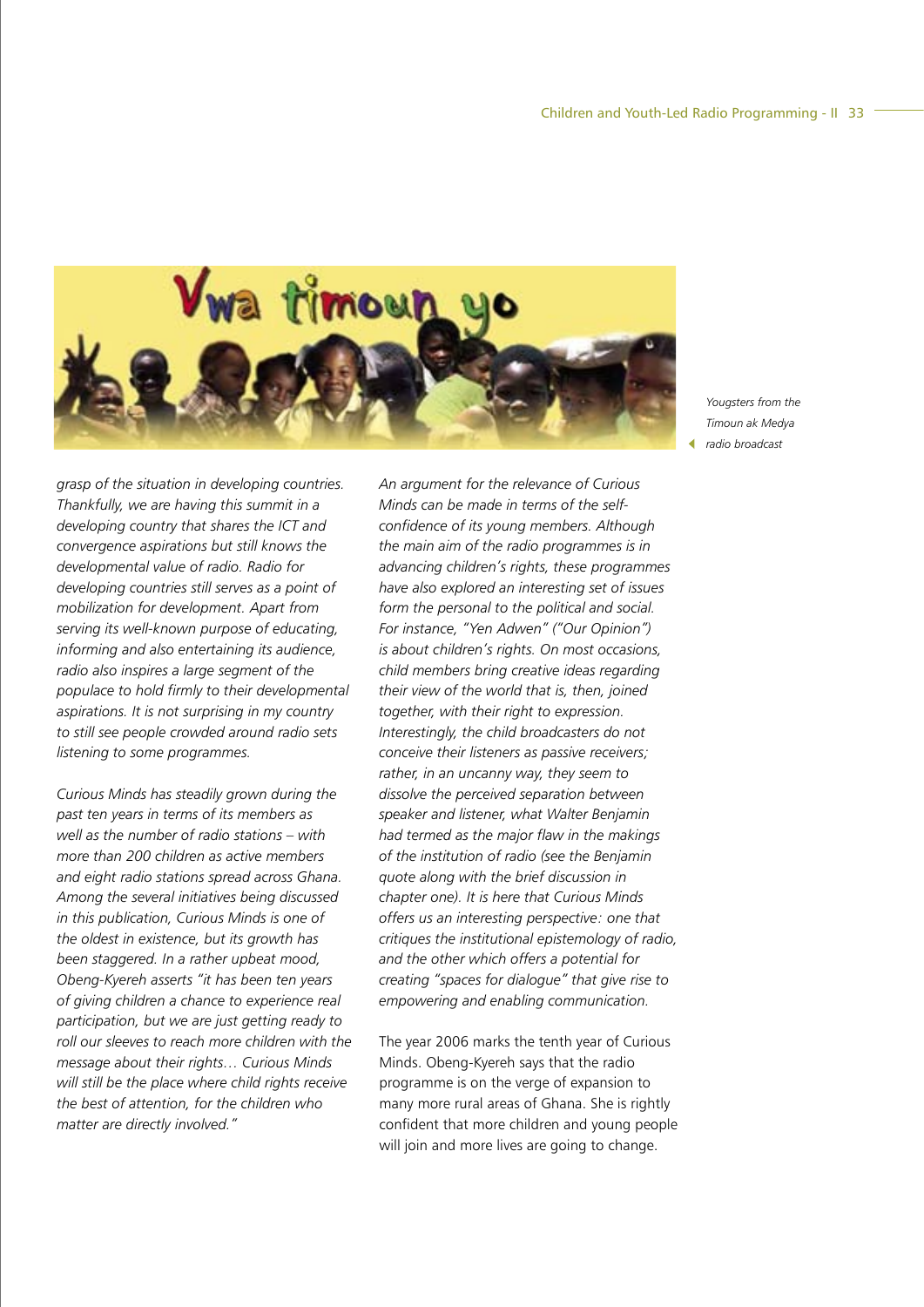Timoun ak Medya's radio broadcast from Port-au-Prince, Haiti includes a range of programmes that offer an interesting blend of topics. By mixing Haitian rap music with interviews, testimonials, commentary, and live reports on social issues, the radio seeks to engage the listeners. Children's rights are explored and explained via testimonials and appeals to adult citizens, political and social institutions to participate in promoting children's rights. In a programme titled, "All Children have the Right to Education," Through a song, "a la yon gwo pwoblem" (What a big problem), child journalists from the Trou-du-Nord town in the North of Haiti explore why over eighty percent of children are unable to attend school. The lyrics of the song are written in a manner of an ongoing dialogue with the listeners. The lyrics are constructed not to invoke the sympathy of the listeners, but rather a clarion call to action. The line, "An nou lonje men bay o, pou ya pa fin peri, timoun yo se inosan bay a edikasyon," translates as "Let us extend our hands to the children so they don't perish, children are innocent, give them an education," and is sung to a melodious tune. This is followed by a story told by a 13-year old girl Lourdina Pierre about little Zoubouta whose parents cannot read or write. The story goes onto sketch an interesting account of what happens when one is not educated and why it is important for children to demand education as a basic human right. The creative approach to communicating important messages about education and other topics through short narrative accounts using music and songs is not only effective, but a powerful

way to share ideas and imaginations with other children and adult listeners. The narrative strategy employed by the young journalists considers radio as a two-way communicative medium, where listeners and broadcasters engage in a conversation. This is reminiscent of what Walter Benjamin and Bertolt Brecht argued through their writings on radio. The experimental children's narratives are unique to Timoun ak Medya's radio broadcasts. In the Fort-Liberte region of Haiti some children narrated a series of stories weaving a common theme around a few other interlinked ideas. Using poetry, music and songs, the young journalists talk about children who are orphaned, homeless, and in domestic servitude. The overall programme strategy was in advocating equal rights of children. These are creative ways through which the children and young journalists not only empower themselves and their listeners, but also point to the emancipatory possibilities of radio.

Democracy and development acquire newer meanings in the hands of young people. The conversations between young participants revealed that they are not only capable of understand complex issues, but also can act on these. The powerful mediations via radio provide exemplary instances of democratic participation. It is the curiosity, creativity and motivation of the young people that not only taps the potential of radio, but also shows to the adult world how to deploy radio for pursuing a sensible all round development for our collective futures.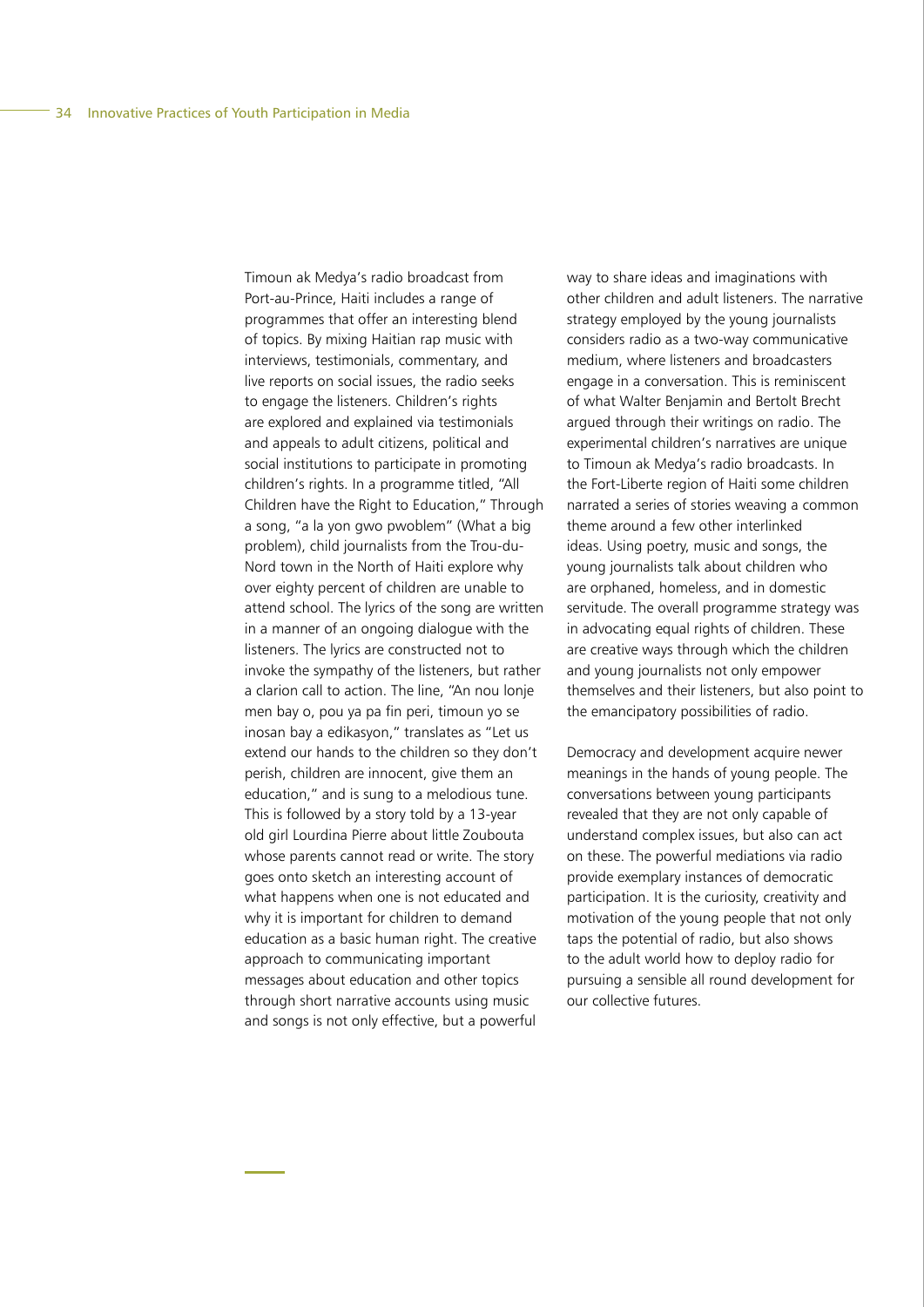Television and Video: Constructing Images of Self and Community 5

We live in a world inundated with images of all kinds. From the mundane everyday activities to politics, economy, globalization, and youth cultures, images define our realities to an ever-greater extent than before. The French philosopher Guy Dubord appropriately remarked that ours is a "society of spectacle," largely shaped by the culture of consumerism and entertainment, driven by media forms of cinema, television, and the video, whether in the postmodern west or the underdeveloped and the developing rest. While, on the one hand, media images celebrating consumerism, fashion and glamour offer visions of happiness and prosperity, on the other, images can also lend themselves to social transformation. Thus, images have the power to empower as well as entrap.

With the idea that images hold a special fascination for children and young people and have the potential to spur their imaginations, the present chapter explored three initiatives from Mexico, Nigeria, and Kyrgyzstan engaged in bringing about social change through films, television, and video. These youth-led initiatives are involved in constructing images that speak about how personal and social identities can work in tandem with television and video.

#### Youth as Media Makers and Producers

The Cámara ahí nos vemos project in Mexico provides opportunities for economically and socially disadvantaged children from Mexico City, Puebla and Reynosa in producing documentaries and short films on a variety of topics that relate to their lives. The project operates in a unique manner. First, the project encourages young people to join as primary members and participate in imparting training to disadvantaged children. Some of the young people come from middle class and university backgrounds. After these youngsters join the initiative, several informal meetings are held where the young people discuss with their peers and adult members of the Cámara their own lives and how they like to participate. From these initial meetings, the members get a better sense of Cámara's activities. These members are referred to as young leaders who travel around the neighbourhoods of Mexico City, Puebla, and Reynosa to talk to socially and economically disadvantaged children. The youth leaders convince the disadvantaged children to become part of the project and explore their lives and other issues through video production. Gradually the youth leaders team up with these new members and begin a conversation. Through several workshops on video production and the art of documentary making, new members begin to learn and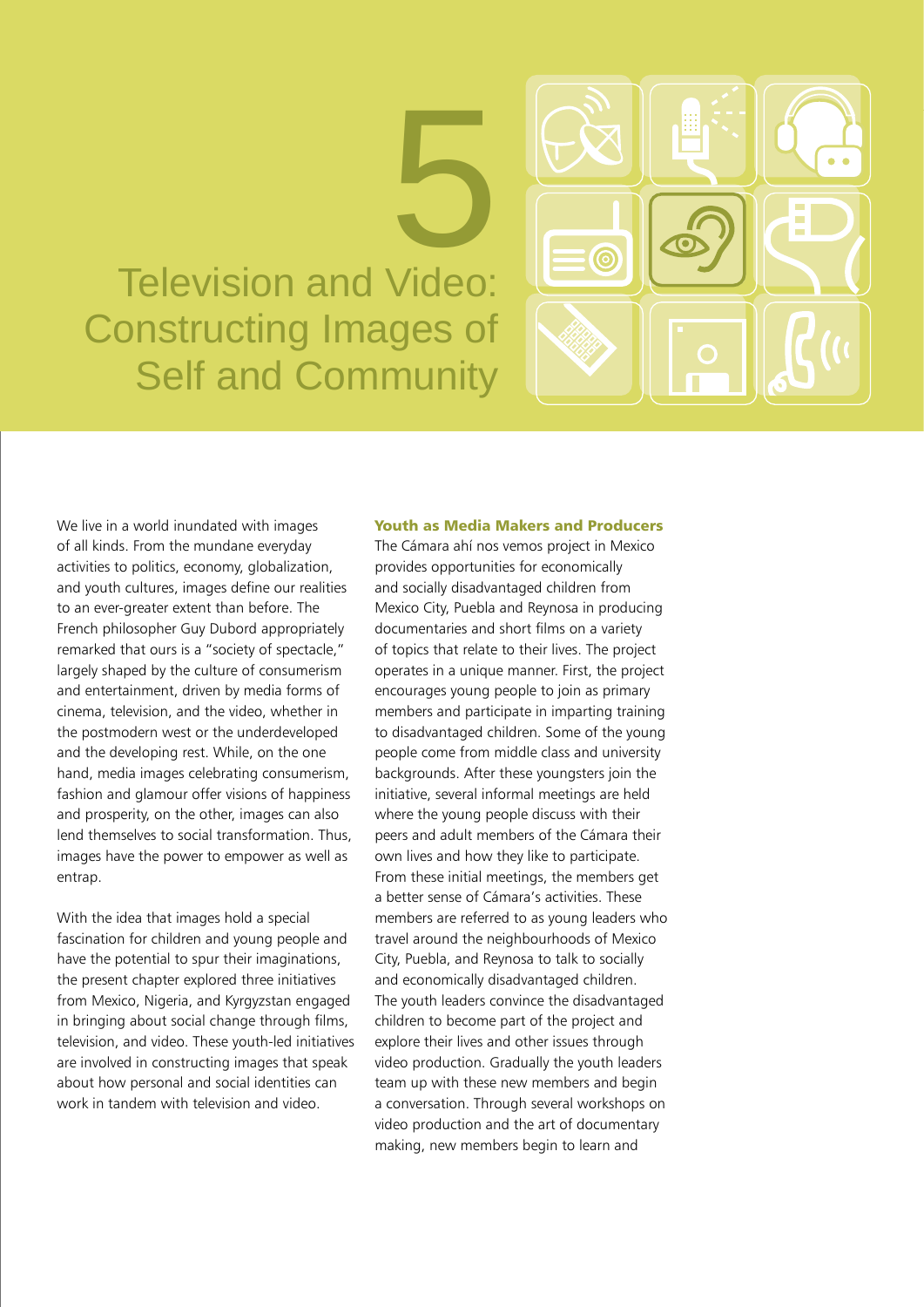grasp the nuances of video production –from the basic television and video techniques like storyboarding, screenplay, camerawork, editing, etc. The workshops are in the nature of interactive sessions where new members learn from the youth leaders how to plan, conceptualise and shoot videos. Learning video production through dialogue and discussions is enabling to the new members. Another purpose of the meetings is in discussing what particular topics are of interest to the new members. Topics are chosen that have in some way or the other impacted the lives of the members. The members, old and the new, join together as video teams and start working on various aspects of their films and videos. The conversations and collaborations between youth leaders and disadvantaged children have led to the production of some interesting documentaries –topics included drug use, family violence, family values, corruption, poverty, street children, etc. Around two hundred young leaders have worked with over five hundred children.

Several local non-governmental organisations like *Fundacion Vamos* and *Rostros y Voces*, with Nokia's commitment and support, have shaped Cámara into a successful project that now has over three hundred young leader members working in different areas of video production. Numerous documentaries and short films produced have begun to impact not only the lives of the members, but also the thousands of viewers who watch the programmes. An important aspect of the Cámara is in building the confidence of the disadvantaged youth through self-expression and education. In providing access to media making, Cámara enables these youngsters to talk about their own lives in the context of the family and community. Pilar Angulo, Manager of Global Community Involvement at Nokia, asserts that the Cámara initiative of Nokia

has been instrumental in transforming the lives of hundreds of youngsters. Giving these youngsters the means of television and video production, she further adds, enables them to express their ideas and thoughts in imaginative and effective ways: the world that is revealed through their eyes via the images is one of survival and hope. More important, Angulo suggests, are the solutions offered by the youngsters to the various issues that confront us are enlightening. Media making has an empowering effect on the members of Cámara.

The Participatory Video Project brings together young people from Lagos in Nigeria to explore issues surrounding reproductive health and life planning skills via films and video. Like the Cámara strategies in Mexico, access to video and film equipment and training in various departments of production is the primary goal. There has been a looming crisis around HIV/AIDS issue in Nigeria that needed urgent attention of the national government and the international community. As an important component of the Action Health Information, a non-governmental organisation from United States, the Participatory Video Project has been in the forefront of not only spreading information about HIV/AIDS among the Nigerian youth, but has gradually evolved into a broader project that considers exploring the underlying social causes of health issues in the country. The project sponsors and other organisations involved quickly became aware of the great potential of media making by the youth that could create social change. Several teen video teams, comprising Nigerian youth, are trained in video production. The teams are also sensitized on various aspects of HIV/AIDS, and other interlinked issues like teen pregnancies, sex education, abstinence, safe sex methods, and parent-child communication are discussed. Several youngsters as members of the team video teams learn video production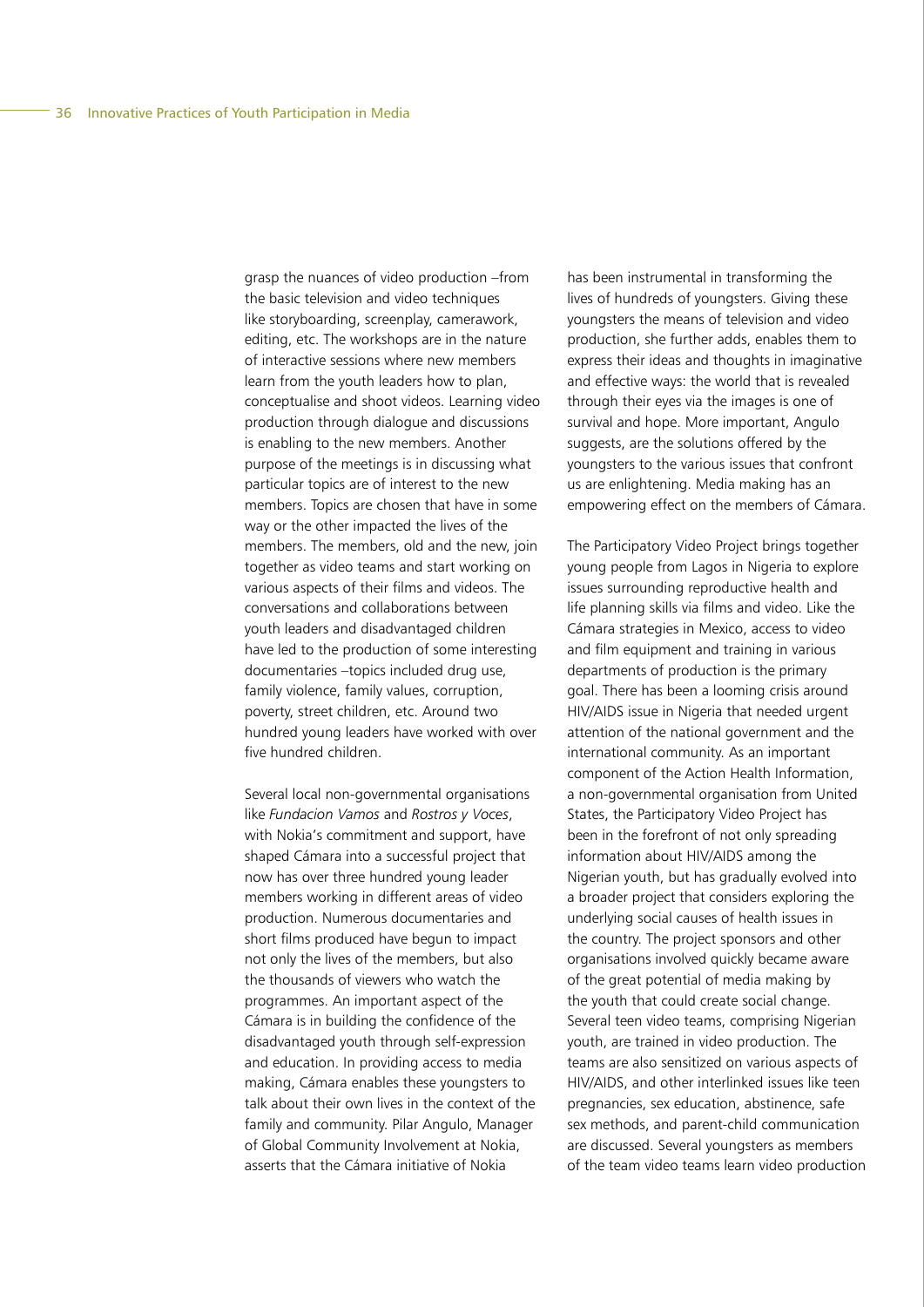techniques from professionals and other senior member in the initiative. The overall goals and strategy is summed-up in the background paper of the Participatory Video Project:

*Unlike the professional filmmaker whose work is done once he/she files the story or when he/she hands over the finished/edited tape, making the tape is just the beginning in participatory video communication. It involves facilitating discussions after a playback of the tape in order to build on the knowledge the tape may have provided to the viewer.*

In distinguishing itself from professional filmmaker, the Participatory Video Project defines its own work in terms of activism and continued consciousness-raising of the viewers as well as those involved in the making of the videos. The engagement with media is an ongoing process of knowledge sharing. With over 30 youth trained in video production, the project has further expanded to other regions of Nigeria.

Children's Media Centre, Kyrgyzstan combines television, video and short film production in promoting children's rights, gender issues, and HIV/AIDS related topics. Video production is almost entirely handled by children and young people. The Centre recruits youngsters in the ages between 13-20 as full members. After receiving training in video production, the young members develop scripts, write screenplays, and television story plots on a number of topics of interest to them. Adult professional help and support in video production is provided through a series of short workshops on camera techniques, editing, and other post production work. Although media production is accorded importance by the center, it is to be seen in conjunction with the basic mission of the center in espousing children's rights, fighting against gender-based

discrimination, and working to highlight issues around HIV/AIDS. The young members become familiar with these social issues confronting Kyrgyzstan. In unique and interesting ways, the members explore these issues through television and video and produce materials.

Media education at the Centre provides young members opportunities to explore various facets of video journalism. A young member, Bektour Syykov, who has been at the Centre for several months, says that he has learnt how to write for television and develop a storyboard independently. There are several other examples of young members who have become successful video producers. The video training is more than an acquisition of skills and techniques: rather, it broadens their experience. A 17-year old member, Anton Efromev has become confident and asserts that he has not only learnt how to use a camera, but also in developing his ideas through video stories. Clearly the Children's Media Centre offers these youngsters media education opportunities not found elsewhere in Kyrgyzstan.

## Reproductive Health and Life Planning Skills

The Cámara ahí nos vemos project's overall goal is to enable the Mexican disadvantaged children and young people to overcome barriers to their personal growth. The idea of life planning skills becomes concrete as the

Pilar Angulo, Manager of Global Community Involvement at Nokia, asserts that the Cámara initiative of Nokia has been instrumental in transforming the lives of hundreds of youngsters. Giving these youngsters the means of television and video production, she further adds, enables them to express their ideas and thoughts in imaginative and effective ways: the world that is revealed through their eyes via the images is one of survival and hope.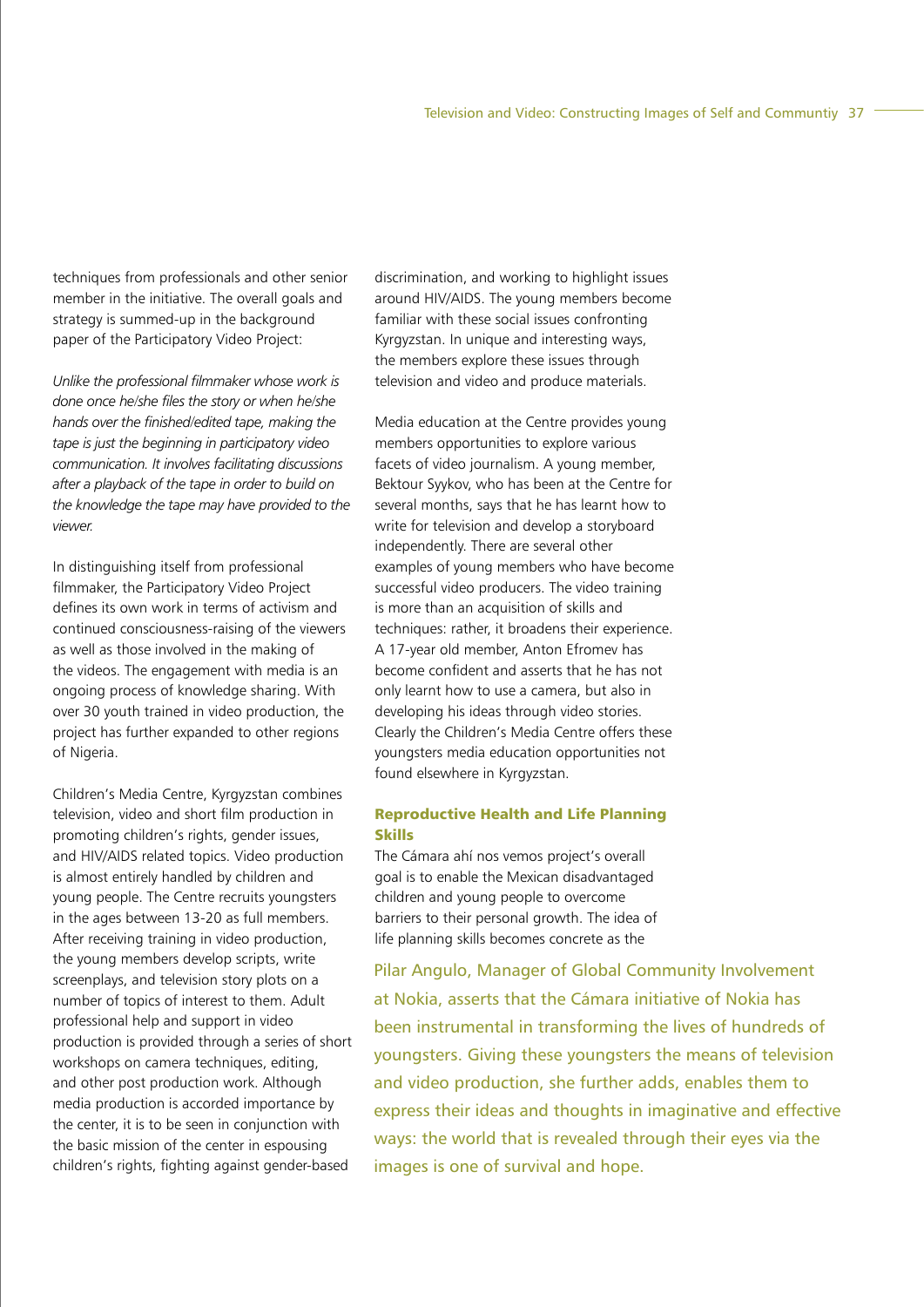# Children and youngsters from Mexico offer some powerful modes of visual expressions.



 *"Cámara ahí nos vemos" crew of Mexico shooting a documentary*

## *(Top)* b

 *A young boy from a poor neighbourhood being trained (Top Right)*

children and young people begin to reflect on the familial and social realities impeding their development. Through conversations and media education, children and young people begin to learn the values of respect, tolerance, camaraderie, and leadership. A young member, Karina Monroy Kaparia, joined the Cámara project at 22-years of age to become a youth leader. The numerous interactions and conversations with children have taught her how she could work together and make videos that can communicate issues confronting children and young people alike. The following account shows Karina's commitment:

*Fostering connections between young people and their communities is a key goal of the program [Cámara project]. Karina lives in an area of Mexico City called Presidentes, where she says young people can feel alienated due to a lack of jobs, few recreational opportunities, and a decline in family values. Through the program she and her peers find an outlet for their creativity*<sup>1</sup> *. …*

Indeed the role of media education is central in not only building Karina's confidence, but also moving her toward bringing about social change. One of her short films titled "Zero Tolerance: A Solution to Crime?" won



recognition at the 2004 Ibero-American Film Festival. The documentary dealt with how Mexico's new law about driving under the influence of alcohol punishes young people. In a moving discussion, Karina points out that the law and its application by the legal authorities and compares this with a similar one in New York City. Rather than taking positions, Karina argues, she provided youth perspectives on the law, about drinking alcohol and driving, and the notion of crime in this context. Today, Karina is pursuing a career in youth and social media and plans to work for other nongovernmental organizations as well.

Here is another story that shows how media education can change a youngster's life. *Javier, now 15, spent most of his childhood in Islas Marias, a Mexican prison where prisoner's families live with them. Javier's father accidently killed his youngest son while drunk and playing with a gun. "Life was bad and my father made it worse," says Javier. "When he would come home he would hit my mother, throw food at us, and kick us out of the house at night<sup>2</sup> ."* 

After his father was released from the prison, Javier was unable to integrate into the community of Martin Carrera, the

2 From Loneliness to Feeling Part of a Group: Javier's Story. The materials here are drawn from Nokia: Make a Connection resources website.

<sup>1</sup> Educating the Public Through Film: Karina's Story. From Nokia's Make a Connection resource website.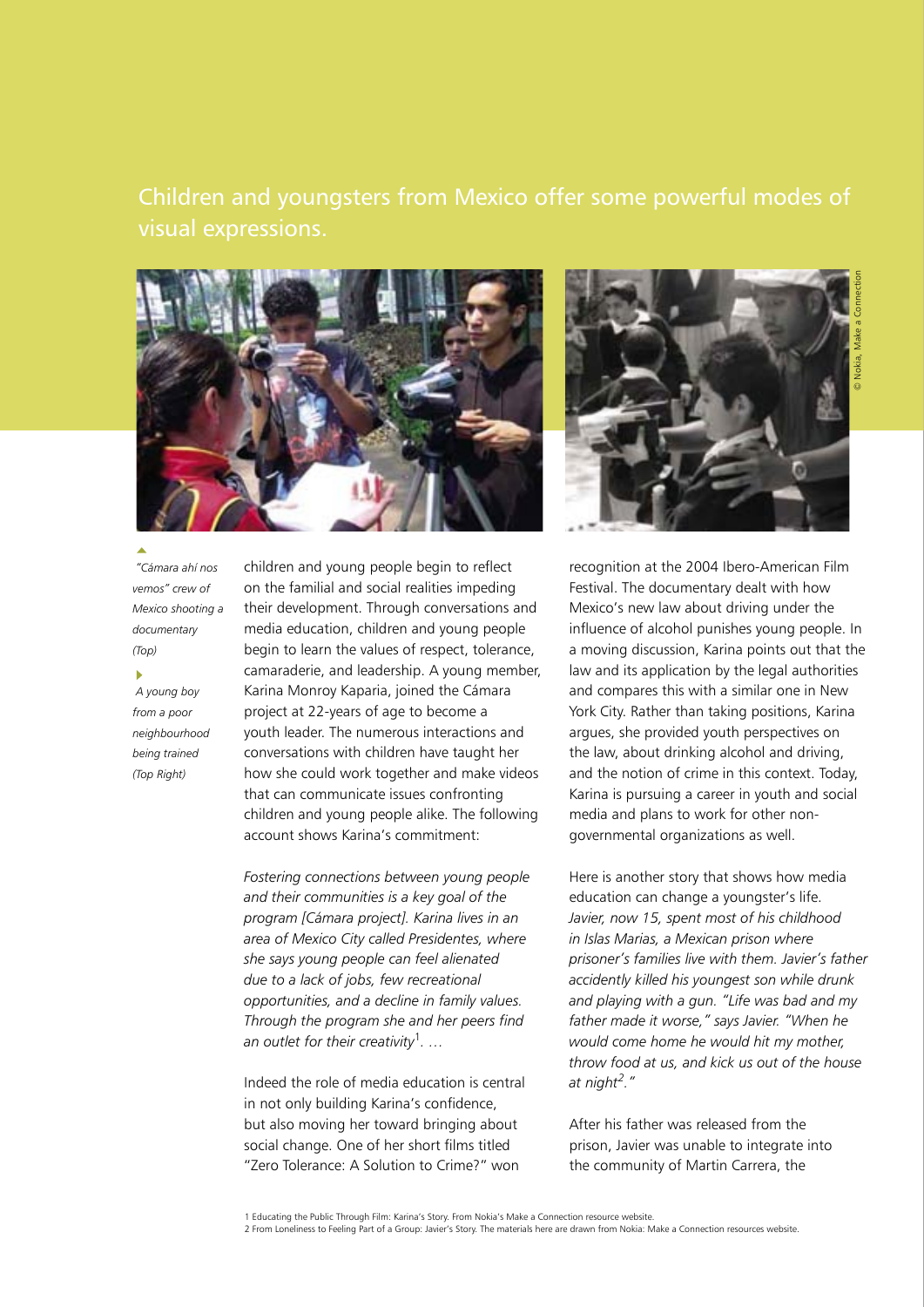neighbourhood in Northern Mexico. Javier's mother learnt about the Cámara project and decided that Javier should become a member. The first few months at the project were difficult for both Javier and the project members. Eventually, through the conversations Javier began to identify with other child members and youngster from the group. This had a positive influence on Javier. For the first time, he was able to relate to other children and youngsters. These young people had a dream and Javier began to share the dream and explore things on his own. Thus, from a violent home, Javier was able to develop confidence and became tolerant. "These children made me feel useful, valuable", he says. "They made me feel that I was a positive influence on them."

 The earlier story of Karina is about how media education changed the life of a young leader. In Javier's account, we learnt how his violent home and growing up in a prison affected him. The subsequent experience at the Cámara, his conversations with other members opened-up a new world to him. Being a part of a caring community, sharing and learning from other children's experiences made a powerful impact on young Javier's mind. Gradually, he became more confident and now begun to imagine ideas for video documentaries. Javier has a new purpose in life. Another youth leader, Maria Irlanda Austria Garcia<sup>3</sup>, a 22-year old working with children for several years refers to her video experience an says, "we can produce an image that reflects the reality of our communities." She further argues that video documentaries provided her a new meaning in life and gave opportunities to explore the topics that are closer to heart. Austria Garicia's commitment to children's development is unflinching. Through the Cámara project she is able to carry forward her aspirations.



 The various profiles explain how children and young people have been successfully participating in the media education project in Mexico. By providing them access to video production and giving them opportunities to create and construct images of self and community, gives them a feeling of empowerment. The various documentaries produced together by children and young people combine unique perspectives worth exploring. The video documentaries produced reflect these values in interesting ways. The innovativeness here is not only in media use, but also the dialogues that take place between young people without any adult interference. The images and narratives that are constructed approach various social problems in unique ways that adults and policy makers have much to learn from. For instance, a short documentary, jointly made by a child from Puebla along with a young leader, is about how children are bribed by their parents from a very early age. By juxtaposing several images in a montage form, the youngsters build an interesting narrative that has no words and a minimum music that tells us all that what parents consider as "rewarding" a child indeed is understood and internalized by the child as a bribe. The short video begins showing an interior of an old apartment with a boy, around *Two inquisitive boys from the Cámara ahí nos vemos project in Mexico exploring a video camera*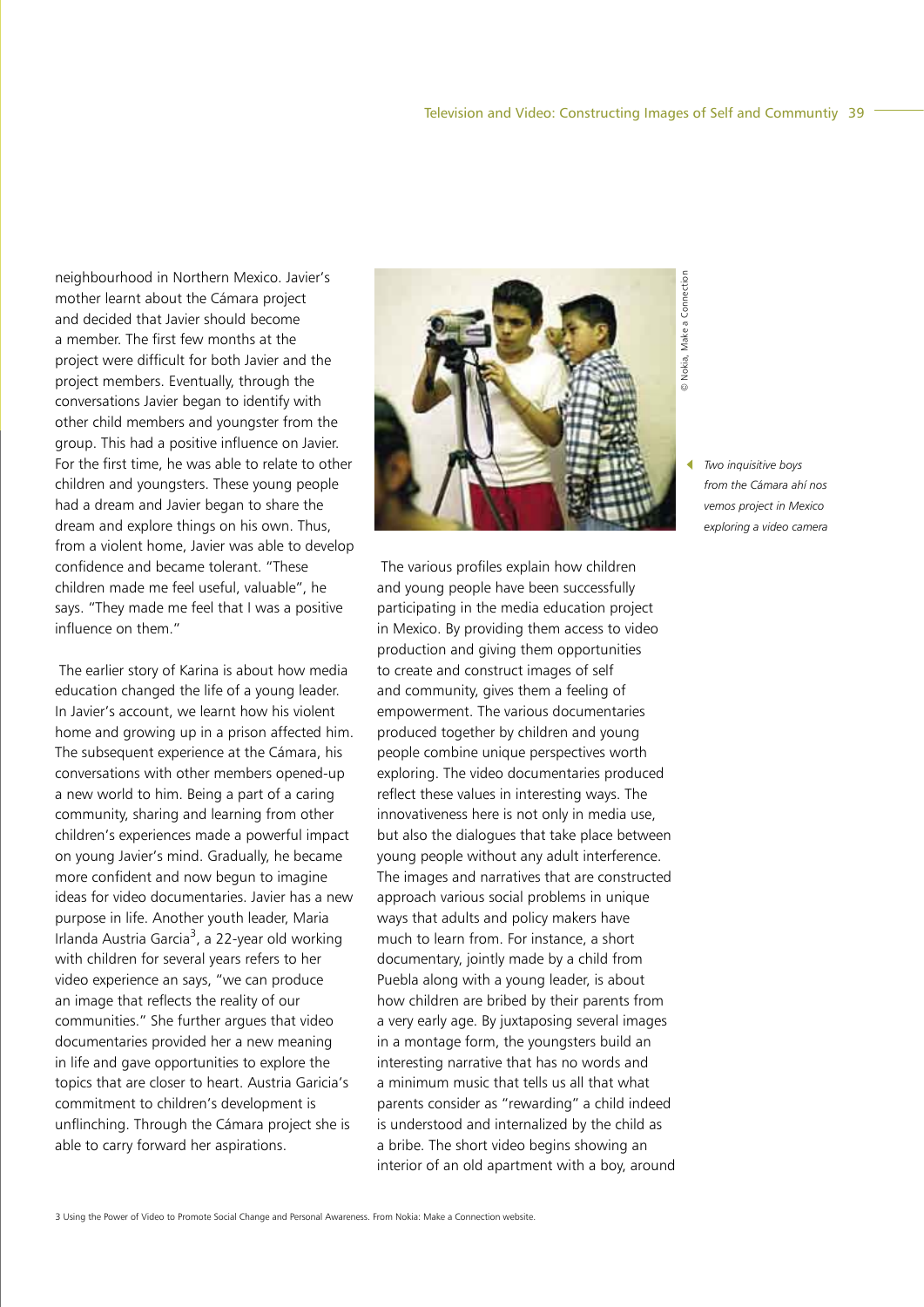

*Young people in Mexico document local issues through the "Cámara ahí nos vemos" program.*

> 8-9 years of age watching television. His mother with a small baby girl in arms enters her apartment returning from a shopping trip. She drops the bags and sits down on the sofa. The boy peeks into the shopping bags and takes out an expensive wristwatch. The mother snatches this from his hands and takes a DVD out of the bag and hands it over to the boy. Through interesting gestures both the boy and the mother communicate that what is handed out, as a reward is indeed a form of bribing and corruption. Abruptly the scene shifts to a nightclub where people are dancing. The next scene shows an adult male entering the apartment late at night. As the boy wakes up in his bed, quietly the man places a little gift in his hand. The movie ends here. Another short video explains how narcotics and drugs can damage a youngster's life. It takes us through a day in the life of a drug addict from Mexico City. It not only ends with a strong message highlighting the dangers of drug use, but also suggests that

it is possible to get out of the habit. Unlike many of the adult produced public service videos on the harmful effects of drug use, this one is refreshing and offers some genuine possibilities of overcoming drug dependence. A powerful documentary titled, "Corrupcion: Una de la desigualdad," is an ethical critique of the various forms of institutional corruption. It begins with a background voice of a young man who talks about the various faces of corruption in Mexico City. A series of images of public places; corporate headquarters, political institutions, street children, toiling women and working classes make up the visual narrative. In the end, it tells the viewers that whether it is part of capitalism or socialism, corruption hurts children and young people from poor backgrounds.

The video productions by children and young people – groups of children working with clay and other materials to develop figures for the animation series and teams of young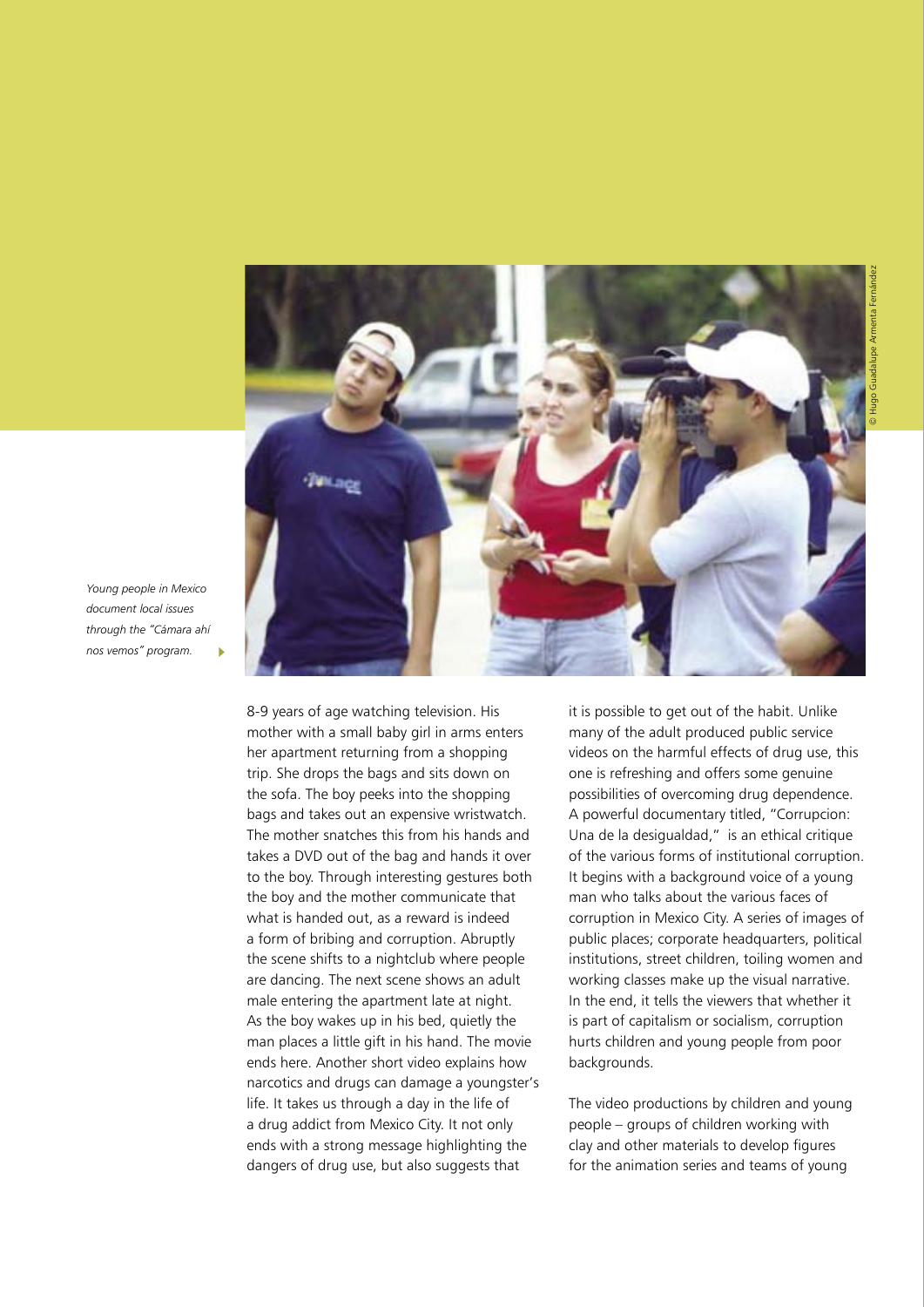

people using interesting camera techniques and montage effect – demonstrate the importance of media education to child and youth development. The innovative uses of the media by the young people also provide refreshing and unique perspectives to the issues and topics of the adult world. Indeed, as can be seen from the various video productions, children and young people are seeking a conversation with the adult world of individuals and institutions in addressing the social concerns that confront us all.

The video productions at the Participatory Video Project in Nigeria on a range of topics around HIV/AIDS – sexual health of youth, teenage pregnancies, drug abuse, abortion, family planning, etc. – incorporate several interesting program formats and techniques like dramas, mini-documentaries, musicbased programmes, live interviews, etc. These programmes are broadcast using mobile video units in and around Lagos. The videos are also meant for use at the various workshops on HIV/AIDS. The video productions by the Teen Video Teams are good examples of innovative media use. Here is a description of what the video teams accomplish:

*The teen participants quickly become adept in operating the Hi-8 equipment. During the* 



*15-day workshop, they gained further skills in production planning and storyboarding, researching, interviewing, and working as part of a team while shooting. By the end of the training, each participant had produced his or her own program. Although several emulated the style of popular TV talk show hosts, they tackled issues unlikely to be addressed in the mainstream media.*

The above passage reveals several interesting things about the young participants and the work being carried out. First, the youngsters, working on basic video equipment, are able to not only emulate the mainstream media television format, but also in the process develop this further toward a socially oriented direction. By combining elements of education and entertainment through the video programmes, it is shown that information about the serious subjects like HIV/AIDS can be effectively communicated. For this reason, Action Health considers, video project as a central plank for the Nigerian youth as beneficial for sharing knowledge to the larger community. More importantly, it enables young people to gain leadership in the society. According to the video coordinators, Emmanuel Ehinmero and Ljeoma Okerere, "…the video programme has engendered in us teens on the team a lot of confidence,

*"Cámara ahí nos vemos" crew of Mexico shooting a documentary (left)*

*Exploring HIV/AIDS related issues. A member of the Participatory Video Project from Nigeria talking with a youngster (right)*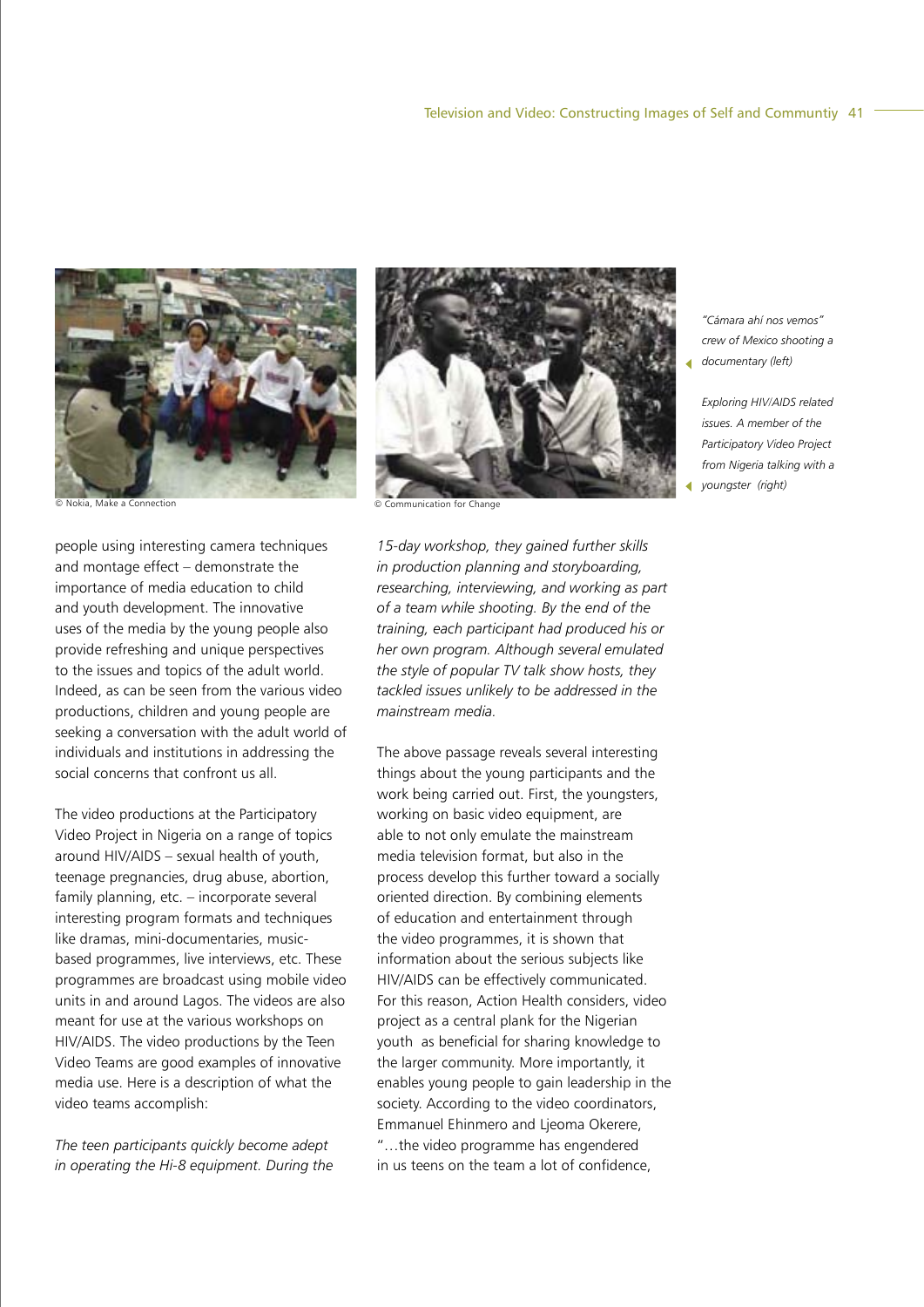solidarity and greater ability to communicate effectively with others our needs as teenagers."

The video documentaries on HIV/AIDS, conceived and produced by the young members of the Participatory Video Communication, deploy informal personal narratives in exploring the sensitive subject. A background paper on the PVC initiative states that "operating video production equipment is exciting, while appearing on tape can also be tremendously motivating It helps young people to communicate their needs and concerns better to people at all levels." Communicating HIV/AIDS related information while creating a socially-responsible documentaries on a range of topics – sexual decision making, teenage pregnancy, abortion, sexually transmitted diseases, etc. – can be not only daunting, but potentially be confusing. Apart form the sensitive nature of the topics, a better grasp and understanding of the subject matter is required. A detailed scientific knowledge on the subject of HIV/AIDS is provided to young members through a series of workshops involving various experts. This knowledge and understanding is, then, combined with their own experience of the local and regional contexts within which HIV/AIDS is embedded. The PVC's members do not approach the subject as "experts" who typically communicate HIV/AIDS messages in terms of various negative connotations attached to it; that is, a scourge that needs to be eradicated. Rather, the members seek to demystify the hype surrounding HIV/AIDS and offer interesting approaches in how to prevent

Rather than merely seeing the television and video media as facilitators for self-expression of the children, one must consider them in terms social networks that are crucial to human development.

and cope with several aspects of HIV/AIDS. The short video documentaries simplify the complex information through a number of innovative strategies. The seriousness of the 'cold' statistics are 'humanised' and put in the context of the lives of youngsters. Without trivializing either the information or the data, the documentaries offer concrete suggestions in the form of first person oral testimonies. The on-camera conversations between the young people, their personal experiences regarding HIV/AIDS, or the several sex education topics, fosters openness and sensitivity without any fear of societal reprisal or taboo. The video documentaries have become popular with teenagers who visit the Action Health Incorporated [the parent organisation of PVC in Nigeria] centres for additional health information about the documentaries. "Because the video tapes feature young people whose experiences are similar to their own – because, as one group of students put it, the videos are 'of the teens, by the teens, and for the teens' – viewers feel encouraged to discuss issues important to their well being." Here is a transcription of the opening segment from one of the documentary:

A young woman wearing a crisp, while blouse and a brightly colored skirt stands attentive; microphone in hand, she looks to the camera. At her side is a lanky man, ready and waiting. After a few minutes she begins the interview. "Yes, my name is Ijeoma Okereke and we are talking about unwanted pregnancy," She says borrowing the style of a news anchorwoman. "What is your name, sir?" " My name is Ibrahim Mustafa," he says,

"What is your age?" "Twenty-two years…" "Are you a father, sir? Asks the young woman. "Yes," responds the man. "How do you feel about that?" I regret being a father at age 22. I hope that others can learn from my experience that it is better to wait until you are ready to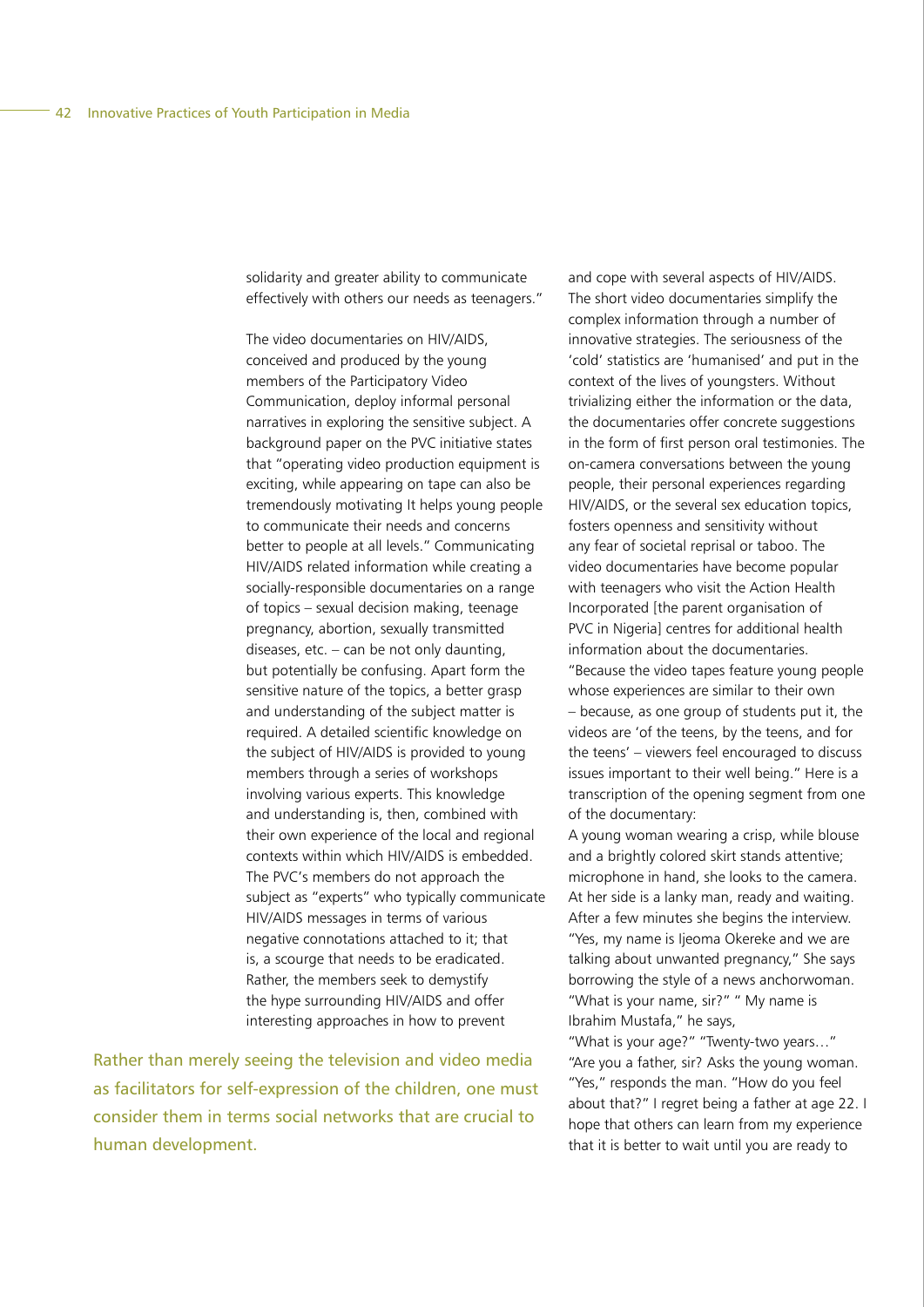have a family," he says over the crowing of a nearby rooster. "Thank you, sir," says the young woman. "My pleasure," the man replies.<sup>4</sup> Although the above exchange does not capture the full evocative power of the unfolding personal testimonial, it does point to the range of possibilities that can become available to a visual narrative. PVC's video documentaries serve as good examples of such an approach.

The work of the teen video teams at the Action Health Project serves as a fine example for bringing media-based activities in dialogue with serious issues like HIV/AIDS. In breaking down the broad topic into specific issues that hamper the development of the youngster and the larger community, the youth members develop participatory video projects that creative and relevant to the needs of the local regions of Nigeria. It is through the video project that youth participation becomes an ongoing process in some of the most pressing reproductive health related issues in Nigeria.

The visual media productions at the Children's Media Centre are meant for diverse audiences: from local and national television networks in Bishkek to international media like CNN. With a clear focus on promotion of children's rights, gender issues, HIV/AIDS, and in imparting life-planning skills through the use of media, the Centre is involved in bringing numerous children and young people into the television and video production. Several innovative programmes have been produced in the past with the support of UNICEF and other organizations. A documentary titled, "Children of the Underground," about homeless children on the streets won recognition from Kyrgyzstan national television network. The children's production team was invited to participate in a discussion that was broadcast on the television network. The documentary also

won recognition at international documentary festivals. Another documentary, "A Day of Water and Earth," is about how children from the orphanages of Bishkek cleaned up the river Alamedin. There are other programmes than cover topics like gender discrimination and children's rights that were made in engaging and innovative ways by the child video makers. In addition, children had worked at the children's television unit of the mainstream American television network CNN in Atlanta. The training here led to some interesting short television films called "video stories." A couple of the stories were shown on the CNN network. In addition, a few interactive videoalbums have been produced.

The children's media centre, with sponsorship and support from UNICEF and the Democratic committee of US Embassy in the Kyrgyz Republic, has involved children and young people – ages 13-20 years – in the production of a monthly television newsmagazine, "Neboscreb," (Skyscraper) that is produced in Kyrgyz and Russian languages. Although adult provide coordination and support, the youngsters take the lead in editorial matters and production discussions. Some of the topic featured in "Neboscreb" included: children's right to schooling, homeless kids, child abuse, mountain climbing, wonders of nature, children's health, etc. A cursory look at the topics indicates that these are not unique to the Kyrgyz children and youngsters, but appear in other case studies being discussed here. What is unique, however, to the Kyrgyz children (as one might expect for other countries as well) is that their commentaries and critiques are not ideological and coloured by politics: rather, the problems posed and solutions offered have moral and ethical appeal. The television and video productions of the Centre are broadcast over the state-run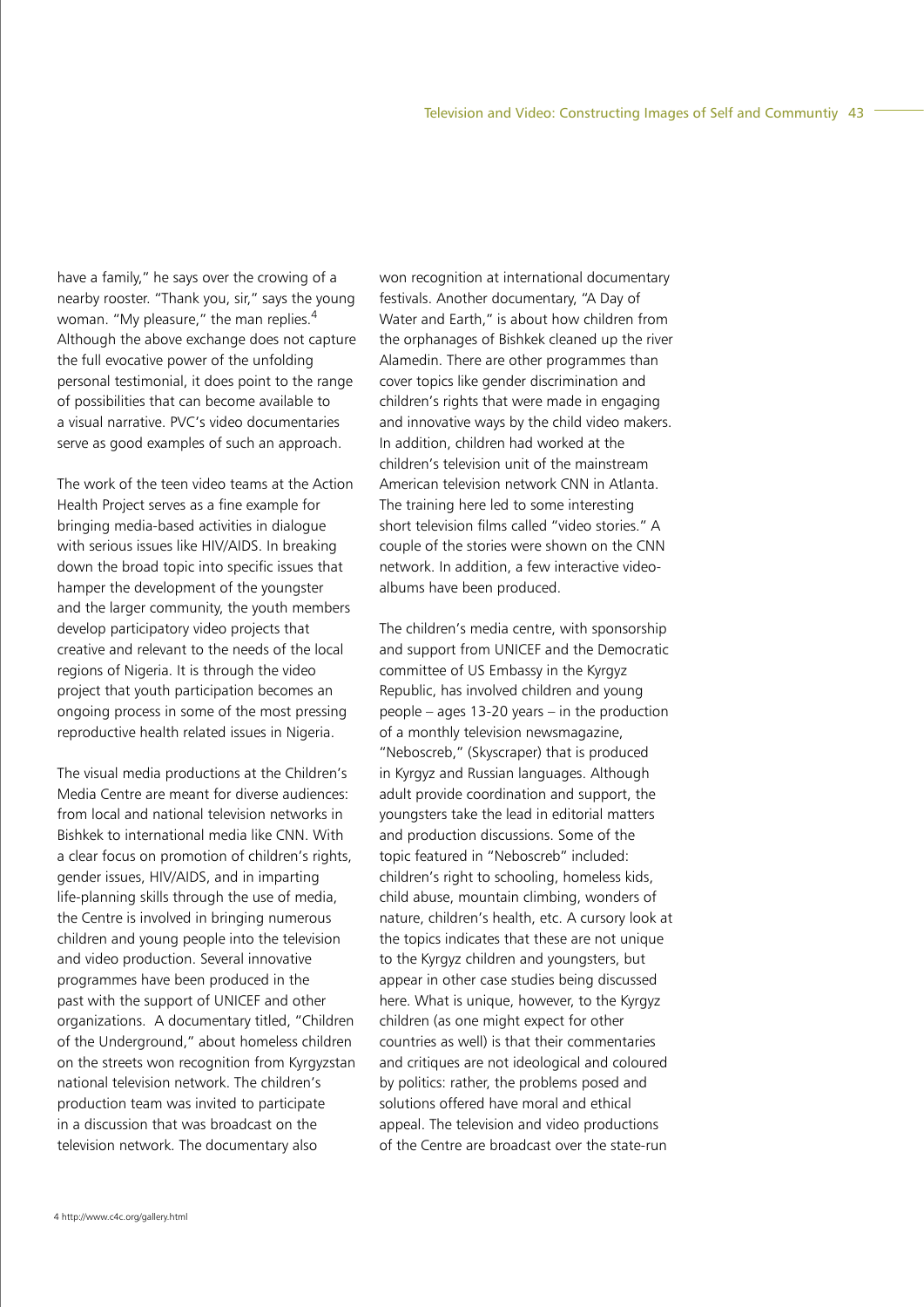



*Children Media Centre participants involved in Media work in Kyrgyzstan.*

Kyrgyz television network. To carry forward the conversations from television and video, the Centre has printed some of these materials in the form of booklets for distribution among various schools. This strategy enables a longterm dialogue and enlists the support and participation of school children as well. More importantly, it brings these concrete issues as part of education and learning in schools. Thus, by carefully combining its advocacy and activists concerns with educational and pedagogic objectives, the Children's Media Centre, like so many other initiatives provides an innovative media education model.

An important strategy of the initiatives is the ability to generate ongoing dialogues and conversations that go beyond the "workshops" and has the potential to foster a sense of community and create numerous alliances not among the young participants,

but also between and among the members of the community. In an age where mediated forms of communication have become the primary means of delivering information and knowledge, what is, perhaps, needed is to extend dialogic forms of communication and conversation across cross-cultural boundaries. The video programmes produced by the children and young people are best examples of what can be achieved by these youngsters while working with the television and video media. Rather than merely seeing the television and video media as facilitators for self-expression of the children, one must consider them in terms social networks that are crucial to human development. The unique ways through which children and young people bring the media into conversations and dialogue is a remarkable achievement that is worth emulating by adult-run commercial media institutions.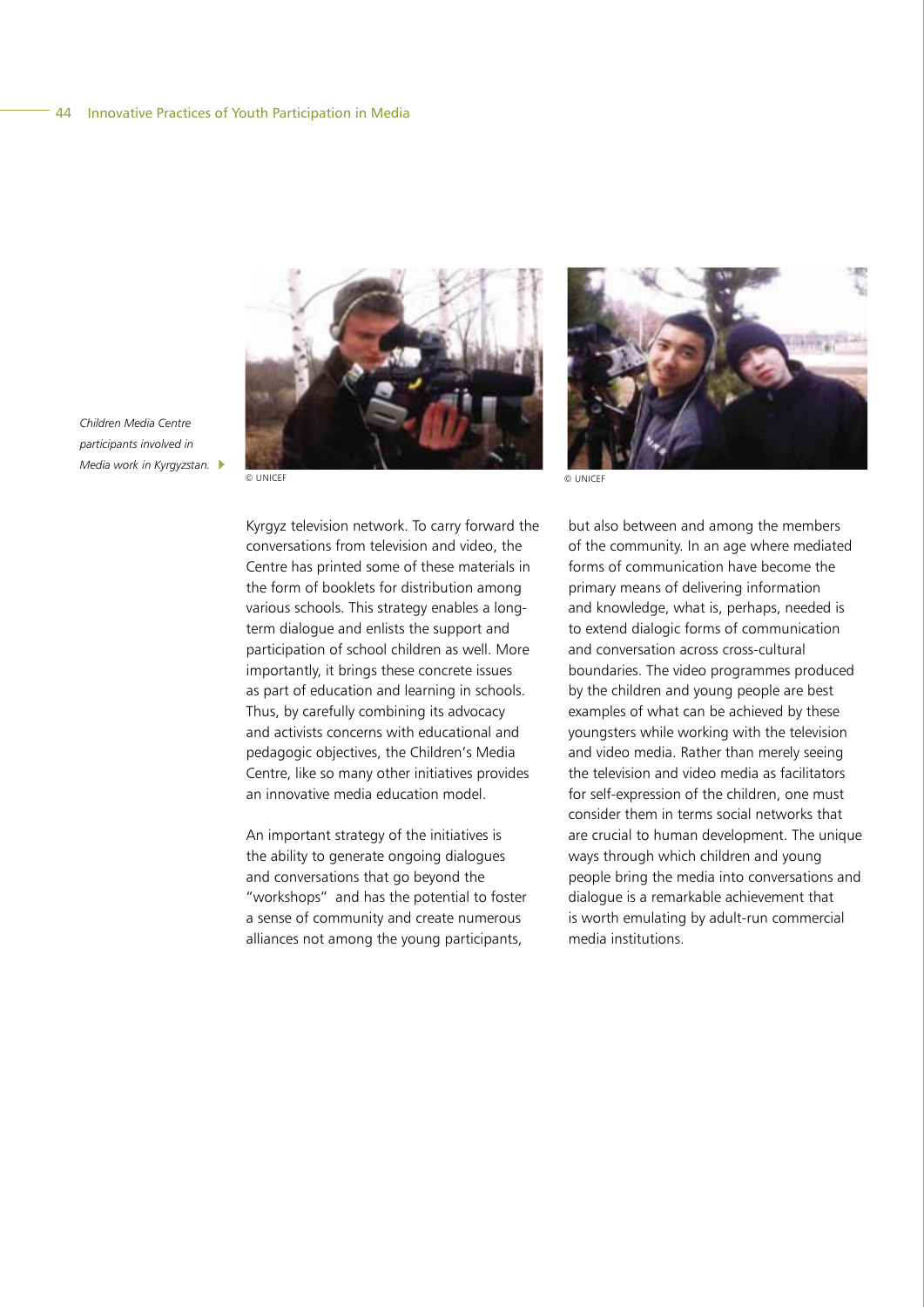New Media Explorations: Computers and Personal Digital Assistants 6

That increasing technological convergence and innovations are reshaping the media in content creation and distribution is a point that we need not belabor. Indeed, this publication itself is an outcome of some of the developments in images graphics and book design. Print, electronic and digital forms overlap and become simultaneously available, thereby providing an interesting mélange of older information and communication technologies (ICTs) with the newer ones. The emergence of computers, Internet, the World Wide Web, and various mobile communication devices has raised optimism among developmental agencies and media education practitioners. There are two responses: one celebratory and euphoric and the other cautious, but optimistic. UNESCO has been engaged in developing policies and programmes that are cautious and optimistic. Consequently, questions are asked and discussions carriedout on the transformative potential of these emergent ICTs for children and young people. In this context, it is appropriate to ask whether these technologies could enable enhanced participation and help overcome barriers to education. In what ways, if at all, children and young people interact with these technologies? In the following chapter, I looked at two initiatives from India where children and young people are exploring new media

technologies for informal learning and personal development.

## ICTs and the Learning Experience

Cybermohalla (Cyber-Neighbourhood) is an experimental project designed to enable democratic access to information and communication technologies among poor young women and men in Delhi, India. These young participants (ages of 15 and 23), mostly school dropouts visit the Compughar (literally, a house of computers, in Hindi), a media lab with several low-cost desktop computers and free software, to freely express their ideas and imaginations from the mundane to the serious. Working at the media lab these participants write, draw and sketch a range of interesting verbal and visual narratives and texts published as books, diaries, magazines, and wallpaper that become available in print as well as digitized formats. The following account describes the philosophy of the project:

*One can approach the Cybermohalla project from many directions. One can begin with a critique of the technological imagination and the excessive universe of the dominant mediascape, and then go on to map a counter strategy which grounds itself on access, sharing and democratic extensibility. One can see it as an experiment to engage with*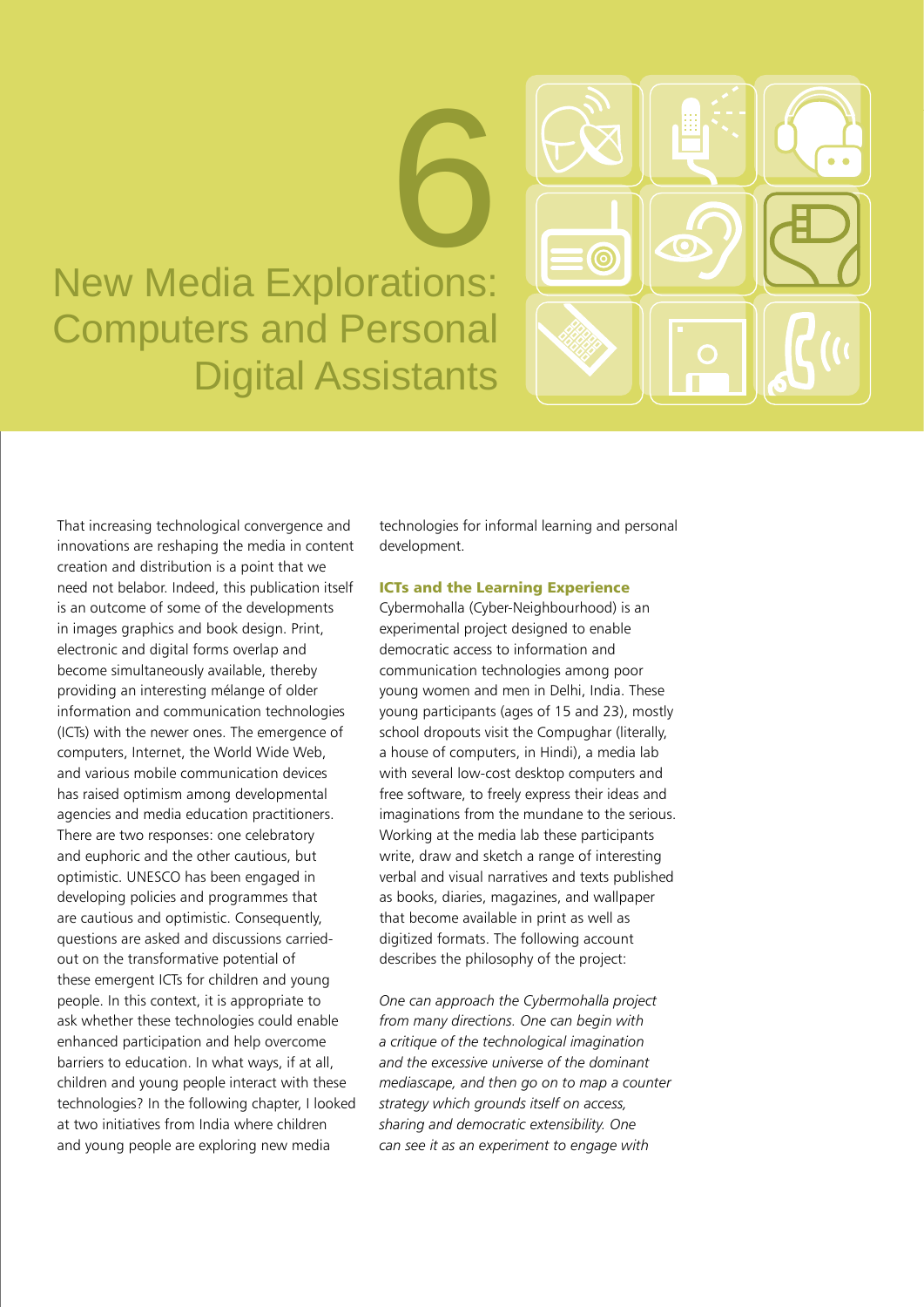*media technologies and software 'tactically', and create multiple local media contexts emerging within the larger media network that the Internet seems to engender. Still one can see it as an engagement with local history, experiences, modes of expressions and creativity (http://www.sarai.net/community/ saraicomm.htm).*

From this description, it is clear that Cybermohalla is about adopting alternative strategies to explore and engage the ICTs so as to provide young people opportunities for learning and education. The Hindi-Urdu words that are combined with English to produce terms like "Cybermohalla" and "Compughar," capture the evocative and open-ended features of new media technologies. These technologies are not rooted in a singular space and place, but as de-territorialised forms offer unique possibilities for informal learning that can be actualized in non-linear ways. For instance, reflections of young participants on the everyday life in the city are sprinkled with personal experiences, creative self-expressions, and commentaries that offer some concrete suggestions on social and political issues. The ICTs also open up "spaces of dialogue" for the young participants: conversations and discussions lead to collective participation in a variety of multimedia experimental works. "What binds them together is their experimentation and play with diverse media forms (photography, animation, sound recording, text, etc.) to improvise and create cross-media works – texts, collages, posters, print publications, videos, installations." These multimedia projects – involving new ICTs and "media mixes" – not only generate excitement among the youngsters, but also overcome the deficiencies of the older and traditional models of education and learning, particularly in the formal systems of education.

One example where ICTs are being incorporated into the formal school learning settings is the Mapping the Neighbourhood Project in India. The project, conceptualized and developed by the Centre for Spatial Database Management and Solution (CSDMS), an independent organisation with support from the Department of Science and Technology of Government of India, involves school children from the rural and urban regions of Almora and Nainital of Uttaranchal province of North India. The basic approach to community mapping has been to visually construct a "map" of the places and spaces in the community. It has been widely used as a tool for planning and development of various projects. The Mapping the Neighbourhood project extends the concept by involving school children in the process. The main purpose of the project is to provide school children opportunities to learn about their regional geography and landscape and share this with other members of the community. The school children learn about global information system through workshops organised at their respective schools. The students work with personal digital assistants (PDAs) and global positioning systems (GPS) technologies to map their neighbourhoods. Another goal is to bring students in dialogue with local and rural communities about the integrating mapping technologies for local development. An important aspect of learning here, one that goes beyond the formal schooling, is in active participation of school children in community development. The notion of participation takes on a whole new meaning in the activities of the school children. ICTs provide a context for social networking and ongoing conversations among children and adult members of the rural communities.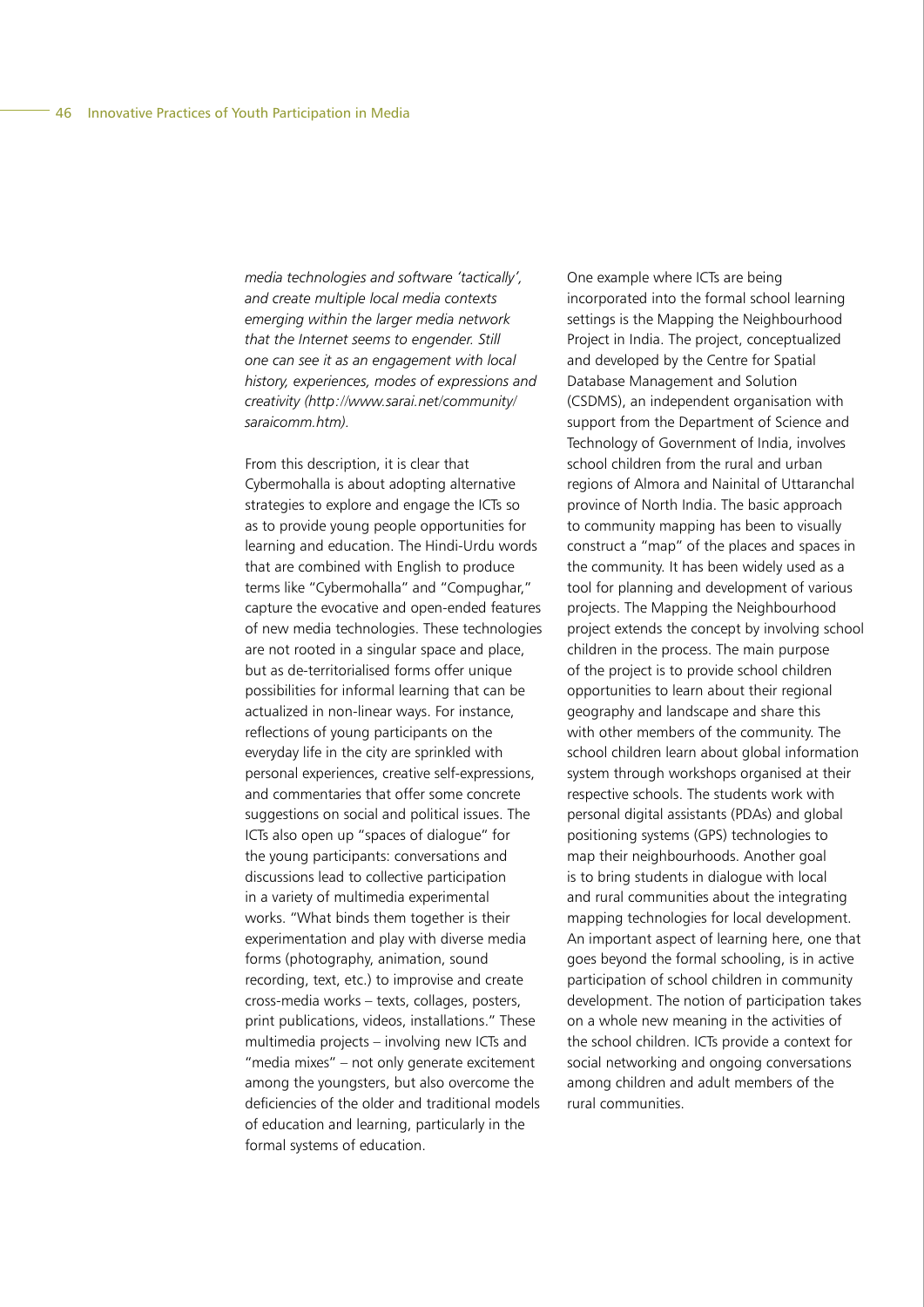Commenting on the innovative work, Rumi Mallick and Himanshu Kalra point out "that young people learn about participation and democracy while in school where they not only spend considerable proportion of their lives and undertake a formal education, it is also a place were many of their views and perspectives on life are developed and shaped." Although the idea behind the project is referred to as "an alternative learning experience," the primary intent is to integrate ICTs into formal education. Mallick and Kalra explain that "with an aim to create an enabling context for the youth to live, grow, learn, participate, decide, analyze, and change, the programme empowered the youth of the mountain areas by exposing them to technology tools in this case Geo-ICT tools." These are innovative ideas, extending the traditional community mapping through technologies and bringing school children as stakeholders in the development process. More important, it is aimed at transforming the idea of education from classroom settings to the field. These strategies enable learning, and as Mallick and Kalra rightly point out, provide knowledge as well as raise the consciousness of the school children.

## Working Class Neighbourhoods and Community Mapping

The three media labs of Cybermohalla are located in different parts of Delhi – an illegal working class settlement in central part of the city and a poor colony in south Delhi – and provide opportunities to young people to work individually and collectively. The idea of a "mohalla," as a neighbourhood, exceeds the semantic connotations implied by the English term. As a social space, mohalla, with "its sense of alleys and corners," can be conceived as "dense nodes" where young

people from economically deprived and marginalized communities negotiate their lives and subjectivities. Formal schooling is out of reach or unaffordable for the youngsters. They visit the lab out of curiosity, but soon get absorbed in the creative possibilities offered by computers and other media. Gradually, the young members, mostly women, begin to express themselves via the computer screens. A bi-monthly magazine "Ibarat" explored various meanings of work in women's lives. The magazine in Hindi and English is made available in digital and printed forms. A series of creative writings as diaries has been published into a book called, "Galiyon Se" (By Lanes). These are a bunch of reflections and thoughts on the everyday life in the city. Here is one such reflection on streets and by lanes:

*For the last one year now, I have been in regular conversation with the group of young people in Compughar. Amongst other things streets and lanes were discussed many times, Streets make for great conversations. Streets would lead us to think about the harsh and aggressive behaviour of men towards each other and towards women in particular, the total lack of pedestrian pathways or respect towards them, the absence of street lighting, noisy traffic and its uncaring behaviour, or the near-total inaccessibility for disabled people or elder people. Also being amidst strangers, in crowds and moving with crowds.*

This young women's narrative account of the streets of Delhi offer some unique insights into what has become of the public places and spaces. Although this reads as a political

The ICTs also open up "spaces of dialogue" for the young participants: conversations and discussions lead to collective participation in a variety of multimedia experimental works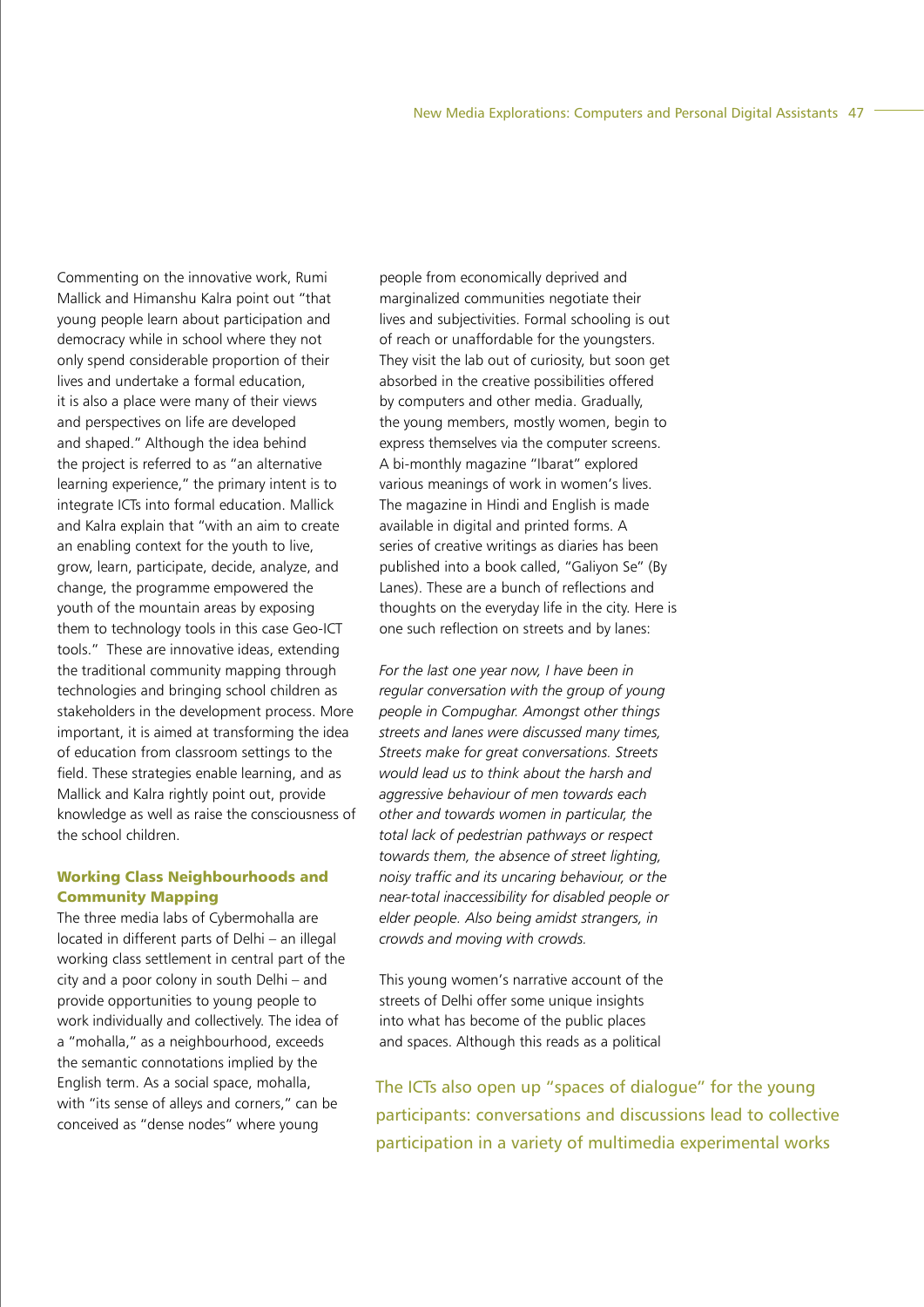

Sarai/Cybermohalla © Sarai/Cybermohalla

> *This Cybermohalla poster visually demonstrates the multiple nodes and networks of the new media.*

critique, there are many more writings that offer some interesting solutions to civic life and public infrastructure in the city. Some participants write about streets, some draw and sketch using graphics software presenting multiple perspectives on the topic. The materials produced become available to all participants and distributed in the neighbourhoods for further commentary and reflections.

Shveta Sarda, coordinator at the Cybermohalla project, suggests that linking the broader environments of our digital worlds with the conversational worlds that we live with in our localities is central in understanding "publicness":

*The world of the digital surrounds us. In our lanes and by-lanes we live through a dense palimpsest of images, texts and sounds, increasingly accessed and accelerated through the digital – VCDs, CDs, Cable, PCOs, DTP operations (pamphlets, stickers, sign boards), etc. Through our own practice, we are trying to work out an interface between this density and our concerns. We use the digital to create for us a networked platform in our own explorations with texts, images and sounds.* 

Sixty young participants from three different labs – 20 from each – have been involved in sketching ideas around "publicness." Working with a range of multimedia forms like animations, booklets, broadsheets, HTML, typed and formatted texts, sound scape, photo stories, written word, audio and visual juxtapositions or narratives, storyboards, etc. members develop innovative perspectives on alleys, corners, mohallas, and locality – important metaphors for "publicness." Visiting the city alleys and corners, meeting disadvantaged children and other dwellers in the poor and working class neighbourhoods, young participant begin conversations with a young girl child working in a factory, an old woman sweeping the streets of Delhi, to a middle aged man who runs a photo studio, a shop keeper, a tea stall owner, etc. Several young members have produced a collage called "Hamari Dilli" (Our Delhi) texts.

The "Walls" project draws upon ideas of publicness and locality to talk about how walls interact with and shape human experience. The experimental multimedia work being carriedout by young participants connect ideas of dwelling and experience. "Dwellings are made of walls. Our lived experience shows these walls are testimonies of fractured, fragile, contested stories of the everyday struggle to make life in the city. Walls are demolished. Walls get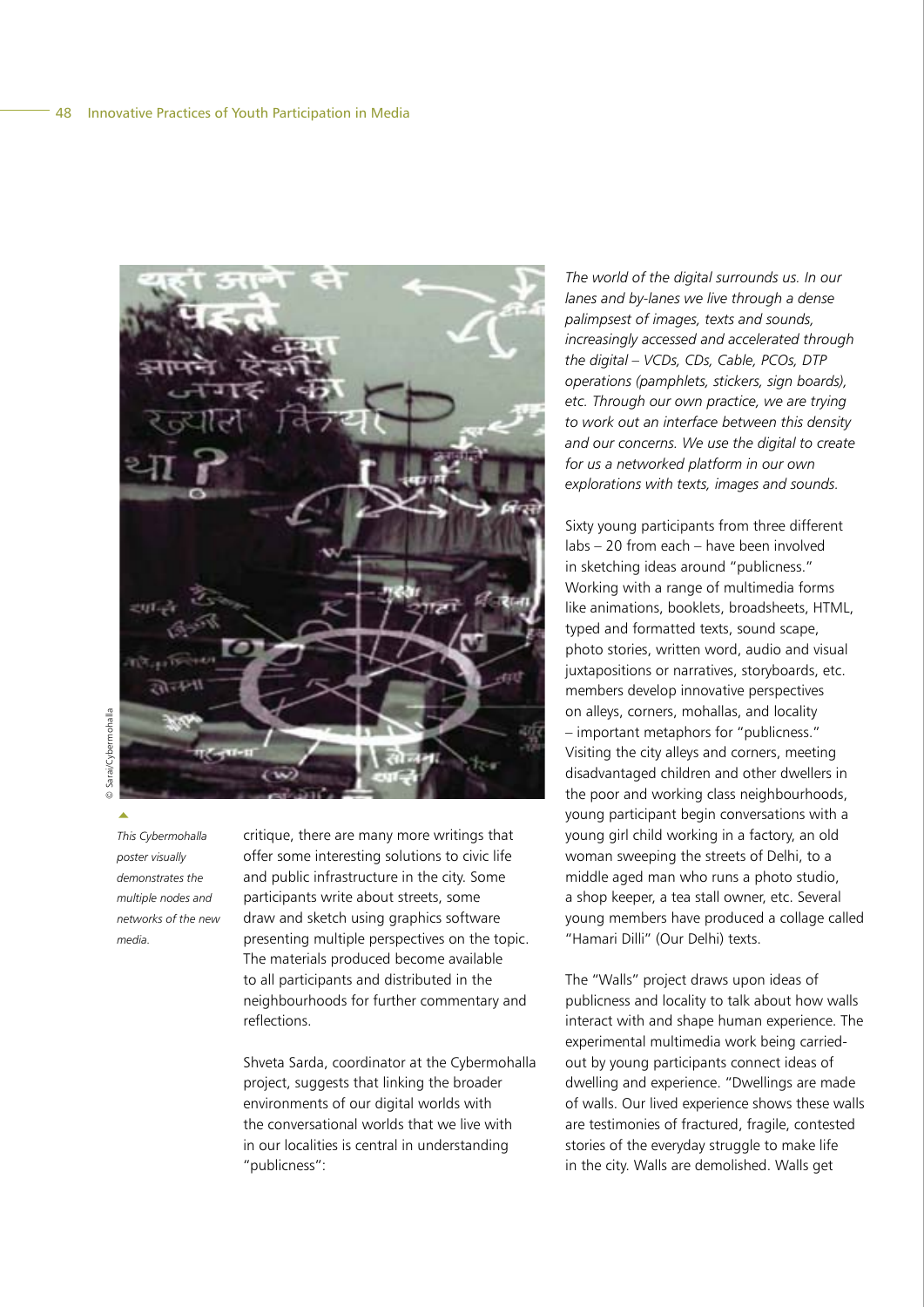Mapping the Neighbourhood best exemplifies the idea of community mapping. Students from various schools work with PDA's and GPS navigation software to create interesting maps of their localities and regions.





*A young girl student involved in the Mapping project showing off her work!*

hardened. Fragile lives build themselves and reside along walls. Women gather around walls to share experience, youngsters lean against them to recount the day's stories from other parts of the city, infants rest in their shade." The Cybermohalla project provides opportunities of self-expression and exploration for the young under privileged people from Delhi. The new and old ICTs not only enable an enhanced participation in media, but also allow young participants a creative range of possibilities for commentary, critique, and dialogue.

In recognition of the contributions in media education through ICTs for young people, Sarai, the parent organisation of Cybermohalla was awarded the UNESCO Digital Art Award in 2004. The approach to cyberspace and the new media as open-ended and globalised forms of communication with the ability to connect with localised forms of communication as embodied in the "mohalla" is an innovative feature that provided inspiration to several groups in different parts of the world. Several youth members from Cybermohalla were invited to Hamburg, Germany for a workshop on innovative uses of new media.

*A group of smiling children on the Mapping the Neighbourhood poster.*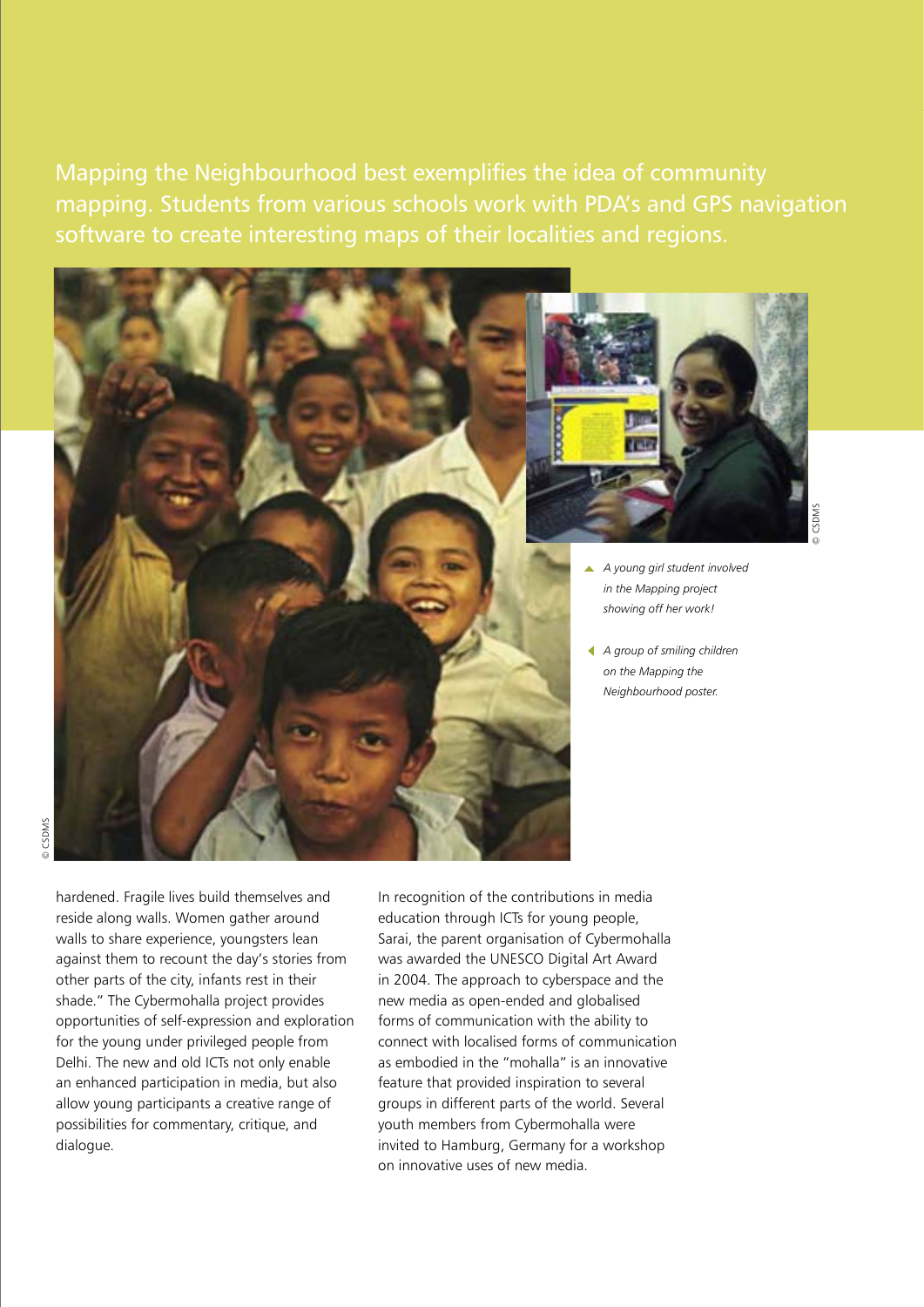Although the Cybermohalla project is organised around a set of inter-related objectives, its main focus is in making available ICTs, and the emerging technologies to poor working class youngsters. Consequently, the longterm new media explorations undertaken by these youngsters lead to some interesting and unexpected outcomes. The individual diaries, commonly known as "Compughar Diaries," as a record of creative and critical ideas in several formats that include written texts, still and moving images, graphics, and audio bytes, contain mundane observations on the flow of the city life to the serious social and political reflections. These begin to take on new meanings as the conversation proceeds among the members via hyperlink notes. The juxtaposition of personal experiences with the social and political realities produces a series of questions. Thus, what begins as an individual idea evolves into a collective engagement. The ideas, observations, questions, generated in the media labs are taken into the neigbourhoods, the "bastis," to which these young members belong for an extended dialogue with the community.

In important ways, then, the computers and the new media function as more that mere technological artifacts: rather these ICTs are "demystified" and provide a context for the young participants from the poor neighbourhoods to express and explore their creative and interpretative ideas. Although the urban areas in India (as well as the many other

Working with a range of multimedia forms like animations, booklets, broadsheets, HTML, typed and formatted texts, sound scape, photo stories, written word, audio and visual juxtapositions or narratives, storyboards, etc. members develop innovative perspectives on alleys, corners, mohallas, and locality – important metaphors for "publicness."

developing and underdeveloped regions of the world) have a high density of information and communication-based technologies in the form of the presence of printing presses (old and new), photographic studios, radio, cinema, television, cable television operator's, internet kiosks, etc., these have not been made particularly relevant to youth development or as enablers of media education. Commenting on the dynamics of the urban public culture, within which the old and new ICTs are embedded, Shuddhabrata Sengupta articulates the general idea behind the project: "We were interested in the way in which we could see the urban space we were located in, begin to reveal itself to us as a dense communicative network. As a matrix (as crowded as the streets of the old quarters of our city) within which, new and old technologies and the practices of communication, ranging from print to photography to film and the Internet were able to constantly renew a dynamic media ecology."<sup>1</sup> It is precisely this "media ecology" – constituted by the co-presence of the old and new ICTs – that offers a context for developing innovative media education models that not only overcome the deficiencies of traditional approaches to education, but also shift the focus of media from commercial considerations to its pedagogic role. As discussed in chapter one, some of the emerging media education models, drawing insights from the work of Dewey and Freire, have identified the innovative uses of ICTs. Both the Cybermohalla and Mapping the Neighbourhood projects serve as good examples of these emerging models of media education.

The main goal of Mapping the Neighbourhood is to make computer-based education attractive to young learners. Although ICTs are understood to enhance learning and participation, the project integrated the uses of several technologies like personal digital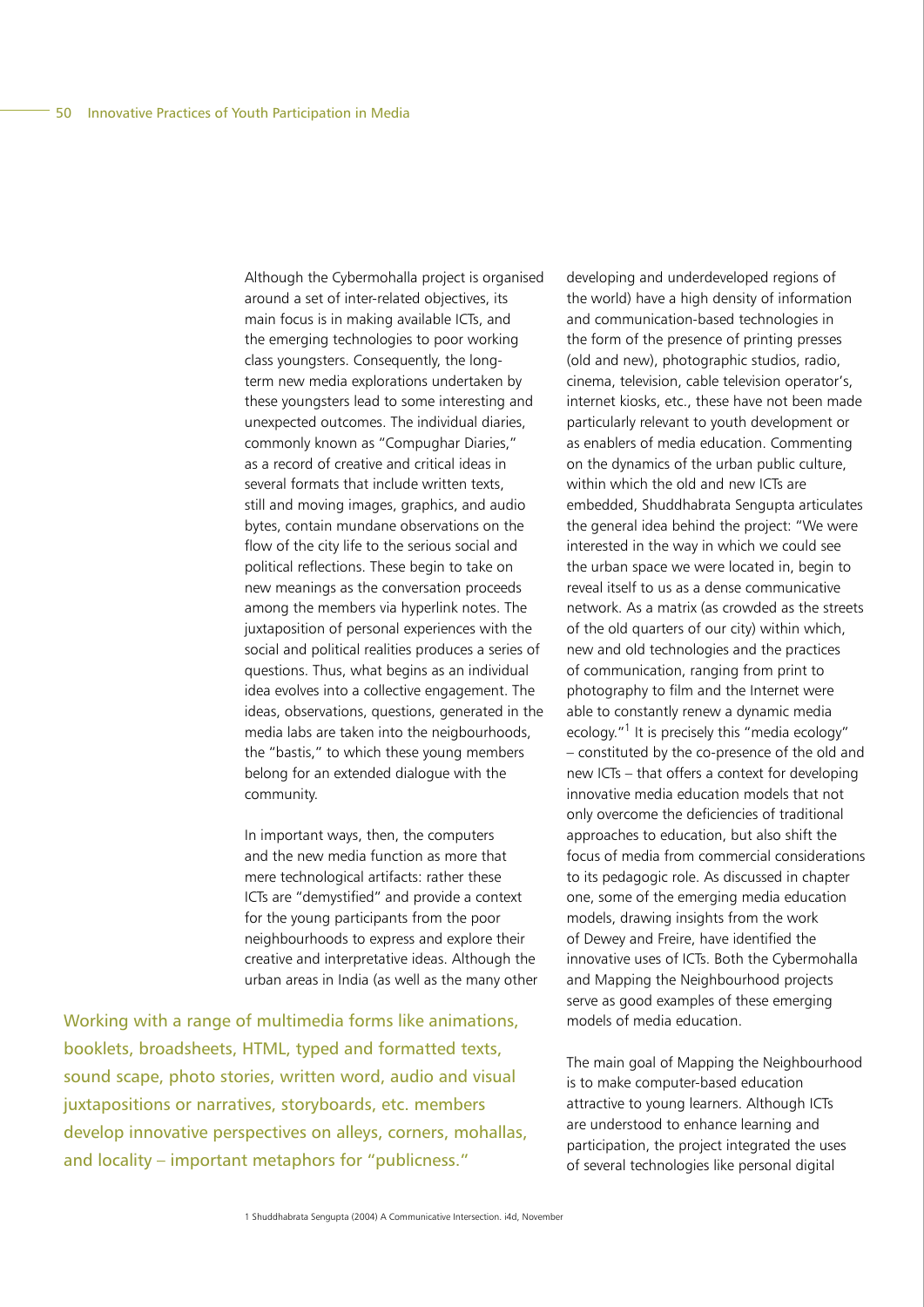Young women from Cybermohalla are exploring new media not only for self-expression and informal learning, but also as interventions into the cultural politics of the neighbourhoods and city.



*Multimedia work from Cybermohalla*

assistants and global positioning systems to local developmental needs. This itself is an innovative approach. The involvement of school students makes it a unique exercise. First, it seeks to transform the traditional education process with learning that now takes place in the community, outside the classroom.

It is through "doing" that students acquire knowledge. Second, the idea of development itself is transformed. Community participation provides the student learners opportunities and training in citizenship. The convergence of ICTs, development and education can be glimpsed in the work being carried out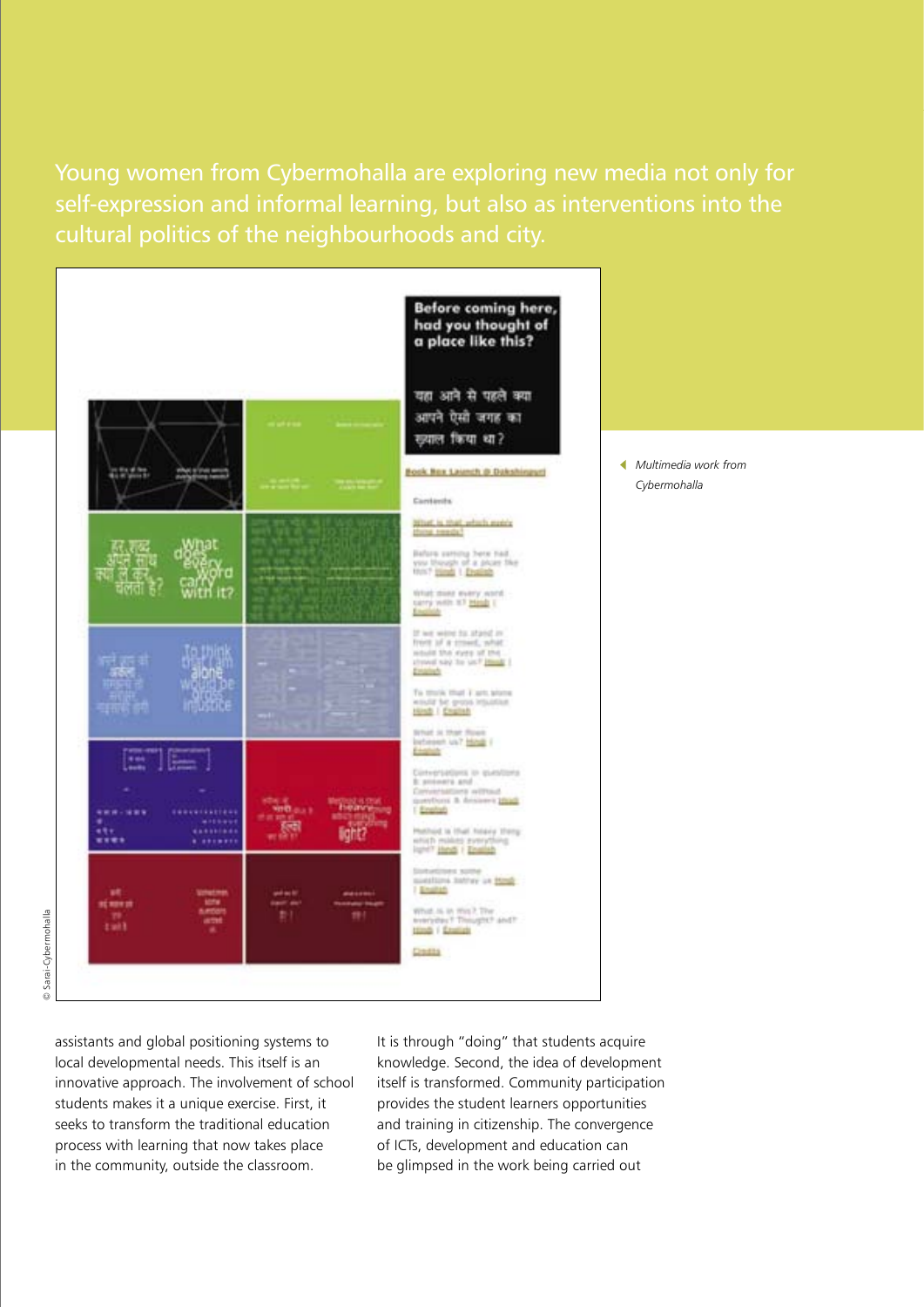*School girls from Mapping the Neighbourhood in the field.*

*School boys from Mapping the Neighbourhood exploring the PDAs*



by students in Almora and Nainital area in Hawalbag. Here community mapping goes beyond territories and landscape; rather, the visual representations of their regions gives the people knowledge and understanding of how communities live in the social and material world. Mullick, Dhar, and Satyaprakash (2004) conclude that the use of ICT as an alternative form of education in rural and urban areas has demonstrated that this form of education can have a positive affect on the community at large… Innovative use of technology change the way development takes place and ensures that the issues of general public are addressed. Taking the children as 'agents of change', this project has tried to evolve an alternative form of education as well as developmental process."

Referring to the feasibility of the project, Siva Kumar points out that the initial fears about the ability of rural school children to adapt to technologies like GIS, GPS, and PDA's proved wrong as these experiments became successful. Gradually the concept of community mapping has been integrated into the curriculum of several schools.



© CSDMS

The creation of community maps – of basic socio-economic, cultural, and ecological resources – by the school children in their respective neighbourhoods provides a new learning experience that is not only free from the formalized classroom education, but takes them into the 'real' world where learning and knowledge become complementary. In other words, as Siva Kumar asserts, "instead of learning geography, history, and environmental sciences and the textbooks, the children will learn by producing knowledge of relevance for their community." Further, referring to the feasibility of the project, Siva Kumar points out that the initial fears about the ability of rural school children to adapt to technologies like GIS, GPS, and PDA's proved wrong as these experiments became successful. Gradually the concept of community mapping has been integrated into the curriculum of several schools. An excerpt from "Mapping of Water Resources with PDA and GPS," provides a concrete example on why school children find these experiments challenging and useful: With the help of PDA coupled with GPS (running on an indigeneously developed GIS software called Todermal) the students with assistance from the community created base maps for villages. Other than the patwari maps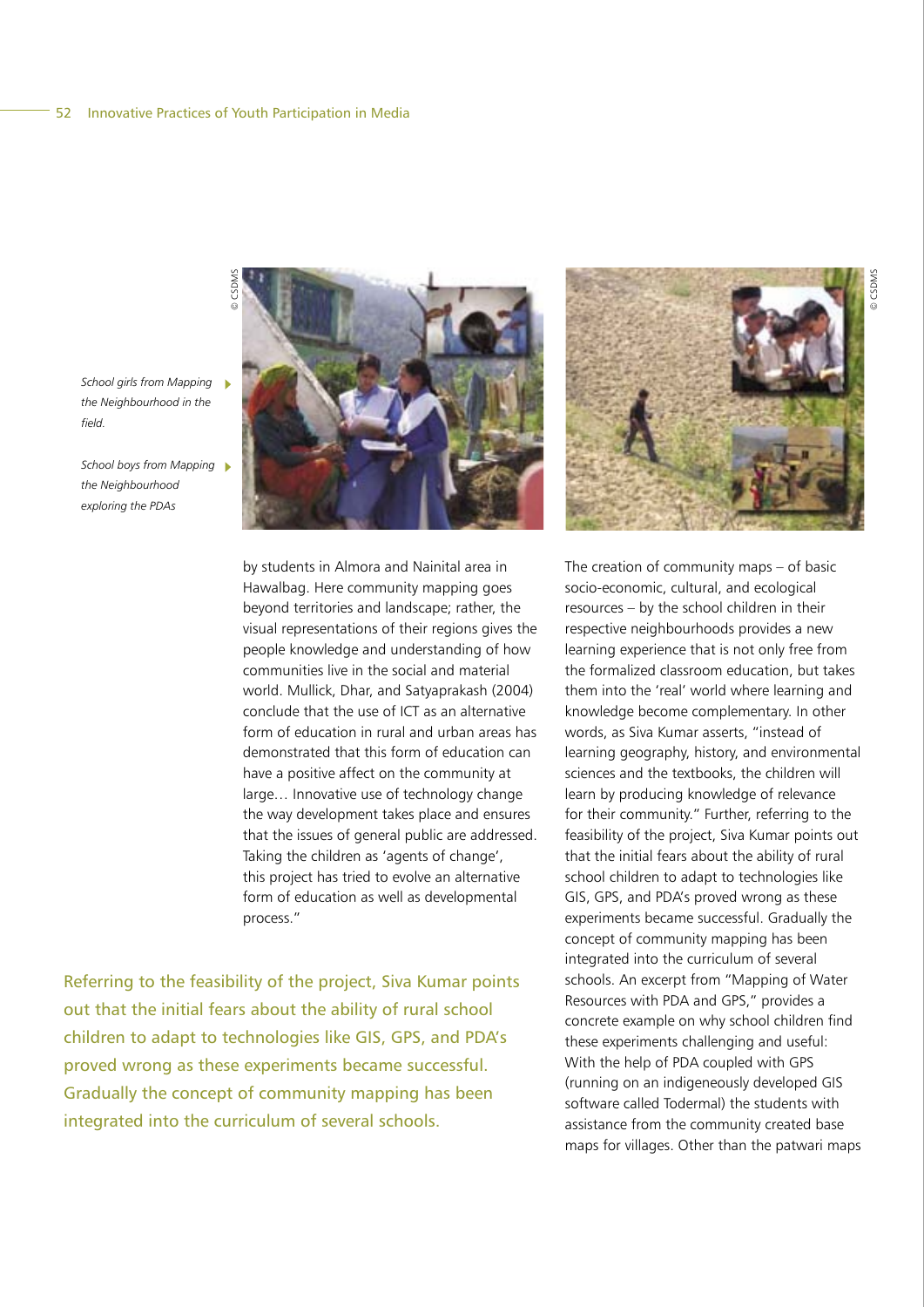[traditional revenue maps in India, outdated and unavailable to the community], no village map exists. The students generated the village maps, collected and marked GPS locations of all water resource points (natural and manmade). The location of each house was marked and linked to GIS in order to be able to reassess the water need and supply situation. Other built structures (temples, roads and pathways, shops, community centers, health centers, other infrastructures etc) were also mapped.<sup>2</sup>

This involvement of the students in community mapping, the ongoing conversations with rural citizens, the engagement with their environment, the coming together of local forms of knowledge and modern information

and communication technologies, points to an innovative exercise in social development that can be adapted and replicated in other underdeveloped and developing regions of the world. This form of the local-global engagement is more productive than the one that is visible in commercial and popular media around the world, and is an interesting social communication and development model articulated by young people. The conversations between student teams and local community members is an exercise in decentralized planning and rural development. As a form of "direct education" it emulates what Paulo Freire had outlined through his philosophy of education: dialogical education through interaction with a focus on practice (or praxis).

<sup>2</sup> http://www.csdms.in/NM/studentinitives/Pages/mapping%20resources.htm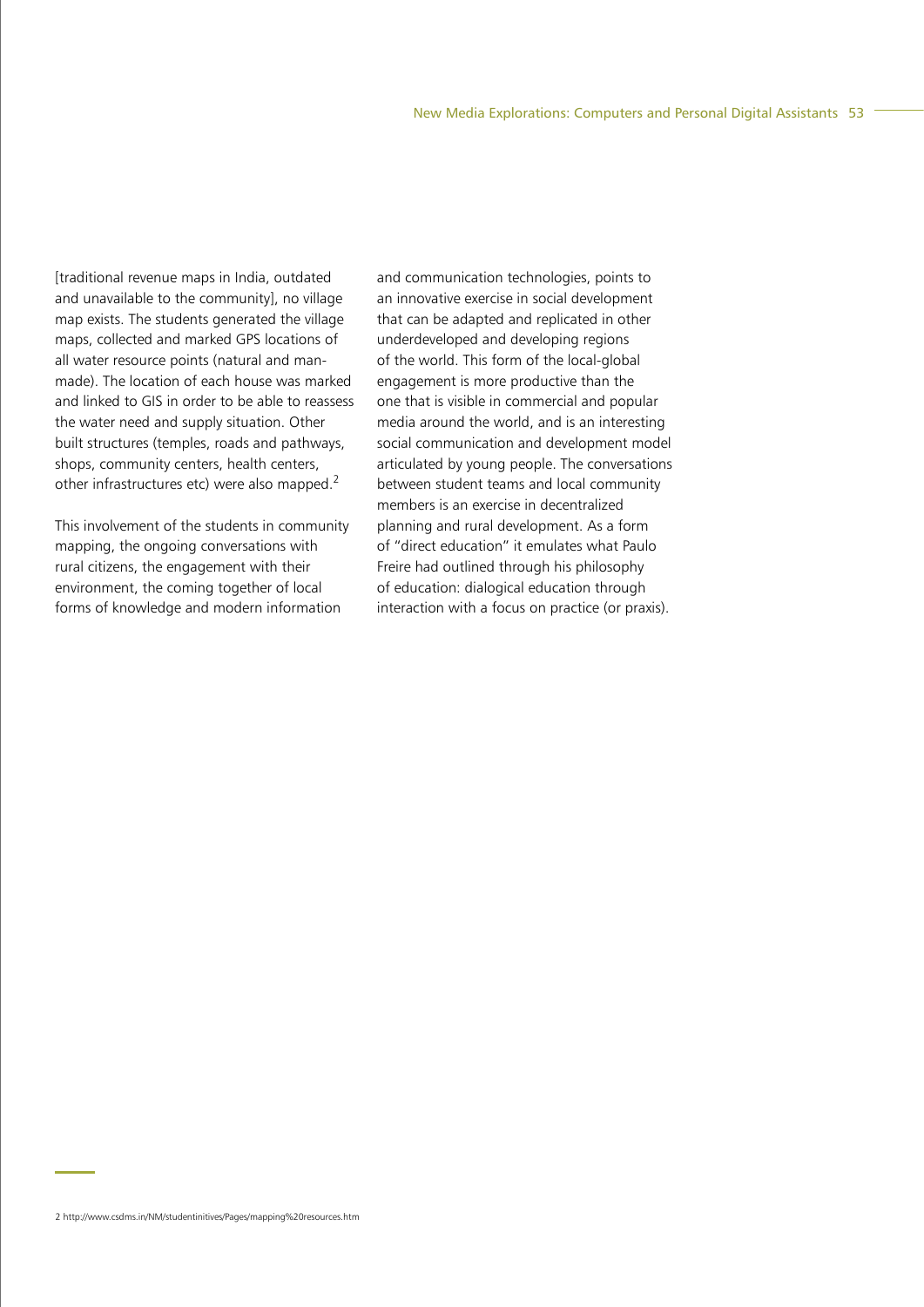

The various media practices undertaken by children and young people discussed in the various chapters of this publication explored innovative uses, role of technology, particularly the old and new ICTs, and youth participation in cross-cultural settings. These questions provided a baseline for a detailed exploration of how young people engage the various media forms – newspapers, magazines, radio, television/video, computers and personal digital assistants. The initiatives offered a broad range of approaches to the media education, literacy, and learning. Developing basic media materials in the form of graphics, text, page design and layout, television/video design aesthetics, and digital constructions offered interesting opportunities to the young participants to become media makers.

The media experiments revealed some interesting findings with respect to the questions outlined. The idea of learning through content creation also includes designing the messages in creative and expressive ways. Although the idea of content creation is an obvious first step in media making, it serves an important purpose for the children and young people. It provided a sense of accomplishment and ownership, both individual and collective. The conversations and dialogue between the young people as well as between these youngsters and their peers, with the adults within the

initiatives and larger community pointed to aspects of participation and involvement that otherwise would not have been possible in other media and educational settings. This was a common feature across the various initiatives explored in this publication. The notion of "media mixes" have been crucial in elaborating youth participation and involvement in the media that enabled learning and education through fun and pleasure. The combinations of media forms enabled the young people to creatively build media materials on a range of personal and social topics. In addition to simplifying the mundane procedures and tasks and enabling quicker learning of skills, the mixed media offered unique innovative possibilities for the youngsters as journalists and media producers. The struggle for the recognition of children's rights through printbased media, radio, television/video, and computers has a deep impact for both the participants and larger community. These can be construed as good examples of creative and socially responsible journalism through which the children and young journalists sought to empower themselves and their listeners.

Whether it is through their newspaper and magazine writings, radio broadcasts, television/ video narratives, or digital explorations, the children and young people converted abstract concepts into meaningful ideas relevant to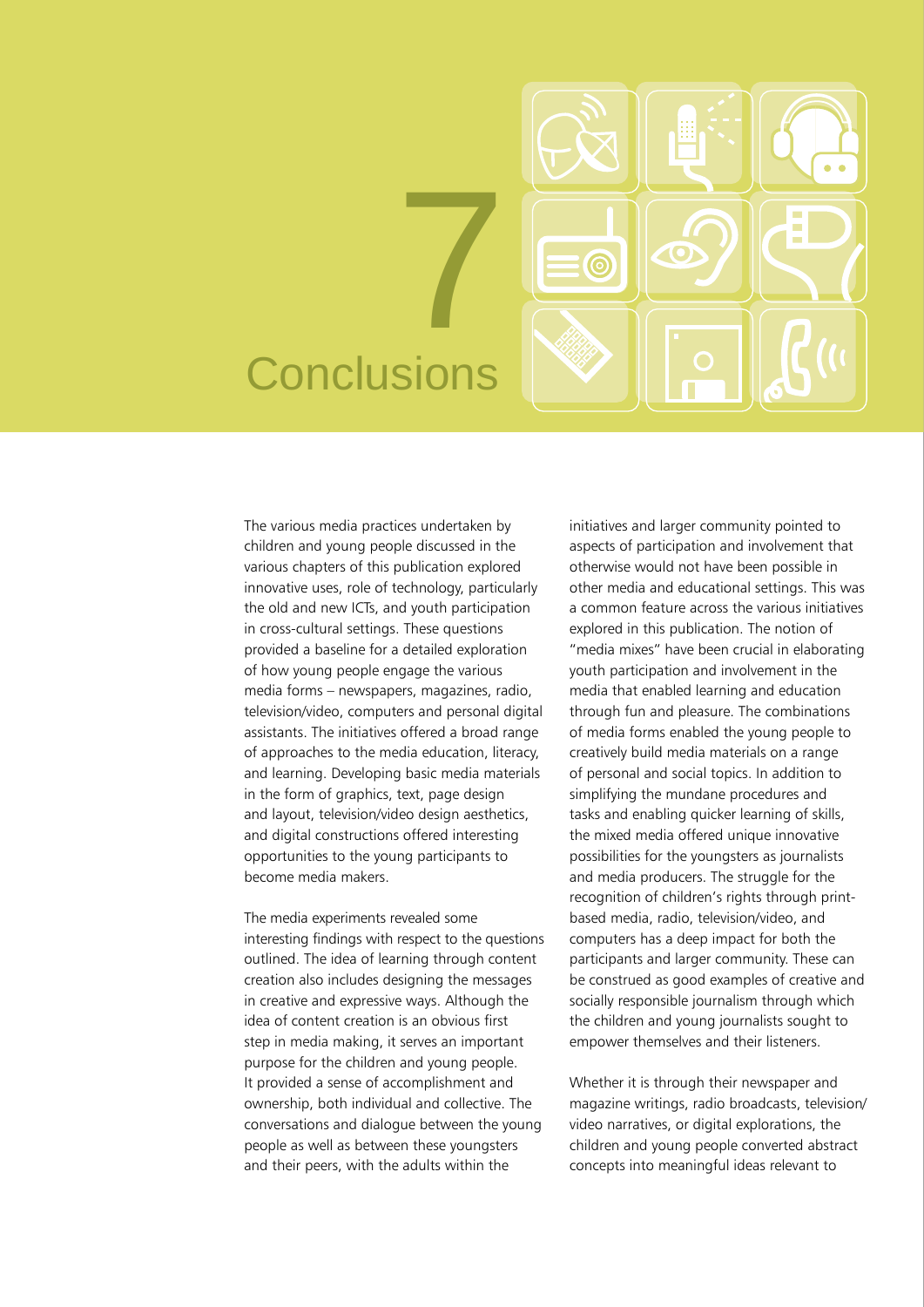their lives. The powerful mediations via various media provide exemplary instances of how notions like civic engagement, participatory democracy and development acquired a concrete immediacy in the hands of young people. The conversations between young participants revealed that they are not only capable of understanding complex issues, but can act on these as well. It is the curiosity, creativity and motivation of the young people that not only taps the potential of these media, but also shows to the adult world how to deploy these for child and youth development.

The initiatives pointed out to several innovative features with regard to media content creation – from writing news stories with informality and seriousness to developing creative newspaper and magazine graphics design and layout. Although media journalism offered the children and youngsters several opportunities and possibilities, it was the creative and transformative role played by these youngsters that is innovative and unique. Further, the newspaper/magazine

articles, radio programmes, television/video production, and digital stories revealed interesting facets of a cross-cultural dialogue. This was a unique instance of extending the notion of participation from their immediate surroundings to far-away places and regions.

Although the conclusions offered here are provisional, the author noticed transformative possibilities of media in the hands of young people. The various initiatives discussed have faced sustainability issues – more particularly financial sustainability. The lack of adequate funding had in the past led to the threat of closure and discontinuance of the projects. The various project partners, sponsors and funding agencies have demonstrated a willingness to help and continue their support even in the face of serious political and social conflicts. With the continued support of organisations like UNICEF and others, particularly various non-governmental agencies, these initiatives have been able to successfully face the challenges. For the children and young people of the various initiatives the journey continues.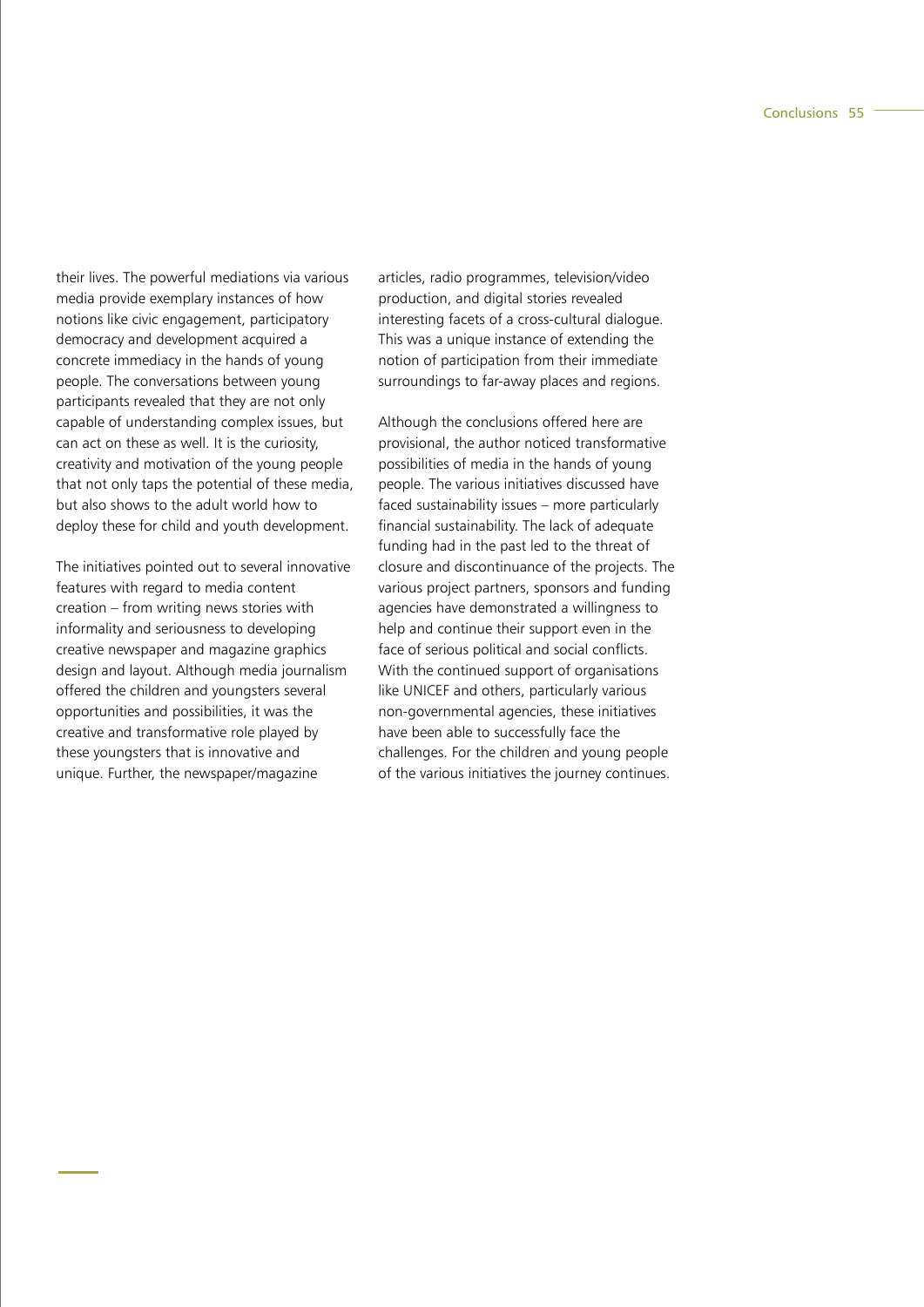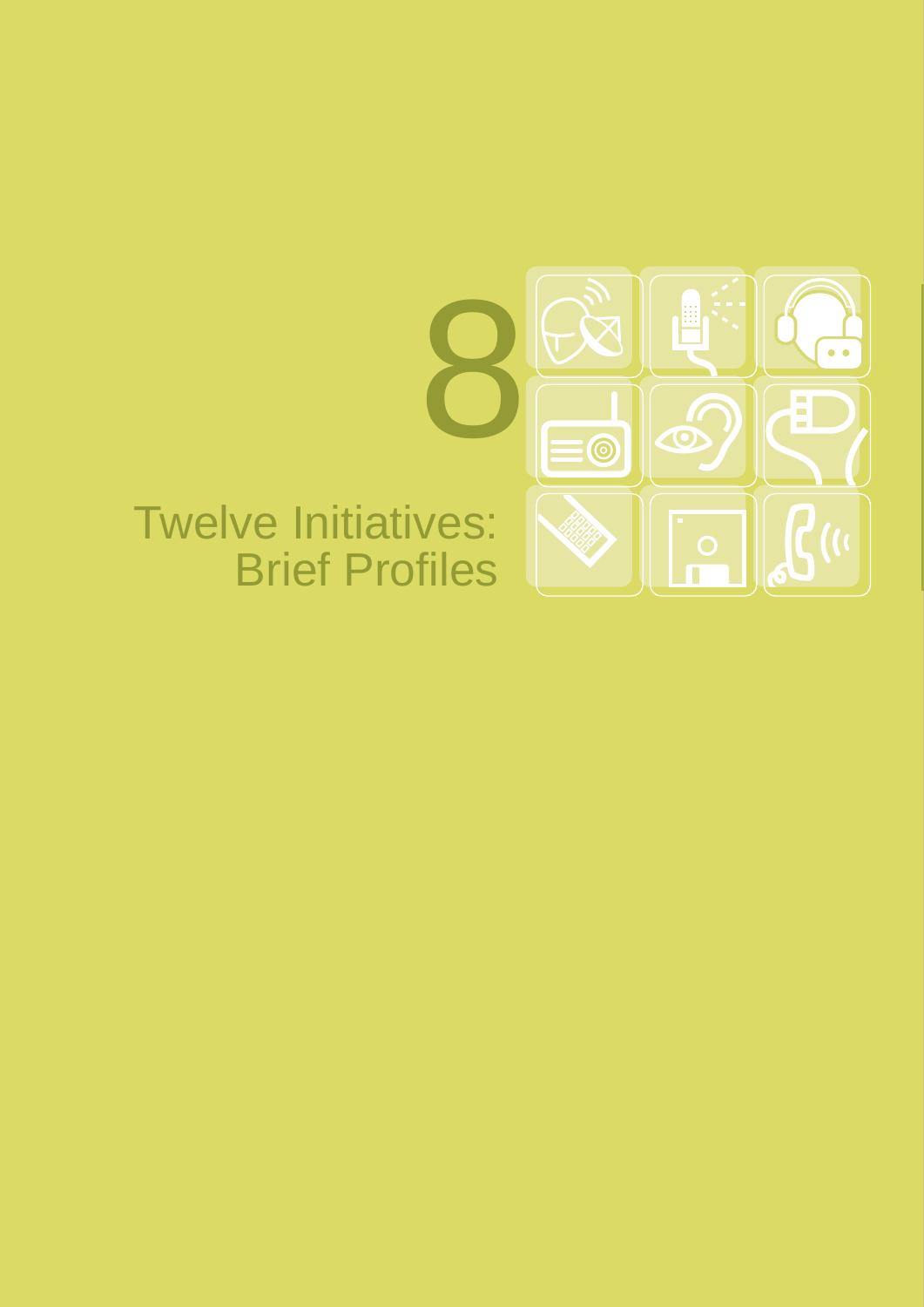

## **Background and Mission**

The programme was launched in 2001 as part of "Make a Connection," a global youth initiative of Nokia and the International Youth Foundation (IYF). The *Cámara* programme is supported and coordinated by a major NGO in Mexico, Fundacion Vamos. *Cámara* is also supported by the Mexican Edcational Television Center, Centro de Entrenamiento de Television Educativa (CETE). The main focus is giving the youth opportunities to explore a wide range of topics in the areas of educational and social development through video production.

## **Activities and Context**

*Cámara* was established to promote positive development of economically and socially disadvantaged children and young people living in and around Mexico City. Upon receiving practical skills in television and video, these children and young members, working within the local communities, produce documentaries and videos on a variety of topics. Themes ranged from unemployment, corruption, drugs use, the rights of children, and family and street violence issues.

Monica Hernandez Riquelme Rostros y Voces Alabama 105, Col. Napoles C.P. 03810 Mexico, D.F Telephone: + 0155 5687 3002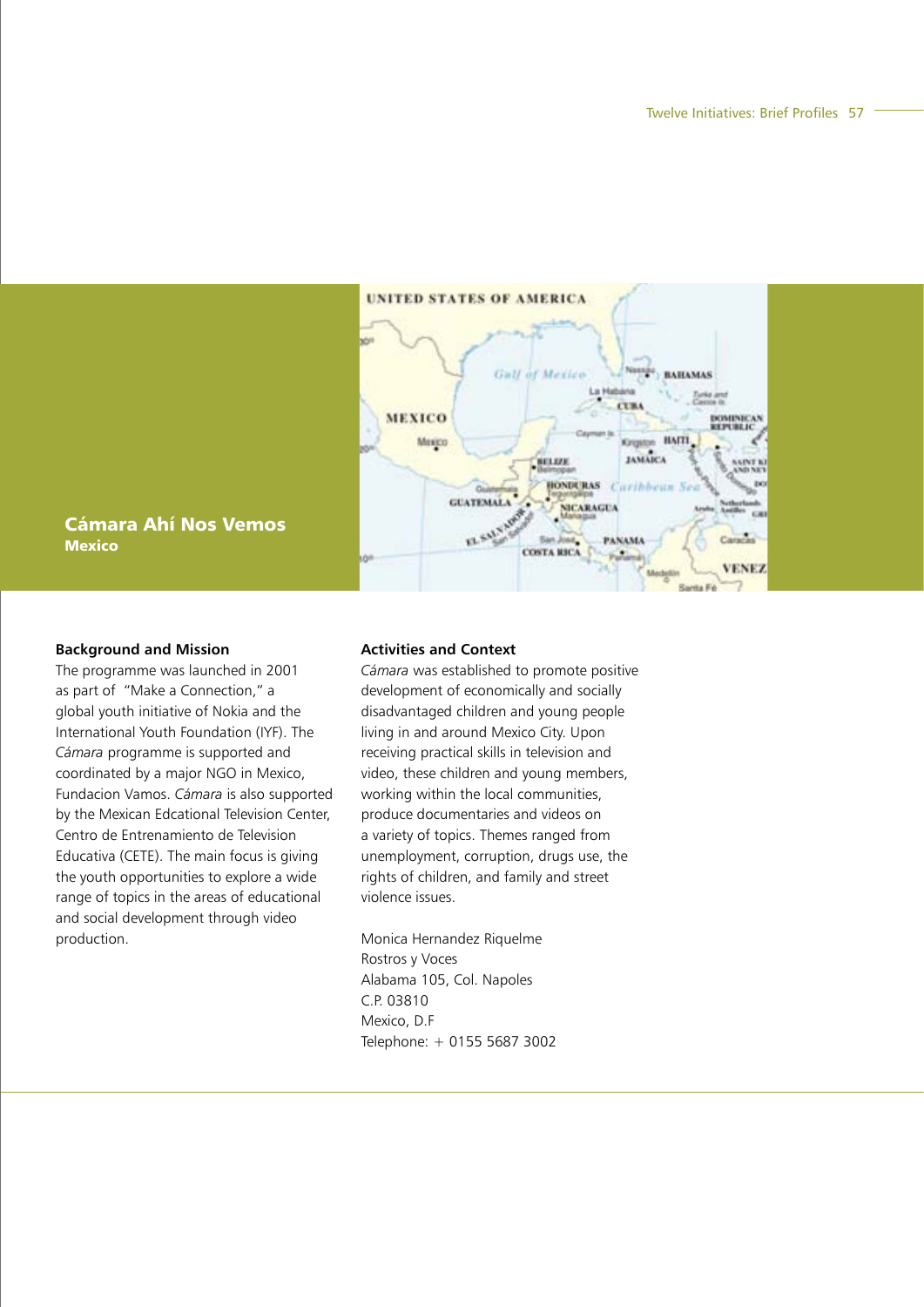

#### **Background and Mission**

A monthly magazine, started in 1995 by Youth Media, a Zambian youth NGO, a youth-led and youth-run initiative that not only creates awareness about HIV/AIDS and other critical health issues that impact the lives of young people, but a forum of discussion and debate with adults and other policy makers in Zambia. The initial funding was provided by the Johns Hopkins University, Center for Communications Programs. In 2001, UNICEF signed an agreement with the Youth Media NGO to carry out and develop the "Say Yes for Children Communication Campaign" in Zambia. For its innovative uses of media, it received the Global Media Award from the U.S. –based Population Institute in 1997, and the Radio Phoenix Millennium Pacesetters Award in 2000.

## **Activities and Context**

The primary purpose of *Trendsetters* is in improving health and educational standards in Zambia, particularly knowledge on sexual reproductive health and HIV/AIDS. A monthly newspaper, brochures and posters are developed by young people drawn from poor and working class neighbourhoods of Zambia. The articles and perspectives of the young members place the issues in their social context even while providing specific HIV/AIDS related information. Mary Phiri-Tembo Executive Director Youth Media – Trendsetters Robert Hudson House 2398 Longolongo Road P.O. Box 3723 Zambia Telephone: 260-1 764 803 Email: kiaratembo@microlink.zm http://www.youthmedia.org.zm/trendsetters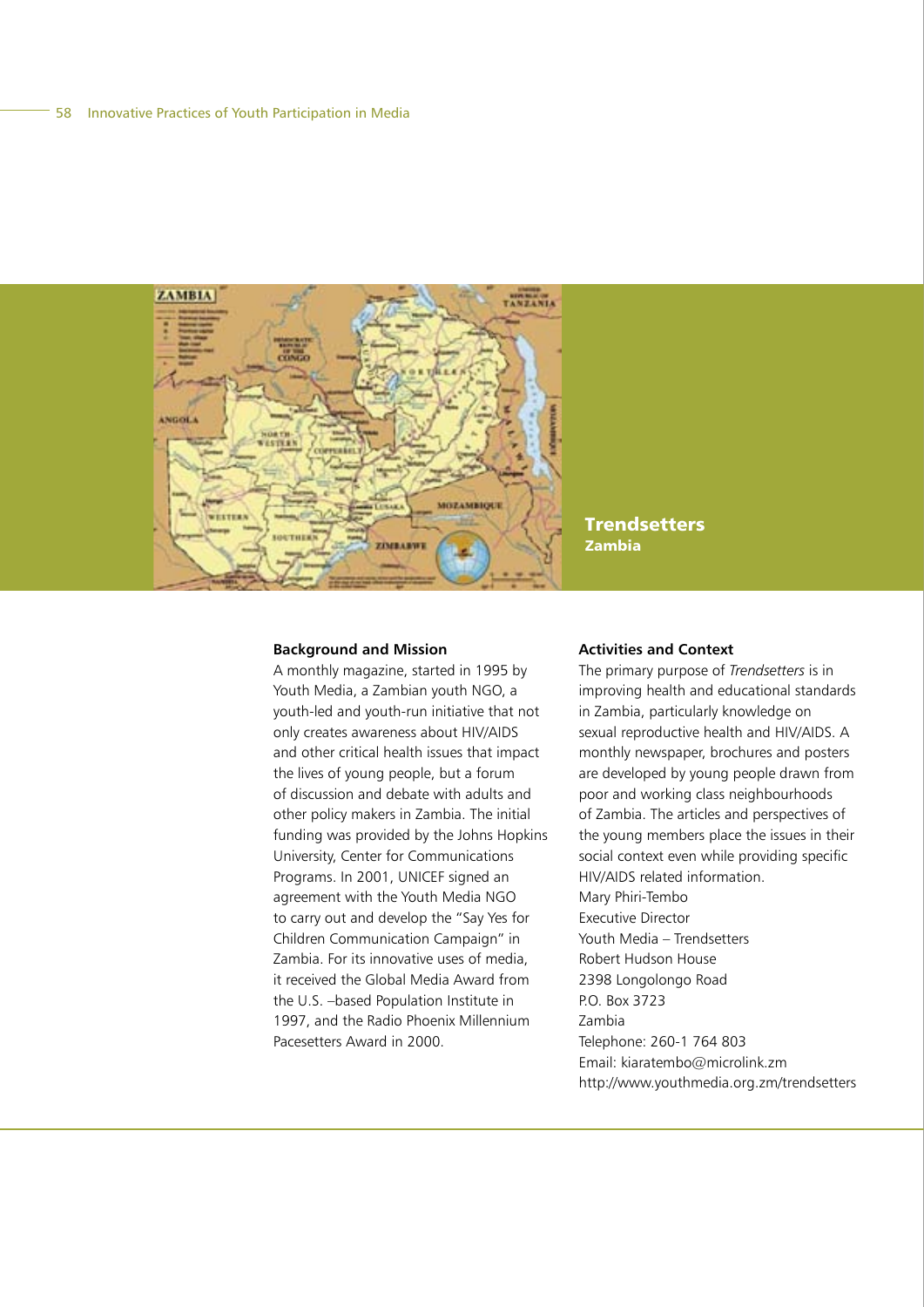

# **Cybermohalla** India

## **Background and Mission**

The initiative began in 2001 through an experimental collaborative project between Sarai project of the Centre for the study of Developing Societies and Ankur, an NGO from Delhi involving young people living is slums settlements and working class neighbourhoods in Delhi. The main aim is to give a forum where the young people not only explore their creativity, but also comment on the social and moral topics that impact their lives. This is an interesting innovative use and participation of youth in the new media.

## **Activities and context**

At the three media labs, located in the slums and poor working class neighbourhoods, youngsters work with a range of digital media and produce experimental works – digital works, computer animation, write texts using graphics and images, publish wall magazines, edit books, etc. The youngsters take their experimental works into their "mohallas" – alleys and neighbourhoods – for ongoing conversations and dialogues.

Shveta Sarda Sarai-CSDS 29 Rajpur Road, Delhi 110054 India Telephone: Email: cybermohalla@sarai.net Website: http://www.sarai.net/community/ saraicomm.htm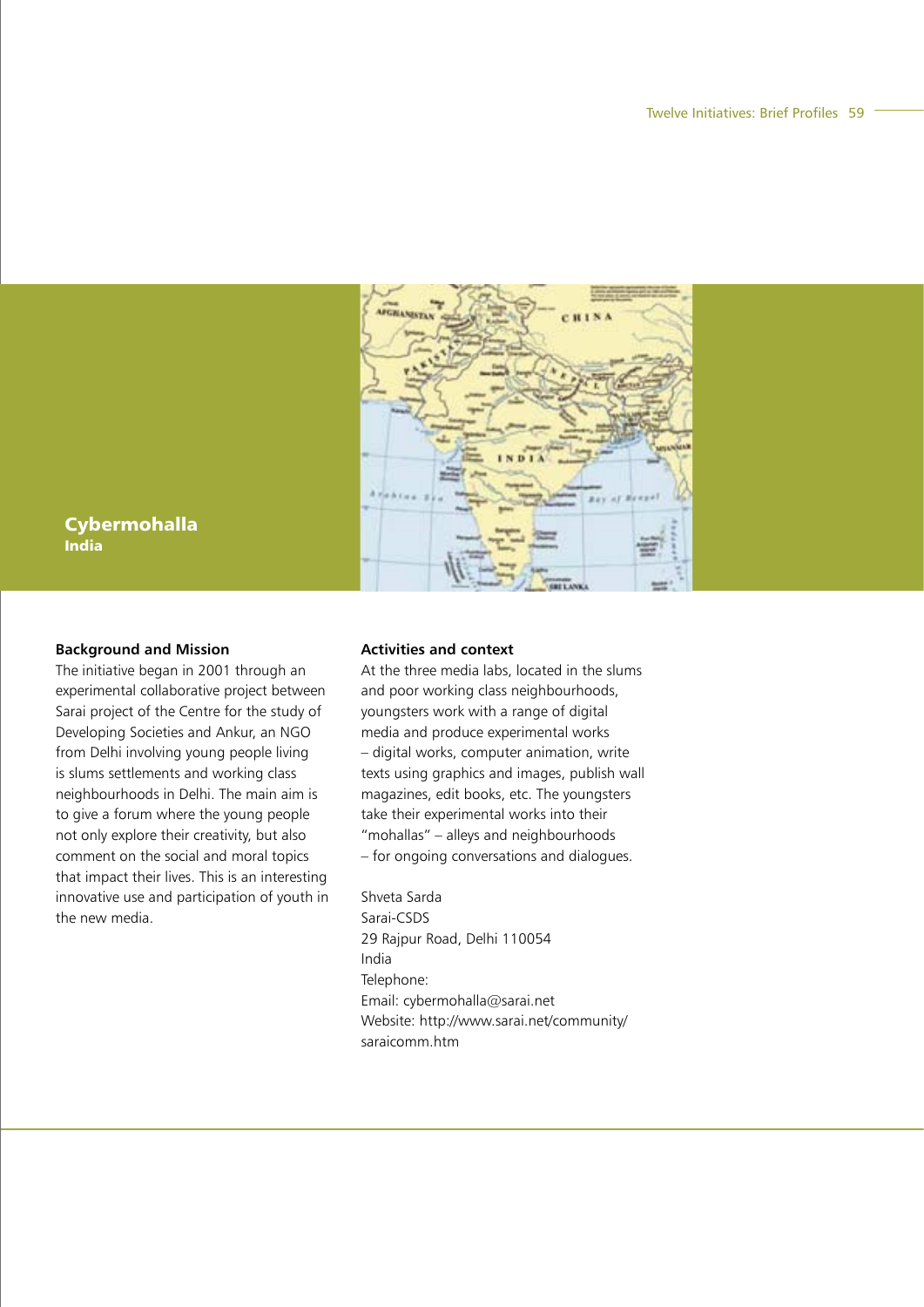

Young Journalists Group Vietnam

#### **Background and Mission**

A youth-led radio program with adult journalists as mentors started in 1998 as YOJO (Young Journalists Group) with the support of UNICEF and the Vietnamese National Radio. It is organised as "Junior Reporters Club," where young members develop several media outlets for expressing their ideas. The primary mission is to develop and inculcate children's rights via printbased and radio media. In recognition of its activities, the members of YOJO were invited to the UN Special Session on Children held in New York in 2001.

## **Activities and context**

The popular YOJO produces "Children's Aspirations," a radio programme broadcast twice weekly, "Voices of the Youth," a monthly newsletter, and also published a book named, "Children's Aspirations" that contains children's writings on social themes from pollution of rivers to gender equality, and sustainable development topics. Over the last several years, YOJO has produced some 500-radio programs, published hundreds of articles in various print media outlets, thus making it an innovative and participatory media initiative.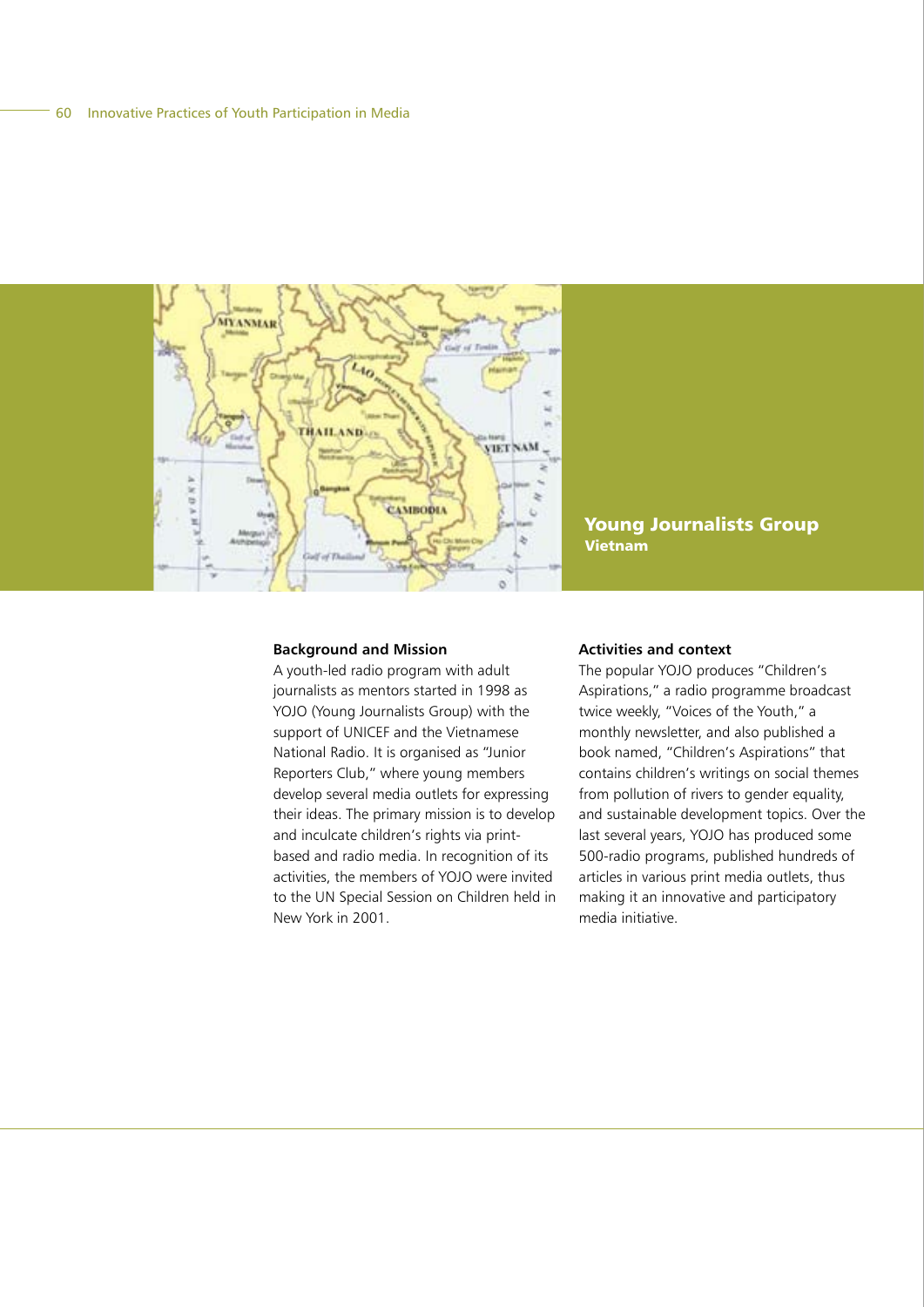

Bush Radio South Africa

## **Background and Mission**

*Bush Radio* is a community radio initiative in Western Cape of South Africa, covering several poor townships from areas surrounding the city of Cape Town. Founded by Zane Ibrahim in 1992, *Bush Radio* has grown over the years. Topics covered include crime, HIV/AIDS, and children's rights. *Bush Radio* is popularly referred as the "Mother of Community Radio" in South Africa. *Bush Radio* initiated an annual workshop called that came to be known as "Radio Kidocracy, a young broadcasters convention aimed at bringing together groups of children and young people between the ages of 13 to 18 to talk about the Africa Charter on Children's Broadcasting. Young people created the kidocracy name to denote a form of society characterized by social equality and acceptance of young people with representation for and by young people."

## **Activities and context**

The radio programmes, produced by children and young people from black and "mixed" neighbourhoods of Western Cape near Cape Town, deal with issues of crime, health, and education. The members are all trained in community radio journalism at the radio station. One set of programmes, the Children's Radio Education Workshop (CREW), produced by children in various age groups are about children's rights. A series of youth produced programmes on education, crime, and health issues span range of innovative radio formats. Zane Ibrahim Managing Director Bush Radio P.O. Box. 13290 Mowbray 7705 South Africa Telephone: 021 448 5450 Website: http://www.bushradio.co.za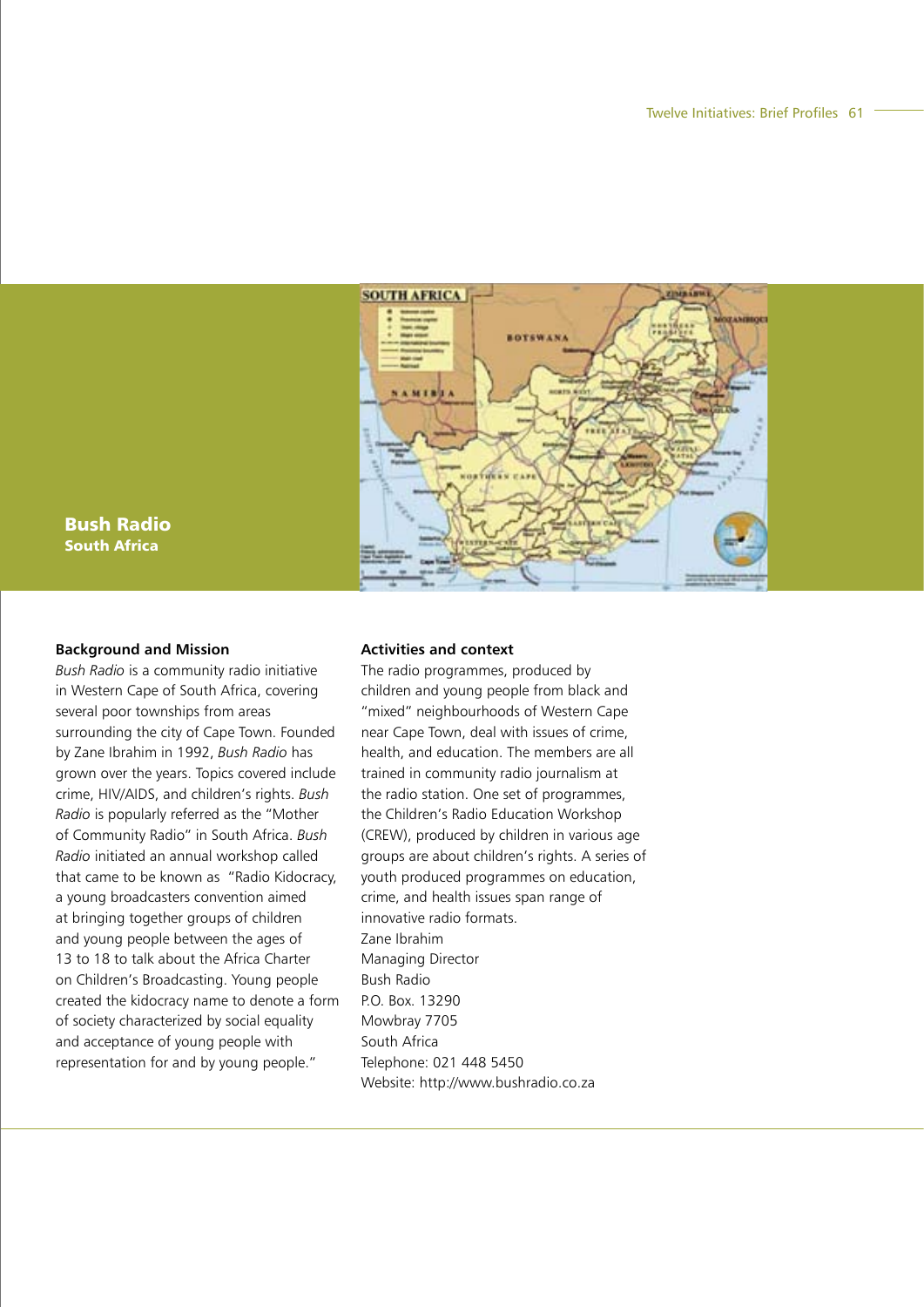

## Youth Broadcasting Initiative Somalia

#### **Background and Mission**

This initiative is funded by UNICEF with support from Somaliland Ministry of Information, and other local NGOs. The radio content created is localized and deals with specific topics and community concerns like HIV/AIDS, gender issues, and youth leadership. The main focus is building a network of youth radio broadcasting in Somalia so as to provide young people access and opportunities to produce their own radio content. UNICEF has involved a variety of local agencies and NGO's in implementing the project in Northern regions of Somalia.

## **Activities and context**

Several radio programmes have been produced and broadcast from the Somali's government's radio stations in the Northern regions of the country, particularly Bossaso, Mogadishu, Galkayo, Marka, Kismayo, and Hargeisa provinces. Training to the youngsters is provided at the local radio stations as well as at the UNICEF sponsored workshops. A total of twenty youth groups have developed and produced local radio content drawing from their own experiences. Robert Kihara Communication Officer P.O. Box 44145 Nairobi, Kenya Telephone: 254 20 623950 Email: rkihara@unicef.org Website: http://www.unicef.org/somalia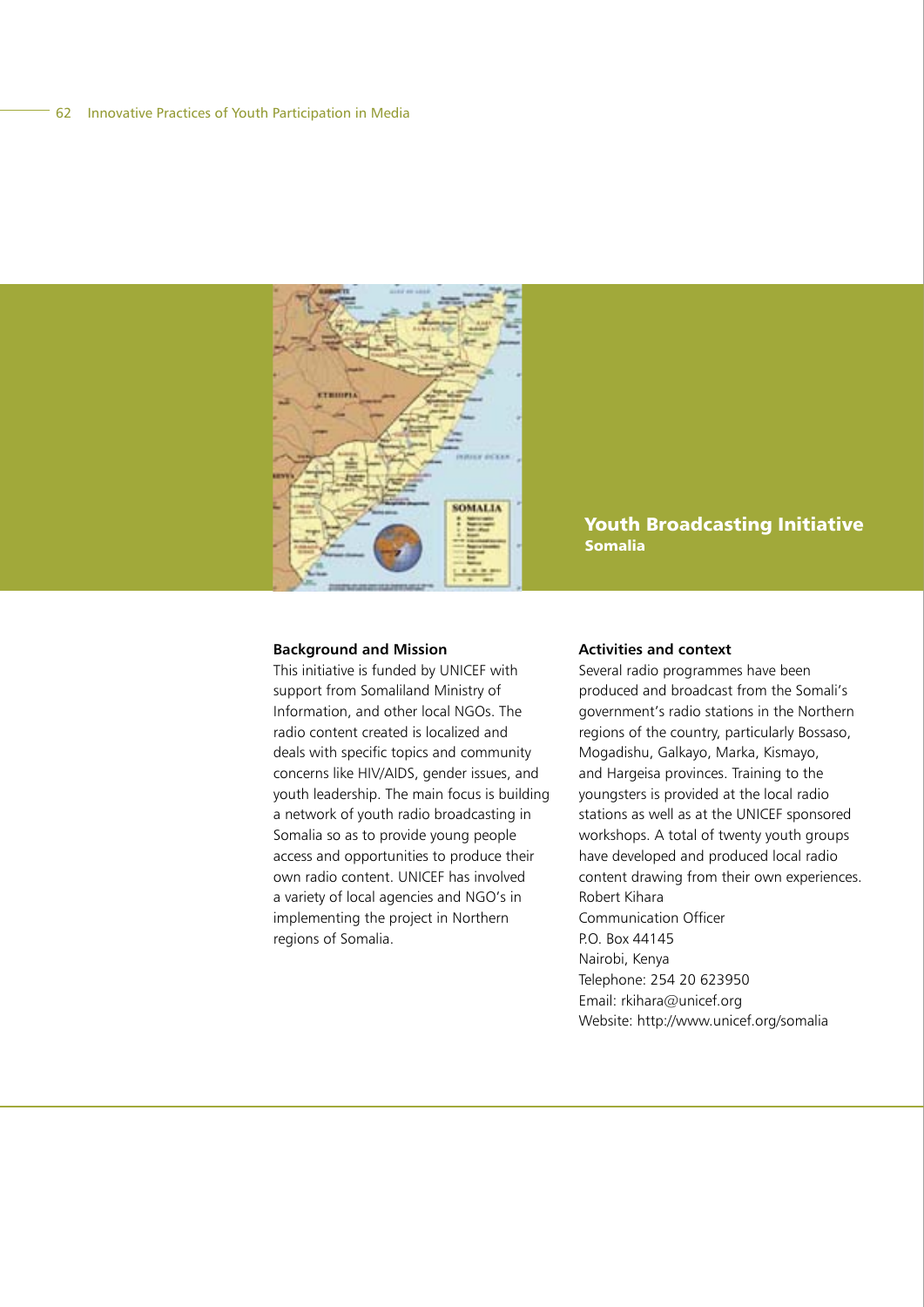

Mundo Sem Segredos Mozambique

## **Background and Mission**

The *Mundo Sem Segredos* was developed in 2004 to educate children aged between 10 and 15 years about HIV/AIDS using a strategy of peer education through entertaining participatory radio programmes produced and presented by children. The main aim is to encourage open dialogue among members and others in the community. The initiative is funded by the Danish Government (DANIDA), organised by the British non-governmental organization, Media Support Partnership along with the Mozambique Ministry of Education. Links with numerous other local and international agencies have also been established in implementing the project.

## **Activities and context**

The weekly radio programmes produced by youngsters in the ages of 12 to 15 years are broadcast in the local language and Portuguese through Radio Mozambique. *Mundo Sem Segredos* referred to as a "World Without Secrets," covers a range of health related concerns within the rubric of HIV/AIDS. Programmes are broadcast in the provinces of Zambezia, Tete, and Cabo Delgado. Complementing the radio programmes, a basic HIV/AIDS kit is produced and distributed among school teachers to be used in teaching and imparting knowledge to school children on the heath issues around HIV/AIDS. Salvatore Fiorito Media Support Partnership Project Manager Telephone: + 258 4 216 353 Email: msp-quel@teledata.mz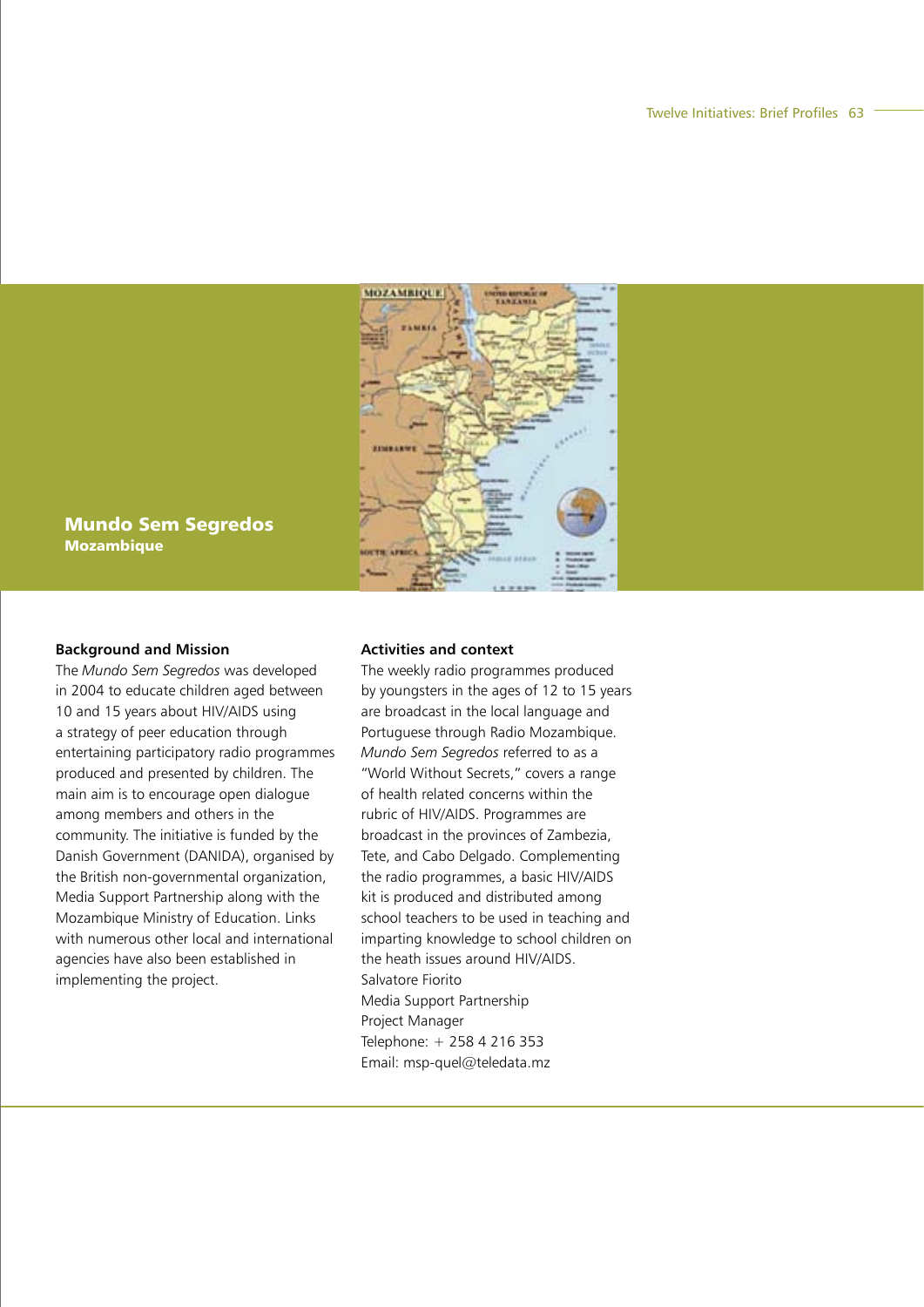

Action Health Participatory Video Project **Nigeria** 

#### **Background and Mission**

The first *Action Health Participatory Video*  Workshop began in 1992 and derives its name from the Action Health Incorporated (AHI), a non-governmental organization based in Lagos. Since then it has developed into a full-fledged initiative. It is funded and supported by a variety of organizations like the UNICEF, United Nations International Drugs Control Programme (UNDCP), MacArthur Foundation, Communication for Change, and Martha Stuart Communication. The project's main focus is to provide Nigerian youth a forum to express their thoughts on pressing social and personal issues via video production. Some important topics identified were youth access to reproductive health information and life planning skills through video and film.

## **Activities and context**

The video productions at the Participatory Video Project in Nigeria on a range of topics around HIV/AIDS – sexual health of youth, teenage pregnancies, drug abuse, abortion, family planning, etc. – incorporate several interesting program formats and techniques like dramas, mini-documentaries, musicbased programmes, live interviews, etc. These programmes are broadcast using mobile video units in and around Lagos. The videos are also meant for use at the various workshops on HIV/AIDS. Francis Akpan Action Health Incorporated I7 Lawal Street, Oweh St Fadeyi Lagos, Nigeria Telephone: +234 1 774 3745 Email: info@actionhealthinc.org Website: http://www.actionhealthinc.org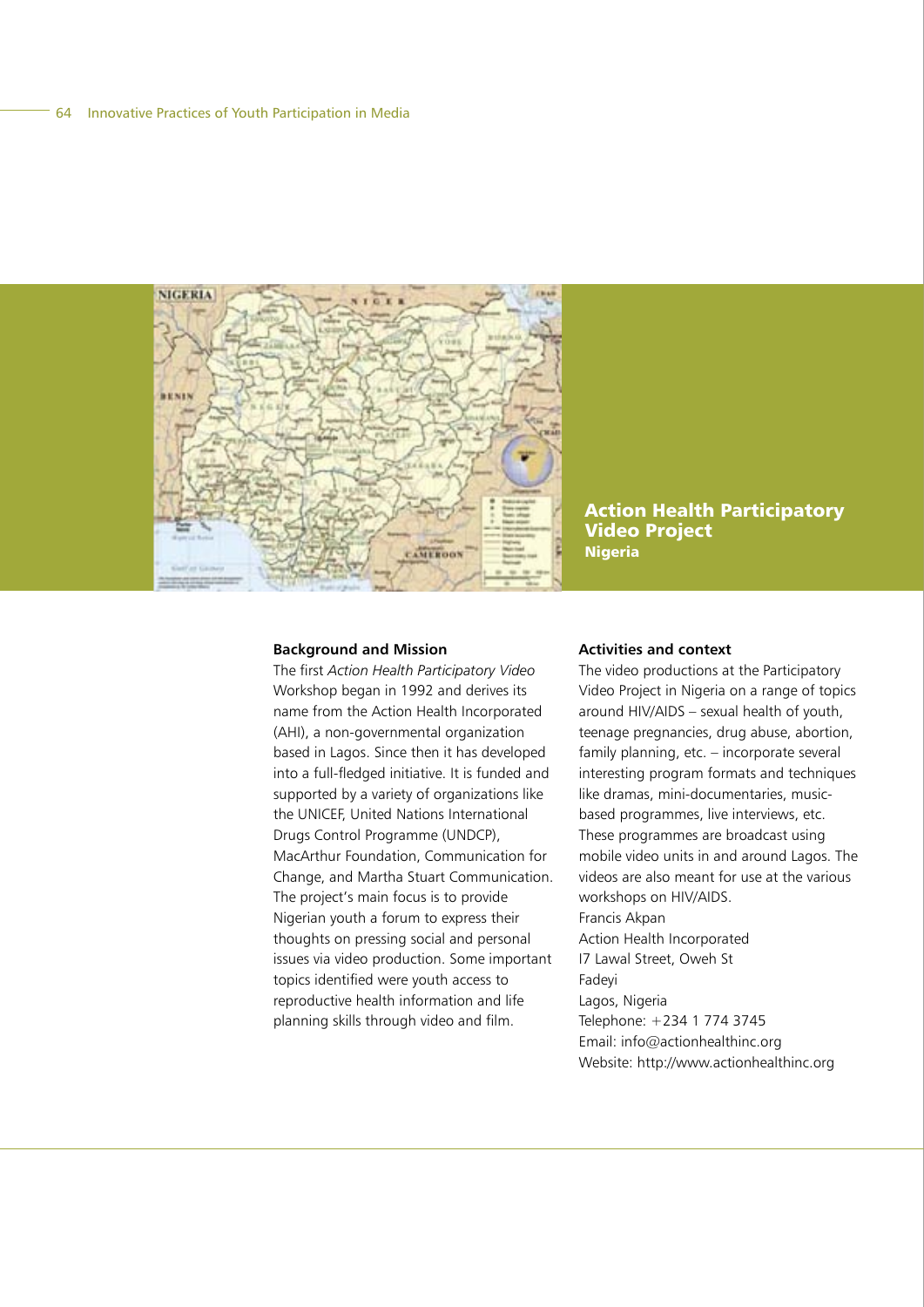

Curious Minds Ghana

## **Background and Mission**

*Curious Minds* began in 1996 – and is celebrating its tenth anniversary in 2006 – by an independent group, Women-in Broadcasting. It went through several name changes before the organizers settled on "Curious Minds," suggesting the inquisitive and curious nature of children. Over the years, several organizations like Plan Ghana and UNICEF joined as supporters of the broadcasting initiative. The following quote aptly describes the main focus of the initiative: "A group of young people ages 8 to 18 who are part of the Children and Youth in Broadcasting/Child Survival and Development (CYIB/CSD) Action Club have organized a radio programme called Curious Mind, Children's act as presenters and producers of the show under the supervision of a professional journalist, who coordinates the activities of the group. The purpose of the programme is to make Ghana's citizens aware of issues related to children's rights."

## **Activities and context**

*Curious Minds*, name of the children's and youth radio programme, on Ghana's national radio is about children's rights. With this focus, the radio programmes explore a variety of educational and developmental topics pertaining to children. Children and young members of *Curious Minds* participate in a variety of community activities: visiting rural areas to talk about the importance of education and health, and discussions with local adult community leaders and governmental officials on the importance of including children's voices in developmental activities. Kingsley Obeng-Kyereh Producer, Curious Minds P.O. Box. LG 592 Legon, Ghana Telephone: 233 244 538168 Email: tkok@yahoo.com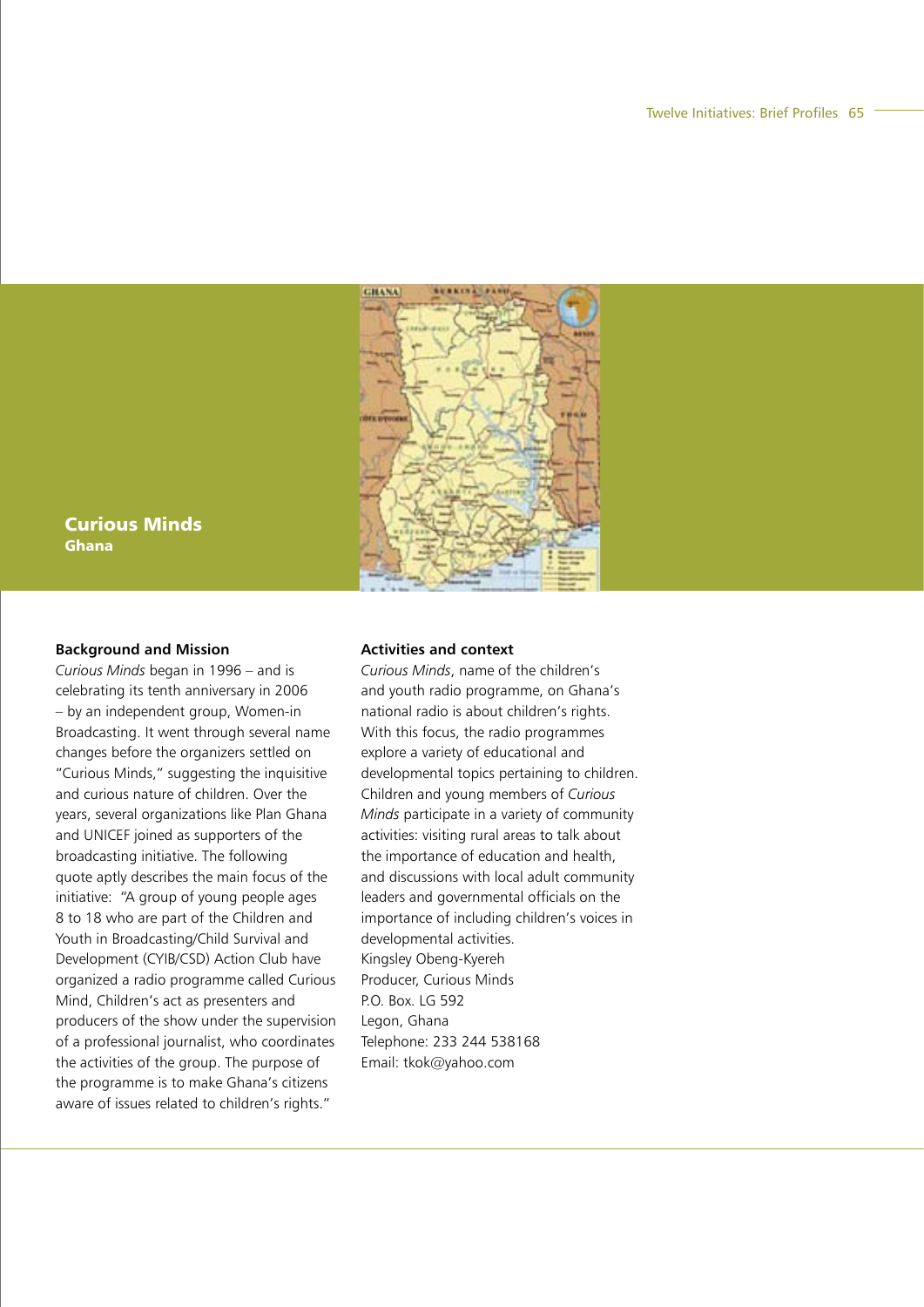

# Mapping the Neighbourhood India

## **Background and Mission**

*Mapping the Neighbourhood*, funded by the Department of Science and Technology, Government of India is an initiative of the NGO, Centre for Science Development and Media Studies (CSDMS). It was introduced in 2002, and "conceptualized as an alternative learning experience, has attempted to move from a 'strategy-structure-systems' approach to a 'purpose-people-process' approach through the use of ICT and community maps in the learning process. The programme has aimed to install a new kind of imparting education on the aspects of neighbourhood level development that is based on participatory learning and collection of relevant information of the locality." The project is spread over several schools in Northern India.

## **Activities and context**

The *Mapping the Neighbourhood* project extends the concept by involving school children in the process. The main purpose of the project is to provide school children opportunities to learn about their regional geography and landscape and share this with other members of the community. The school children learn about global information system through workshops organised at their respective schools. The students work with personal digital assistants (PDAs) and global positioning systems (GPS) technologies to map their neighbourhoods. Dr. Satyaprakash Centre for Science Development and Media Studies (CSDMS) G-4, Sector- 39 NOIDA 231301, UP, India

Telephone: + 91 120 2502180 Email: info@i4donline.net Website: http://www.csdms.in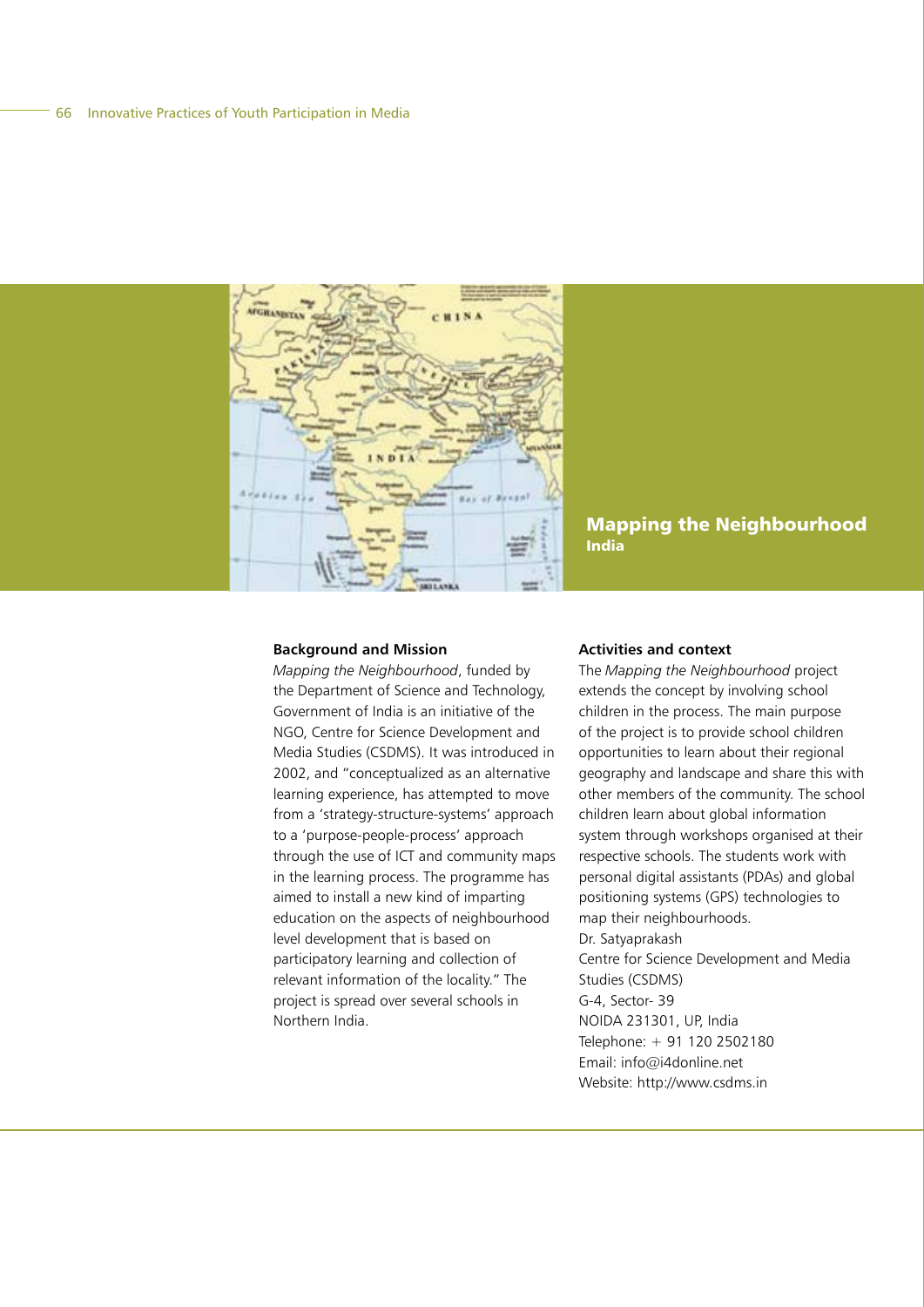

# Timoun ak Medya **Haiti**

## **Background and Mission**

Launched in 2000, it is part of a larger programme, 'Child Rights and Participatory Media in Civil Society' that spans projects in the following countries: Haiti, Honduras, Nicaragua, El Salvador, and Dominican Republic. The programmes aim to provide children with the skills and competencies required for effective participation in community development activities using radio broadcasting. Radio Netherlands Training Centre (RNTC) and the Panos Institute are the sponsors of the programme.

## **Activities and context**

Children are trained as journalists and encouraged to write newspaper stories, produce radio programmes called, "Our Own Voice," and create videos on a diverse range of issues from the personal to the public and social topics. Children form several radio groups and tour across various regions of Haiti to develop story ideas. The young radio journalists develop the radio programmes broadcast twice every week over the local radio network, Radio Gamma. Jean-Claude Louis Panos Institute Caribbean Director, Programme Haiti Port-au-Prince, BP 1595-HT 6110 Haiti Telephone: 509 516 1460 Email: jelouis@hotmail.com Website: http://www.vwatimounya.org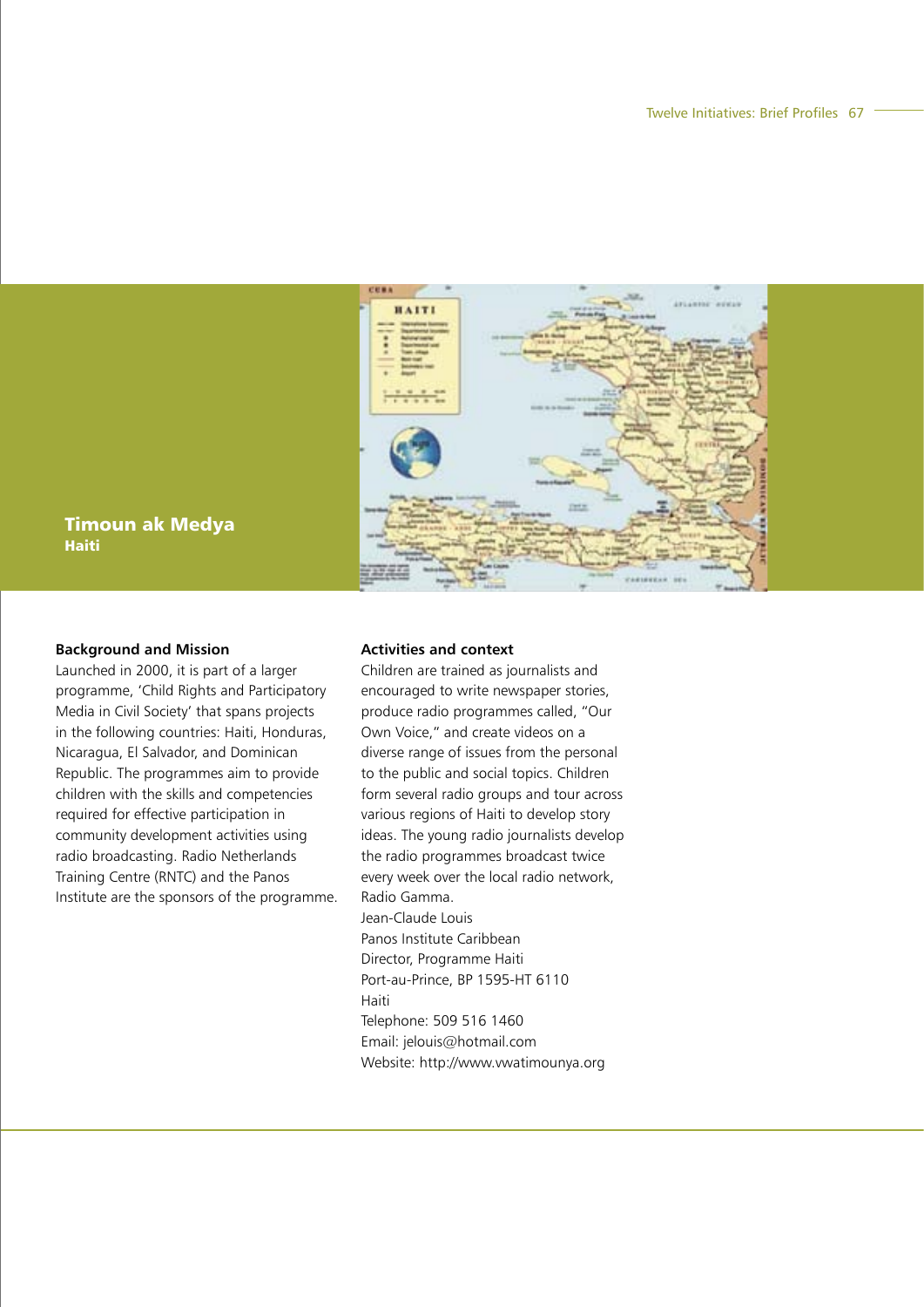

# Children's Media Center Kyrgyzstan

#### **Background and Mission**

The project, created in 1999, funded by UNICEF and the Democracy Commission of the United States Embassy, Bishkek, is carried out by children and young people who discuss a wide gamut of issues like child rights, gender, health, homeless children, etc. These topics are then produced either in the print or audio-visual media formats. The primary focus is on young people's selfexpression.

## **Activities and context**

*Children's Media Centre*, Kyrgyzstan combines television, video and short film production in promoting children's rights, gender issues, and HIV/AIDS related topics. Video production is almost entirely handled by children and young people. The Centre recruits youngsters in the ages between 13- 20 as full members. After receiving training in video production, the young members develop scripts, write screenplays, and television story plots on a number of topics of interest to them. Galina Gaparova Children's Media Centre 53, Moskovskaya Street Bishkek, Kyrgyzstan 72—21 Telephone: 996 312 282702 Email: galena.gaparova@netmail.kg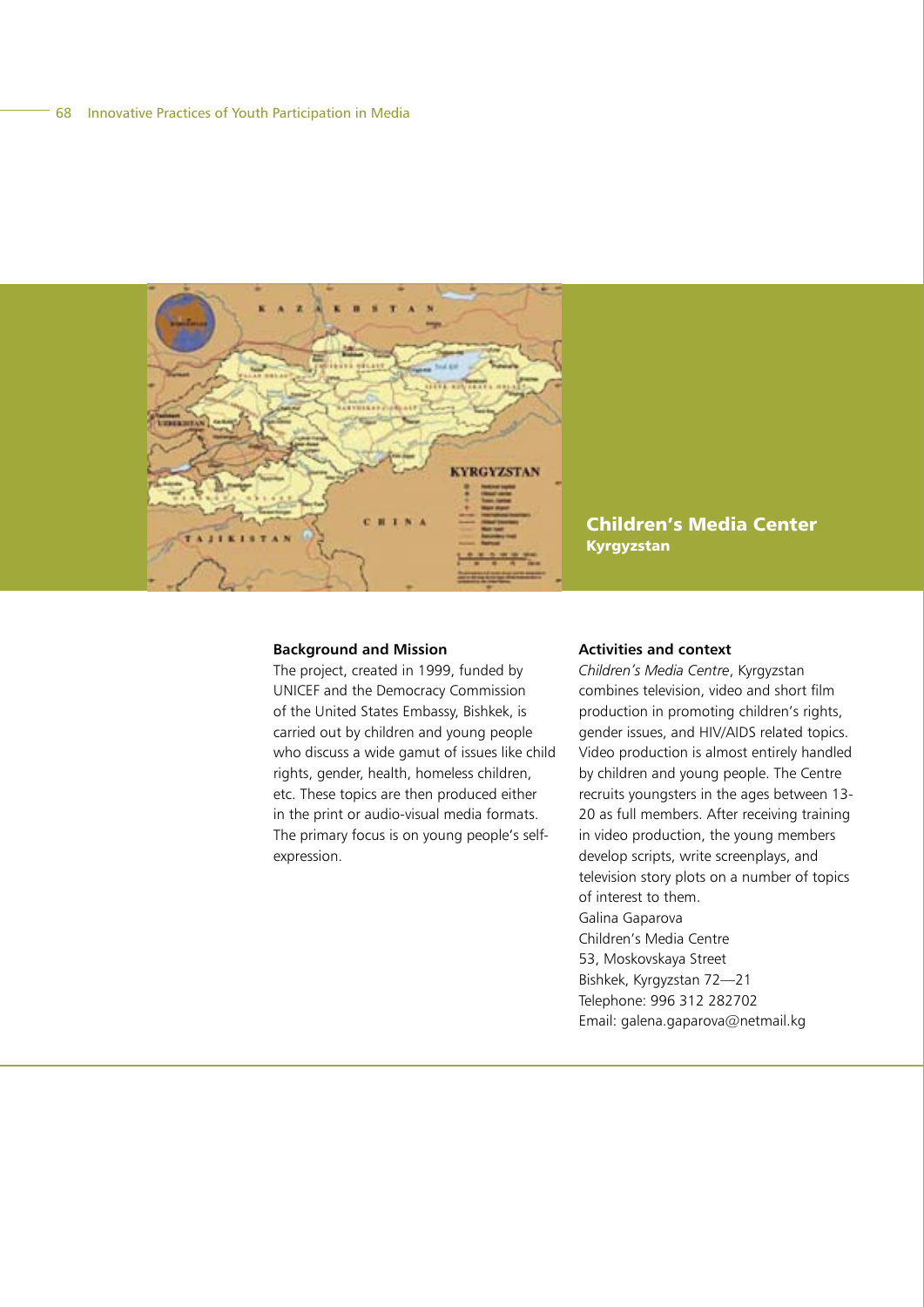# References

## Articles and Reports:

Buckingham, David (2001). Media Education: A Global Strategy for Development. A Policy Paper Prepared for UNESCO.

Burgess, Julia (2002). "Youth Leadership Change for Community Change." CYD Anthology.

du Bois-Reymond, M (1998). "'I don't want to commit myself yet": young people's life concepts.' Journal of Youth Studies 1(1): 63- 79.

Gayle, V. (1998). 'Structural and cultural approaches to youth: structuration theory and bridging the gap.' Youth and Policy 61: 59 - 73.

Guttman, Cynthia (2003). Education in and for the Information Society. Paris: UNESCO.

Ito, Mizuko (2005). Technologies of the Childhood Imagination: Media Mixes, Hypersociality, and Recombinant Cultural Form.

Kumar, Siva (2004) "Technology at Local Level: Mapping the Neighbourhood with School Children." Paper presented to the Cambridge Conference, United Kingdom.

Lankshear Colin and Michelle Knobel (2005). "Freedom and Learning in the Network Society." Plenary Address, 12th Learning Conference, Granada, Spain, 13 July.

Michaud, Helene (2004) "Bush Kids," accessed from Radio Netherland, www.wereldomroep.nl Mullick, Rumi (2005) Infusing Map Culture through Participatory Mapping," accessed from www.gisdevelopment.net

Mullick, Rumi, Anuradha Dhar and Satyaprakash (2004) 'An Alternative Learning Experience.' I4d Journal. The article can also be accessed at www.i4d.csdms.in

Sengupta, Shuddhabrata (2004) A Communicative Intersection: A Profile of Sarai. i4d, November.

Sherman, Robert (2002) "Building Young People's Public Lives." New Directions in Youth Development.

Soto, Lourdes Diaz and Beth Blue Swadener (2002). "Toward Liberatory early Childhood Theory, Research and Praxis: decolonizing a field." Contemporary Issues in Early Childhood, Vol. 3, No. 1.

## Books and Book Chapters:

Anderson, Gary and Patricia Irvine (1993). 'Informing Critical Literacy with Ethnography,' in Colin Lankshear and Peter McLaren, Eds. Critical Literacy.

Kwame Anthony Appiah (2006) Cosmopolitanism: Ethics in a World of Strangers. New York: W. W Norton.

Benjamin, Walter (1999). 'Reflections of Radio,' in Michael W. Jennings, Ed. Walter Benjamin: Selected Writings. Cambridge, Massachusetts and London, England: The Belknap Press of Harvard University Press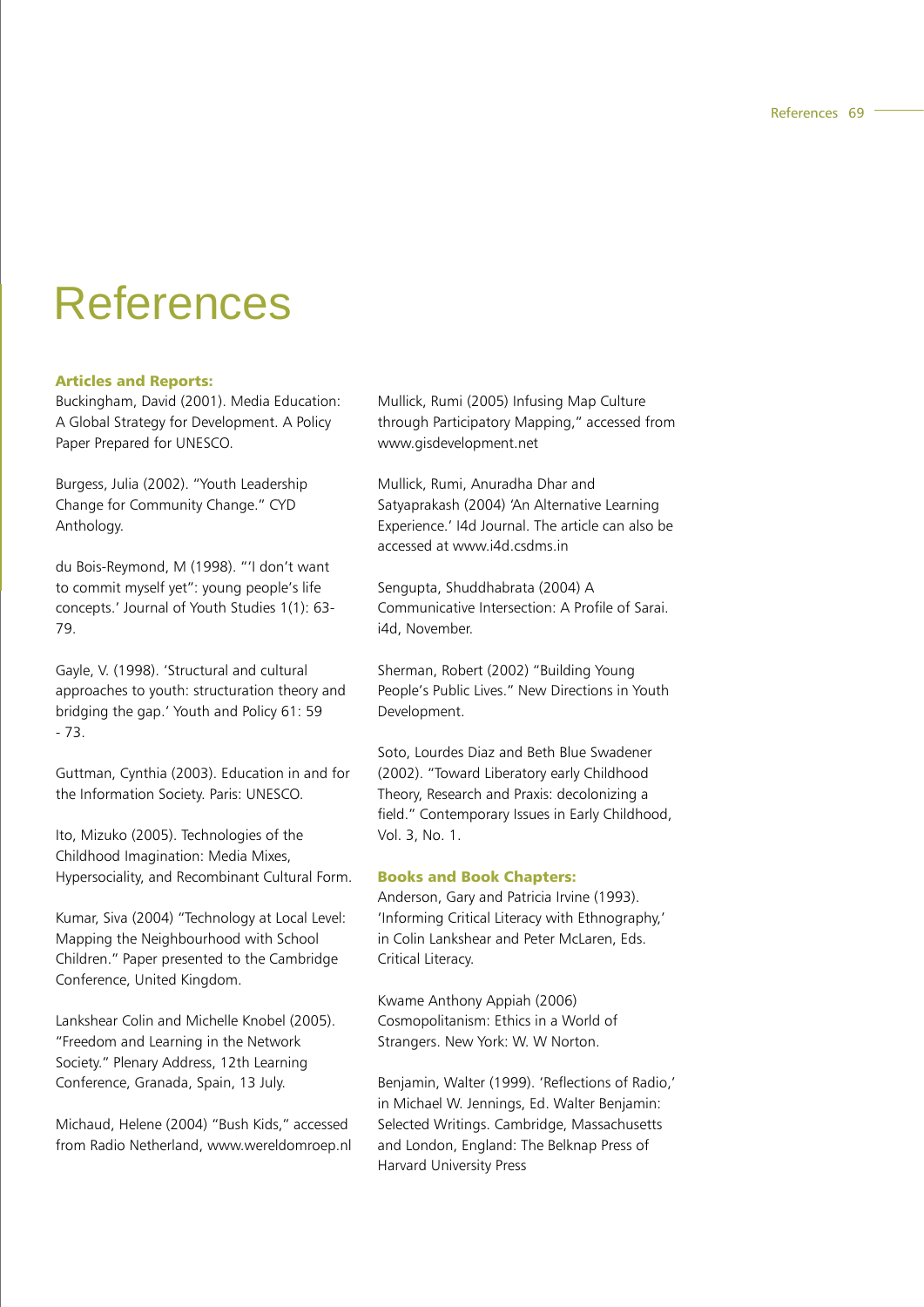Brown, Bradford, Reed Larson and T.S Saraswathi (2002). Eds. The World's Youth: Adolescence in Eight Regions of the Globe. New York: Cambridge University Press.

Buckingham, David (2003). Media Education: literacy, learning, and contemporary culture. Cambridge, UK: Polity Press in association with Blackwell.

Dewey, J. (1966). Democracy and Education: An introduction to the philosophy of education. First Published in 1916.

Feilitzen, Von Cecilia and Ulla Carlsson (2002). Children, young people and media globalization. Göteborg, Sweden: UNESCO International Clearinghouse on Children, Youth and Media, Nordicom, Göteborg University.

Freire, P. (1972). Pedagogy of the Oppressed, London: Penguin.

Frith, S. (1986) 'Youth,' in M. Haralambos Ed. Developments in Sociology, Ormskirk: Causeway Press.

Graham-Brown, S. (1991). Education in the Developing World, Harlow: Longman.

Greene, Maxine (2003). Teaching Youth Media: A Critical Guide to Literacy, Video Production, and Social Change (Series on School Reform, 36). Teacher's College Press.

Hendry, L. B., Shucksmith, J., Love, J. G. and Glendinning, A. (1993) Young People's Leisure and Lifestyles, London: Routledge.

hooks, bell (1994). Teaching to Transgress: Education as the practice of freedom, London: Routledge.

Jeffs, T. (1997). 'Changing their ways: Youth work and 'underclass' theory,' in R. MacDonald Ed. Youth, the 'Underclass' and Social Exclusion, London: Routledge.

Kathleen Tyner (2004). Ed. A Closer Look: Case Studies in Youth Media Production. GPN.

Kinkade, Sheila and Christy Macy (2003) What Works in Youth Media. Baltimore, USA: International Youth Foundation.

Lankshear, Colin and Peter McLaren (1993). Ed. Critical literacy: politics, praxis, and the postmodern. Albany, NY: State University of New York Press.

Lave, J. and Wenger, E. (1991). Situated Learning: Legitimate Peripheral Participation.

Livingstone, Sonia (2001). Children and their changing media environment: a European comparative study. Mahwah, N.J: L. Erlbaum Associates.

Morch, S (1997). 'Youth and activity theory' in J Bynner, L Chisholm and A Furlong Eds. Youth, Citizenship and Social Change in a European Context, Aldershot: Ashgate.

Pringle, Ian and Savithri Subramanian (2004). ICT Innovations for Poverty Reduction. Paris: UNESCO.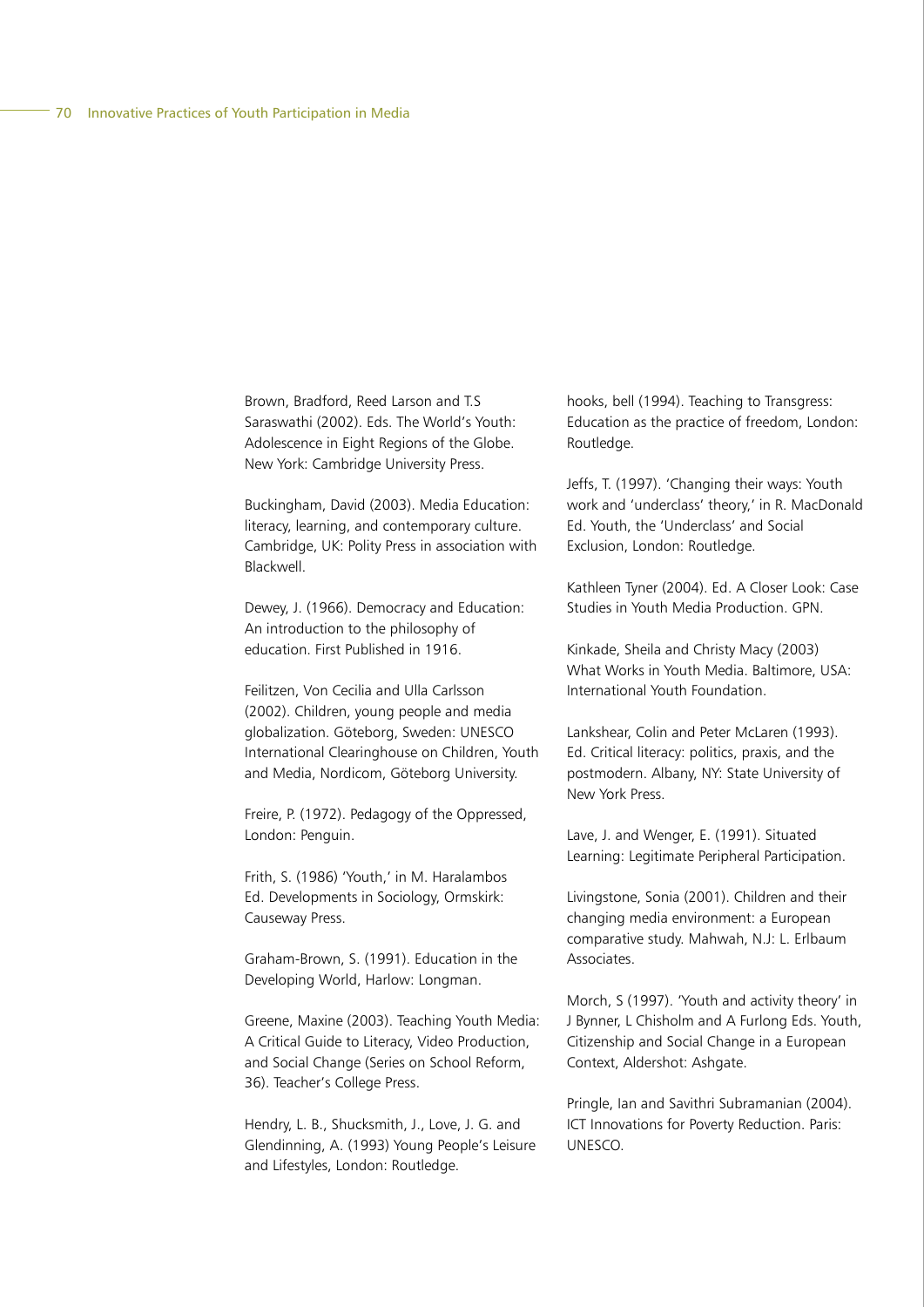Sefton-Green, Julian (1998). Ed. Digital diversions: youth culture in the age of multimedia. London: UCL Press.

Sholle, David and Stan Denski (1993). 'Reading and Writing the Media: Critical Media Literacy and postmodernism' in Colin Lankshear and Peter McLaren, eds. Critical Literacy.

Slater, Don and Jo Tacchi (2004). ICT Innovations for Poverty Reduction. New Delhi: UNESCO.

Thompson, A. R. (1981). Education and Development in Africa, London: Macmillan.

UNESCO (2006). Global Monitoring Report.

UNESCO (1972). Learning to Be (prepared by Faure, E. et al).

United Nations (2005). World Youth Report: Young People Today, and in 2015.

Wyn, J. and White, R. (1997). Rethinking Youth, London: Sage.

## Web-Based Resources:

Bush Radio, http://www.bushradio.co.za

Cybermohalla, http://www.sarai.net/community/saraicomm.htm

 Informal Education, http://www.infed.org

Mapping the Neighbourhood, http://www.csdms.in

Media Activities and Good Ideas (MAGIC), http://www.unicef.org/magic

NORDICOM, http://www.nordicom.gu.se/clearinghouse.php

TakingITGlobal, http://www.takingitglobal.org

The Communication Initiative, http://www.comminit.com

Timoun ak Medya, http://www.vwatimounya.org

Voices of Youth, http://www.unicef.org/voy

World Radio Forum, http://www.worldradioforum.org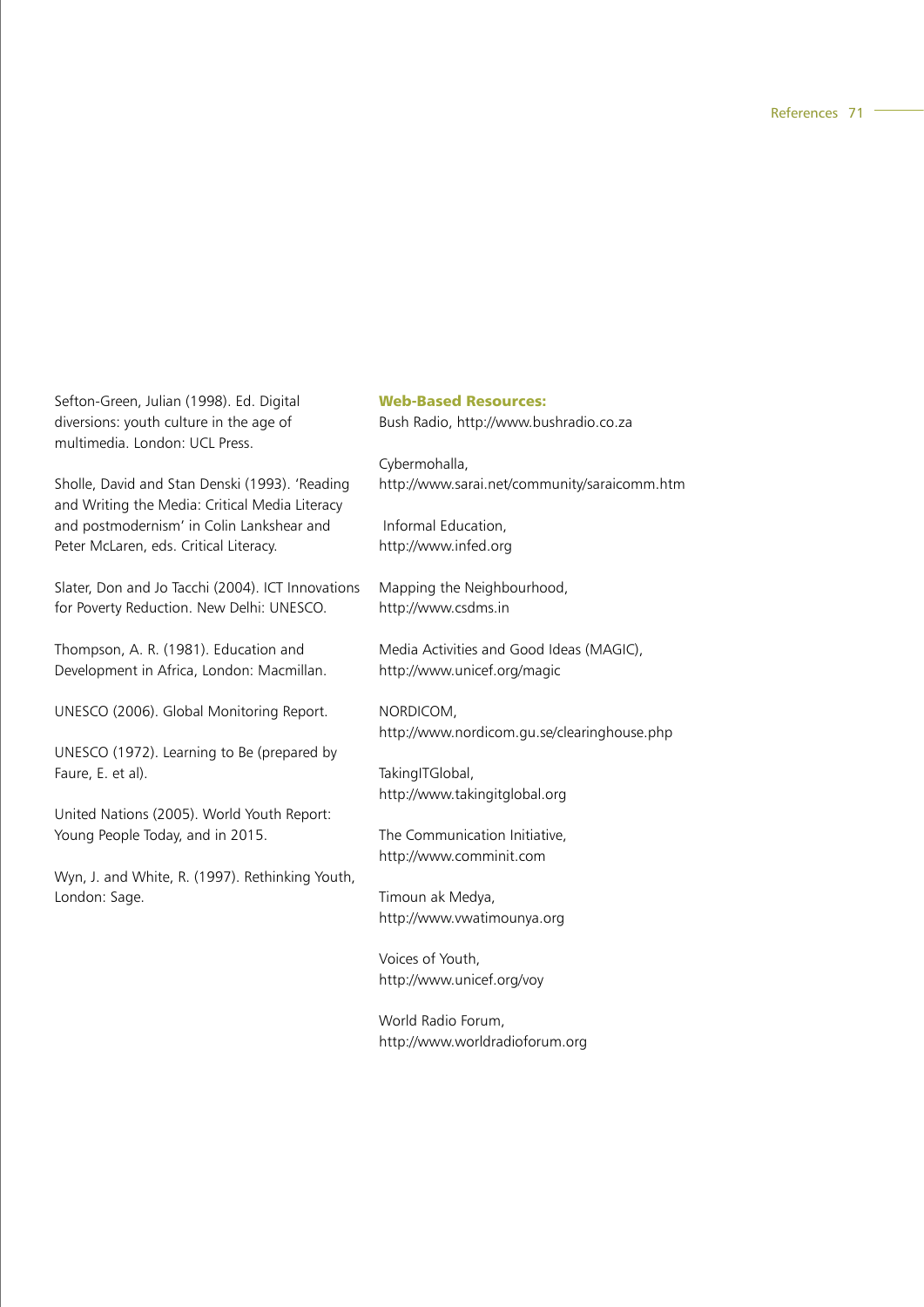## Acknowledgements

In pursuing this work – from its incipient beginnings to the finished manuscript – I have gathered the gratitude of several individuals, initiatives and institutions. My sincere appreciation and thanks to Mr. Wijayananda Jayaweera, Director, Communication Development Division, UNESCO for the initial discussions on the study, and the continued cooperation of Dr. Hara Prasad Padhy, Program Specialist, Communication Development Division, UNESCO.

First, I like to thank members of the twelve initiatives who generously gave me their time, either via telephone, email, or personal contact. Pilar Angulo and Kim Ascoli of the Nokia Global Community Involvement Team for the interviews and the several videos of the Camara project in Mexico, Monica Hernandez Riquelme, Director of Education, Rostros y Voces, and Laura Larrando from the Camara team. I am thankful to Robert Kihara, Communications Officer and Jairus Ligoo, project officer from UNICEF, Somalia; Francis Akpan of the Action Health Incorporated, Nigeria; Mary Phiri-Tembo, Executive Director of Trendsetters, Zambia; Salvatore Fiorito of Media Support Partnership involved in the Mozambique project; Kingsley Obeng-Kyereh, Curious Minds, Ghana; Shveta Sarda of Cybermohalla, India; and Jean-Claude Louis of Panos Institute involved with the Timoun ak Medya, Haiti project.

I would like to express my gratitude to the Dean of the College of Mass Communication, Professor Anantha Babbili for his continued support, and thanks to the Director of the School of Journalism, Professor Carol Pardun, Middle Tennessee State University. I also wish to thank Professor Hazel Dicken-Garcia, my Ph.D. adviser, and Professor Albert Tims, Director of the School of Journalism and Mass Communication, for academic and intellectual support during my Graduate School years at the University of Minnesota.

I would like to acknowledge that the images in the publication are either drawn from the various initiatives via their websites or obtained through email in digitized formats. The images are copyrighted to that particular initiative. I like to thank United Nations Cartographic section for the country maps; UNICEF for the Somalia and other projects; John Hopkins University, Centre for Communications Program; Centre for the Study of Science, Development and Media Studies; and Nokia, Make a Connection.

I offer my sincere thanks to Evangelina Guzman for her support and help at various stages of development of this project.